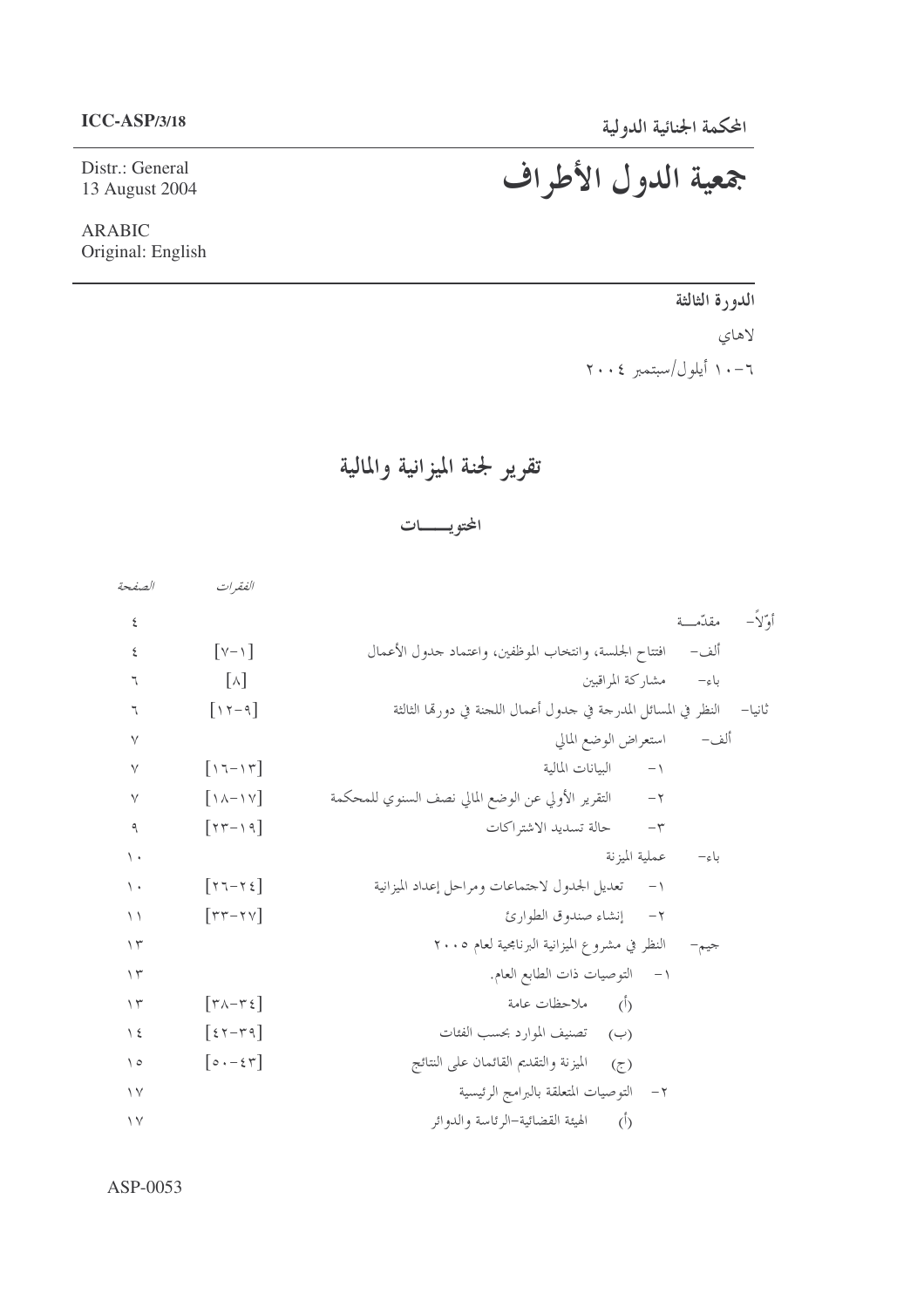$-$ دال  $-\varepsilon$ ها

واو–

| الصفحة              | الفقرات                                       |                                                                            |
|---------------------|-----------------------------------------------|----------------------------------------------------------------------------|
| $\backslash$ $\lor$ | $\lceil \circ \setminus \rceil$               | تقديم البرنامج الرئيسي الأول: الهيئة القضائية — الرئاسة                    |
|                     |                                               | و الدو ائر                                                                 |
| $\vee$              | $\lceil 0 \xi - 0 \eta \rceil$                | ملاحظات اللجنة وتوصياقما                                                   |
| ١٨                  |                                               | (ب) مكتب المدعى العام                                                      |
| ١٨                  | $\lceil 0 - 0 0 \rceil$                       | تقديم البرنامج الرئيسي الثاني: مكتب المدعي العام                           |
| $\setminus$ 9       | $\lceil 79 - 0 \sqrt{ } \rceil$               | ملاحظات اللجنة وتوصياتما                                                   |
| ۲ ۲                 |                                               | قلم المحكمة<br>$(\zeta)$                                                   |
| $\Upsilon$          | $[\forall \tau - \forall \cdot]$              | تقديم البرنامج الرئيسي الثالث: قلم المحكمة                                 |
| ۲۳                  | $[\lambda V - VT]$                            | ملاحظات اللجنة وتوصياقما                                                   |
| ۲٦                  |                                               | أمانة جمعية الدول الأطراف<br>$\mathbf{C}^{(2)}$                            |
| ۲٦                  | $\lceil \wedge \wedge - \wedge \wedge \rceil$ | تقديم البرنامج الرئيسي الرابع: أمانة جمعية الدول                           |
|                     |                                               | الأطراف                                                                    |
| ۲٦                  | $\lceil \cdot \cdot \rceil$                   | ملاحظات اللجنة وتوصياتما                                                   |
| ۲۷                  |                                               | (ه) الاستثمار في مباني المحكمة                                             |
| ۲۷                  | $\lceil 9 \setminus \rceil$                   | تقديم البرنامج الرئيسي الخامس: الاستثمار في مباني                          |
|                     |                                               | المحكمة                                                                    |
| $\mathbf{Y}$        | $\lceil 9r - 9r \rceil$                       | ملاحظات اللجنة وتوصياتما                                                   |
| ۲۷                  | $\lceil 90 - 95 \rceil$                       | ميزانية مشروع إنشاء مكتب الاتصال في نيويورك.                               |
| ۲۸                  | $[99 - 97]$                                   | ميزانية مشروع إنشاء أمانة الصندوق الائتماني للضحايا                        |
| ٣٠                  |                                               | التقارير الأخرى                                                            |
| ٣.                  | $\lceil \cdot \tau - \cdot \cdot \rceil$      | التقرير الخاص بالمبايي الدائمة للمحكمة<br>$-1$                             |
| $r$ )               | $[\cdot \cdot \tau - \cdot \xi]$              | التقرير الخاص بالاستثمار في المباين المؤقتة للمحكمة<br>$-\tau$             |
| ۳١                  | $[\cdot \cdot \lambda - \cdot \cdot \vee]$    | التقرير الخاص بأنشطة إعلام الجمهور التى تضطلع بما المحكمة<br>$-\tau$       |
| ٣٢                  | $[11 - 1.9]$                                  | التقارير الخاصة بالصناديق الائتمانية<br>$-\,\xi$                           |
| ٣٢                  | $\lceil \cdot \cdot \cdot \rceil$             | التقرير الخاص بالهيكل التنظيمي للمحكمة<br>$-\circ$                         |
| ٣٣                  | $[\rangle$                                    | التقرير الخاص بأنشطة الشراء<br>$-$ 7                                       |
| $\tau\tau$          | [117]                                         | التقرير الخاص بالإنتاجية في الترجمة<br>$-\,\mathrm{\vee}$                  |
| ٣٣                  |                                               | التقرير الخاص بمشاركة الضحايا وتعويضهم عن الأضرار<br>$-\wedge$             |
| ٣٣                  | $[117-110]$                                   | التقرير الخاص يالخيارات الممكنة لتأمين محامى دفاع مناسب<br>$-\mathfrak{q}$ |
|                     |                                               | للمتهمين                                                                   |
| ٣٣                  | $[\vee \vee \vee]$                            | التقرير الخاص بتكنولوجيا المعلومات<br>$ \backslash\,$ .                    |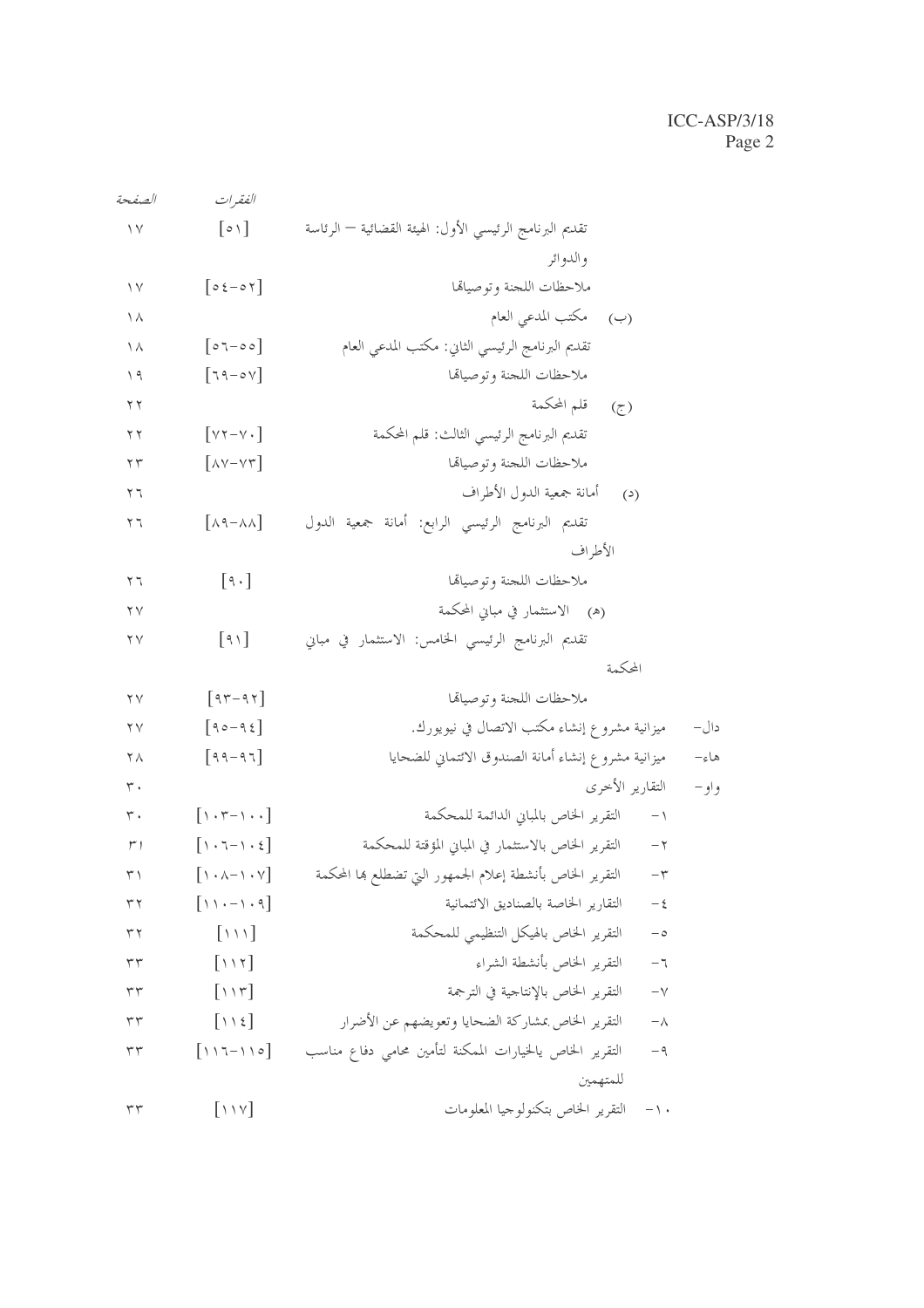| الصفحة     | الفقيرات                             |                                                                             |      |
|------------|--------------------------------------|-----------------------------------------------------------------------------|------|
| $\tau\tau$ | $[\lambda \lambda]$                  | التقرير الخاص بمرافق الاحتجاز<br>$-$ \ \                                    |      |
| ع ۳        | $[\cdot \cdot \cdot \cdot]$          | التقرير الخاص بالخبراء الاستشاريين وإعادة توزيع الوظائف<br>$-$ \ $\Upsilon$ |      |
| ۳٤         | $[\cdot \tau \cdot]$                 | التقرير الحاص بنظام تقييم أداء الموظفين<br>$-$ \ $\Upsilon$                 |      |
| ع ۳        | $[\rangle$ $\uparrow$ $\uparrow$ $]$ | التقرير الخاص بالتعاون مع سائر المنظمات الدولية والإقليمية<br>$- \wedge 2$  |      |
|            |                                      | في المسائل المتعلقة بالسلامة والأمن                                         |      |
| ع ۳        |                                      | مسائل أخرى                                                                  | زاي– |
| ۳٤         | [11]                                 | الاجتماعات المقبلة                                                          |      |

#### المرفقات

| $r \circ$  | قائمة الوثائق                                                         | المرفق الأول–  |
|------------|-----------------------------------------------------------------------|----------------|
| $\tau\vee$ | اقتراح إنشاء صندوق للطوارئ                                            | المرفق الثاني− |
| $\tau$ ٩   | الآثار المترتبة في الميزانية على تنفيذ توصيات لجنة الميزانية والمالية | المرفق الثالث– |
| $\circ$ 7  | حالة النفقات (بحسب فئات التكاليف) – ميزانية ٢٠٠٤                      | المرفق الرابع– |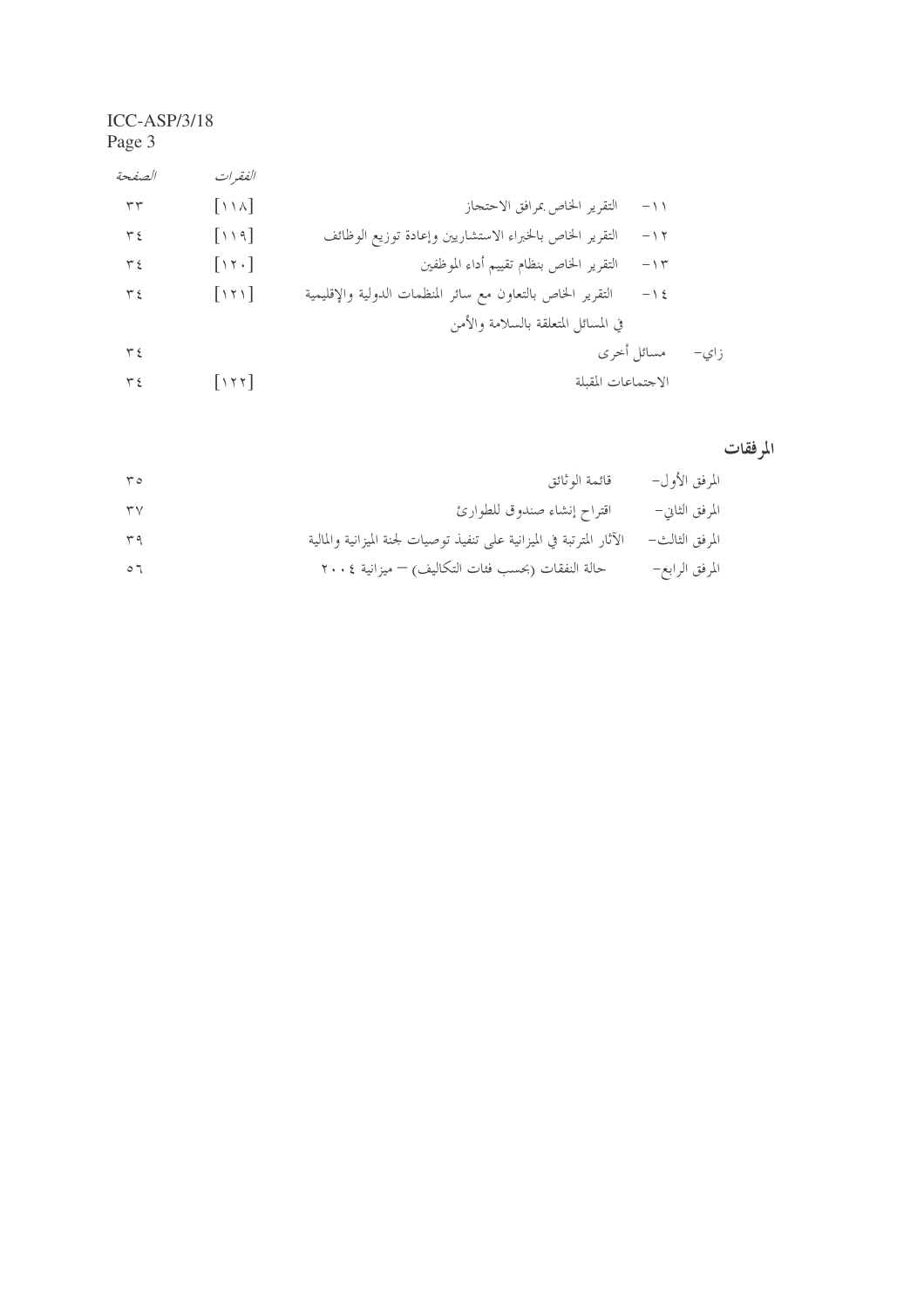#### أولاً— مقدّمة

ألف – افتتاح الدورة وانتخاب أعضاء المكتب واعتماد جدول الأعمال

١ – اجتمعت لجنة الميزانية والمالية (اللجنة) في دورها الثالثة وفقاً لقرار اتخذته جمعية الدول الأطراف في جلستها العامة الخامسة المعقودة في ١٢ أيلول/سبتمبر ٢٠٠٣. وعقدت اللجنة دورتما في مقرّ المحكمة في لاهاي من ٢ إلى ٦ آب/أغسطس ٢٠٠٤. وأبدى القاضي فيليب كيرش، رئيس المحكمة، بعض الملاحظات لدى افتتاح الجلسة وترحيبه بالمشاركين.

> وترأس الدورة السيد كارل باشكي (ألمانيا)، رئيس اللجنة.  $\mathbf{r}$

وفي الجلسة الثالثة، المعقودة في ٣ آب/أغسطس ٢٠٠٤، انتخبت اللجنة مجدَّداً السيد كارل  $-\tau$ باشكي (ألمانيا) رئيساً لها، وانتخبت السيد جون ف. س. موانغا (أوغندا) نائبا للرئيس. ووفقاً للفقرة ٢ من المادة ١٠ من النظام الداحلي للجنة، تبدأ فترة ولاية رئيس اللجنة ونائب رئيس اللجنة في ٤ آب/أغسطس ٢٠٠٤. وانتخبت اللجنة السيد ديفيد داتن (أستراليا) مقرّراً للدورة.

وقدَّمت أمانة جمعية الدول الأطراف (الأمانة) الخدمات الفنيَّة للجنة ومديرها، وتولَّـــّي السيد  $-\xi$ مدارد رويلاميرا مهام أمين اللجنة.

وفي الجلسة الأولى، اعتمدت اللجنة جدول الأعمال التالي ICC-ASP/3/CBF.2/L.1/Rev.2)  $-\circ$  $: (Corr.1)$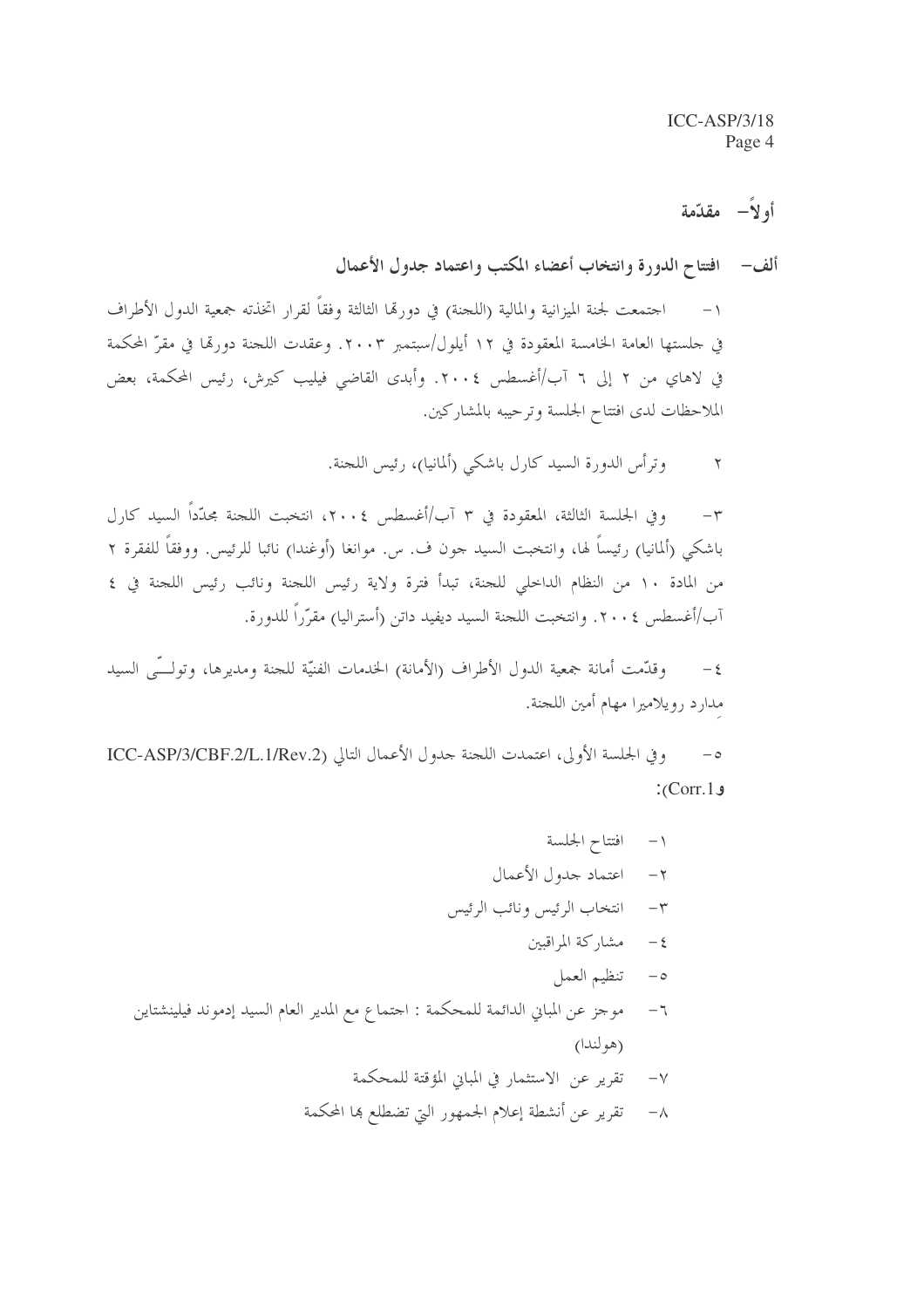٦– وشارك في الدورة الثالثة للجنة الأعضاء التالية أسماؤهم: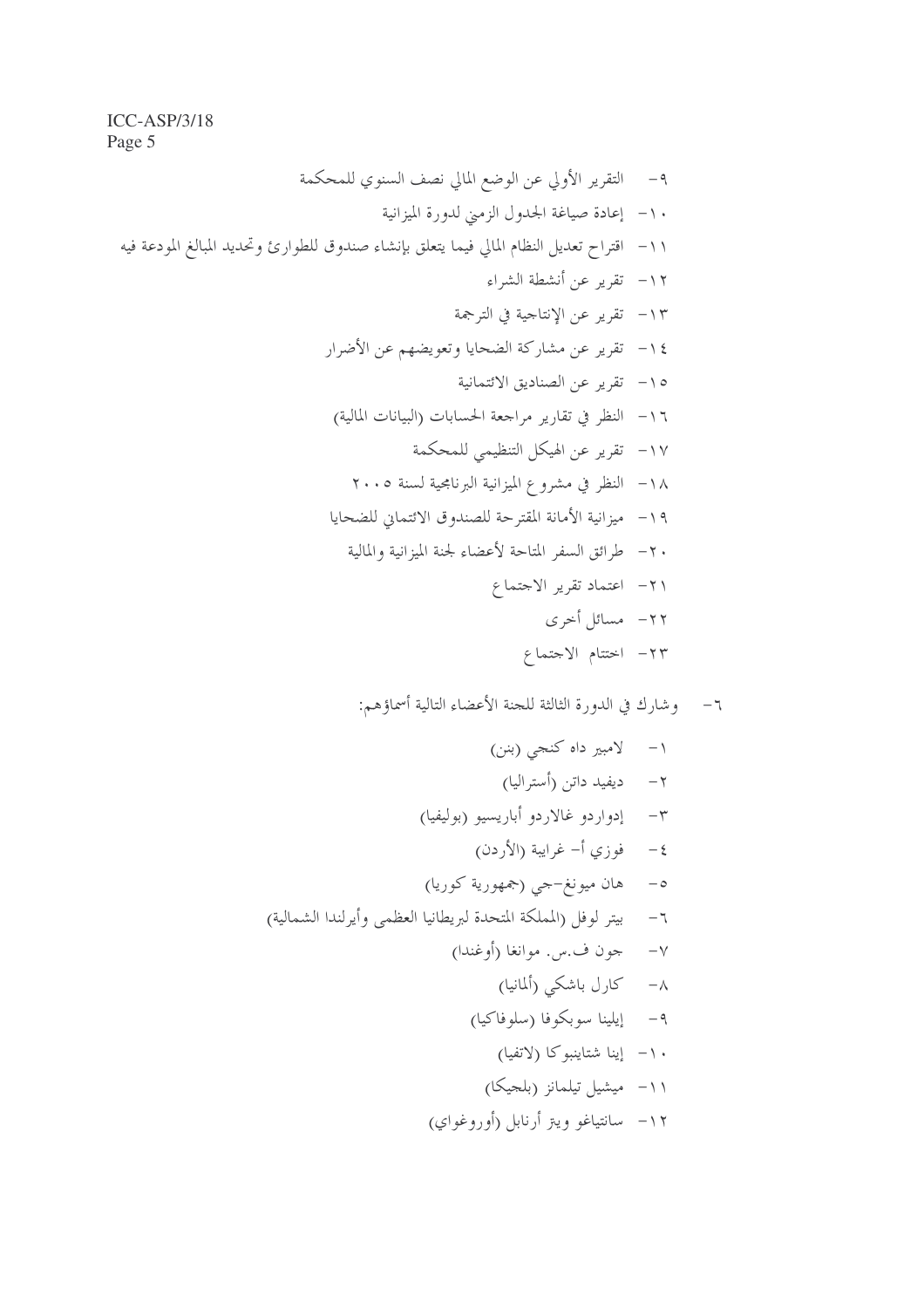ودعيت الهيئات التالية للمحكمة إلى المشاركة في حلسات اللحنة من أحل تقديم التقارير  $-\gamma$ ومشروع الميزانية البرنامجية لعام ٢٠٠٥: الرئاسة، ومكتب المدعى العام، وقلم المحكمة.

باء– مشاركة المراقبين

قرَّرت اللجنة الموافقة على طلب الائتلاف من أجل المحكمة الجنائية الدولية بشأن تقديم عرض  $-\lambda$ أمام اللجنة.

ثانيا— النظر في القضايا المعروضة في جدول أعمال اللجنة في دورهّا الثالثة

فحصت لجنة الميزانية والمالية مشروع الميزانية البرنامجية لعام ٢٠٠٥ فحصاً دقيقاً. ويسّر عملها  $-9$ الموقف التعاوني الذي اعتمده موظفو المحكمة بإجابتهم عن الأسئلة وتقديمهم المعلومات إضافية بصورة صريحة، ومشجعة، وودِّية. وارتاحت اللجنة كامل الارتياح أيضا للخدمة التي قدمتها لها أمانة جمعية الدول الأطراف.

بيد أن جدول أعمال الدورة تحمل إلى حدّ ما عبئاً إضافياً بسبب الكمية المفرطة من التقارير التي  $- \wedge$ كان على اللجنة أن تنظر فيها. وتوصى اللجنة بألاّ تقدّم إليها في المستقبل إلا التقارير الموضوعية التي طلبتها بصراحة أو الموجهة إلى جمعية الدول الأطراف الجمعية من خلال اللجنة، بسبب ما لذلك من آثار مالية. وعلاوة على ذلك، ثمة حاجة إلى إيلاء المزيد من العناية لمسألة التقديم المبكر للوثائق حتى يُتاح لأعضاء اللجنة ما يكفي من الوقت لدراسة التقارير .

وتأثر أعضاء اللجنة في تعاملهم مع موظفى المحكمة بروح التفاني المتواصل في سبيل تحقيق  $-11$ الغايات النبيلة للمحكمة الجنائية الدولية، وبالدوافع القوية إلى العمل التي كان يبدو أفما سادت المحكمة برمّتها. ومن ناحية أخرى، لم يكن في وسعهم إلا أن يشعروا بأن مختلف الأجهزة ما زالت تفتقر إلى التماسك.

١٢– ولم يتمَّ بعد التوصَّل إلى استراتيجية إدارية مشتركة، وما زالت هناك حالات تكرار للوظائف، وذلك خارج المحالات التي قد تُبرّر فيها اعتبارات الاستقلال في العمل. **وتتوقع اللجنة أن تستمرّ المحكمة**، تحت قيادة رئيسها، في الاعتراض على التجزئة وتأييد مبدإ "محكمة واحدة في العالم".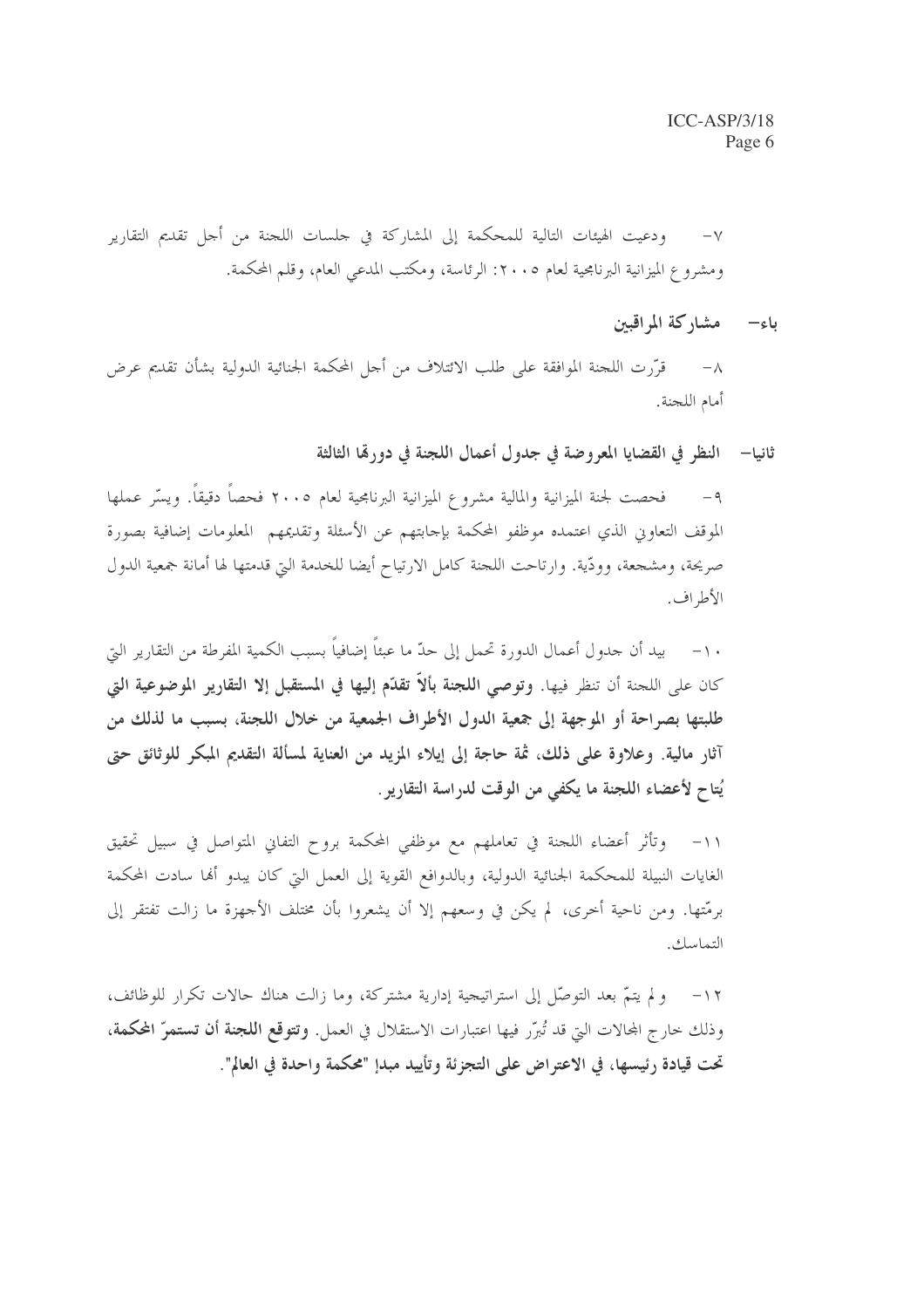#### ألف – استعراض الوضع المالي

#### السانات المالية  $-1$

١٣- نظرت اللجنة في تقرير مراجع الحسابات الخارجي بشأن مراجعة اليبانات المالية للفترة المالية المنتهية في ٣١ كانون الأول/ ديسمبر ٢٠٠٣(ICC-ASP/3/4) ، كما نظرت في تقرير مراجع الحسابات الخارجي بشأن مراجعة حسابات الصندوق الائتماني للضحايا للفترة المالية المنتهية في ٣١ كانون الأول/ديسمبر ٢٠٠٣ (ICC-ASP/3/5) ولاحظت مع التقدير الجودة العالية لتقرير المراجعة. وعرض السيد داميان برويت، ممثل مراجع الحسابات الخارجي (`)، التقرير على اللجنة.

١٤ - ورحبت اللجنة بالملاحظة التي أبداها السيد برويت بشأن البداية الممتازة للمحكمة وبالرأي الذي أبداه مراجع الحسابات الخارجي بدون تحفظ بشأن البيانات المالية للمحكمة. ولاحظت اللجنة أيضا التحفظ الذي أبداه مراجع الحسابات الخارجي بشأن البيانات المالية للصندوق الائتماني للضحايا بسبب عجزه عن تأكيد مصادر بعض الأموال الممنوحة للصندوق. **وتوصي اللجنة بأن تصادق جمعية** الدول الأطراف على تقريري مراجع الحسابات.

١٥- وناقشت اللجنة أيضا عدة توصيات وردت في تقريري مراجع الحسابات. وتحث اللجنة المحكمة بصفة حاصة على تنفيذ إجراءات إدارة المخاطر في عملها وعلى ضمان تخطيط وتنفيذ عمليات الشراء على نحو أفضل.

١٦- وحددت اللجنة عدة مجالات تستحق عناية مراجع الحسابات في المستقبل، منها الميزنة القائمة على النتائج، والاستثمار في تكنولوجيا المعلومات، وإدارة الموارد البشرية. وأكدت اللجنة على أهمية استمرار حوارها الوثيق مع مراجعي الحسابات الخارجي والداخلي في المستقبل.

> تقرير أولى المتعلق بالحالة المالية نصف سنوية للمحكمة  $-7$

١٧– وذكَّرت اللجنة بأن المحكمة أخطرت اللجنة خلال دورقما الثانية بوقوع خطإ في حساب تكاليف المرتبات في ميزانية سنة ٢٠٠٤. وأسفر الخطأ عن عجز محتمـــل قــــدره ٧٥٠،٠ ٤ يـــورو ( ٌ) في

<sup>(</sup>١) المكتب الوطني لمراجعة الحسابات في المملكة المتحدة.

<sup>(</sup>٢) ترد جميع الأرقام في هذا التقرير بآلاف اليورو، ما لم ينصِّ على خلاف ذلك.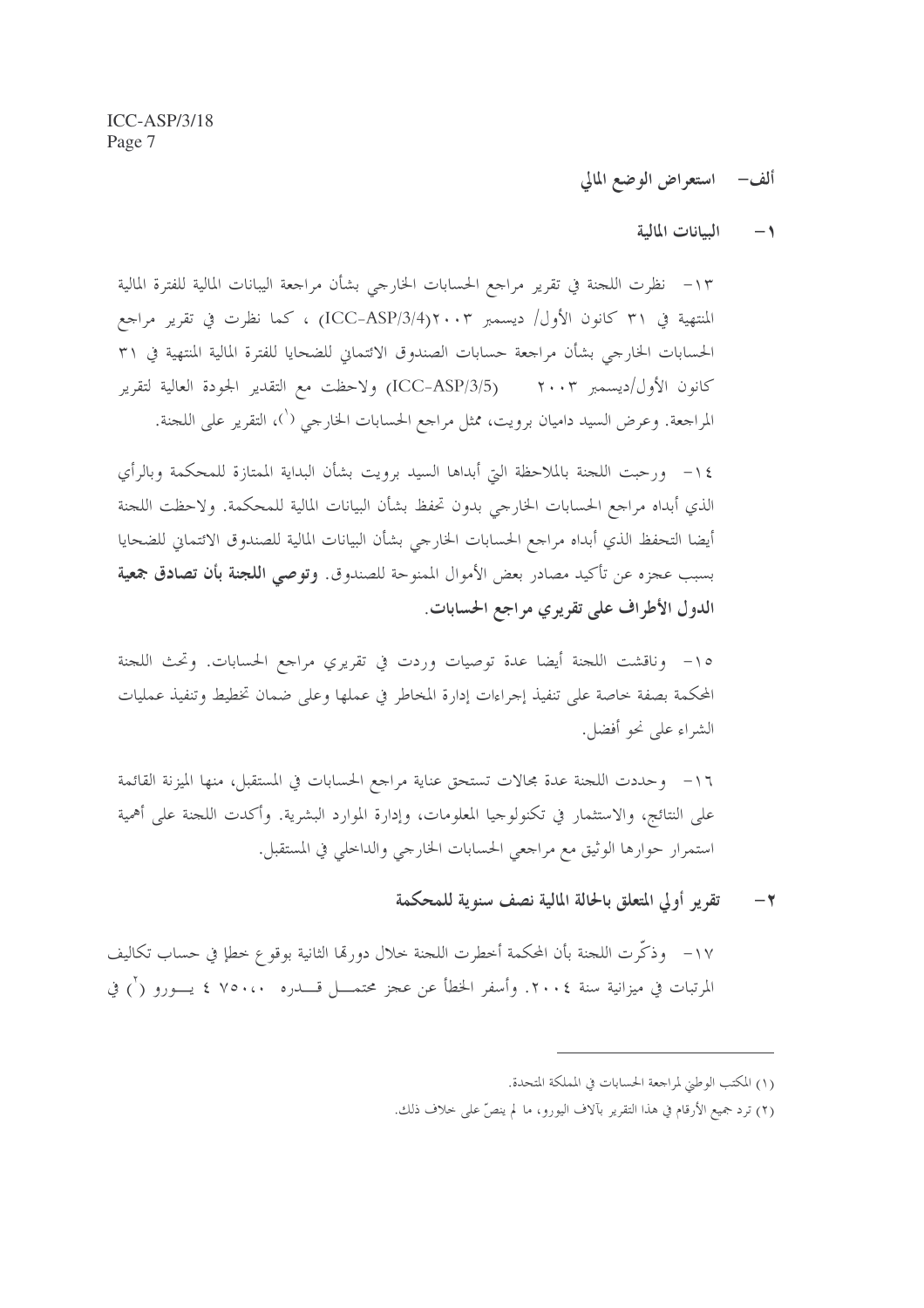بــــاب الوظائــــف، و ١، ٨٦٠ يورو في باب المساعدة العامة المؤقتة. وأحيطت اللجنة علماً بأن المحكمة كانت تراقب النفقات عن كثب عقب الاتفاق المبرم بين المديرين لترتيبــب حشـــــــد الموظفين (ICC-ASP/3/CBF.2/15/Rev.2). وأُدرج مبلغ ٧١٢،١ يورو في التقرير باعتباره المصروف الفعلي في باب المرتبات للفترة كانون الثاني/يناير –حزيران/يونيو ٢٠٠٤. وتقدّر النفقات المرتقبة للفترة تموز/يوليو–كانون الأول/يناير بمبلغ ٤٣٠،١ د يورو، بحيث يصل المجموع على امتداد السنة مبلغ ٢٤٦،٥ 1٩ يورو. وتصل ميزانية النفقات الخاصة بالمرتبات لسنة ٢٠٠٤ مبلغ ٢٤٦،٥ ٢٩ يورو، مما يعني فائضا مرتقبا قدره ٢،٤،٣ يورو. ولاحظت اللجنة أن هذه التوقعات تدل على أن المحكمة ستتمكن من استيعاب المبلغ المترتب على الخطإ ضمن الميزانية المعتمدة.

١٨- وتلقت اللجنة أيضا تفاصيل النفقات في غضون الفترة المالية الحالية بالنسبة إلى كلِّ برنامج بحسب أبواب النفقات("). وبحلول ٣١ تموز/يوليو ٢٠٠٤ شكلت النفقات نسبة ٤٤،٧ في المائة من اعتمادات الهيئة القضائية، و١٧،٦ في المائة لمكتب المدعى العام، و٢،٥٤ في المائة لقلم المحكمة، ٣٩ في المائة للأمانة. وتم صرف نحو ٣٦ في المائة من الميزانية العامة. وبحلول ٣ آب/أغسطس ٢٠٠٤، تمَّ تعيين نسبة ٧٧ في المائة من الموظفين في مناصب الهيئة القضائية، ونسبة ٤٤ في المائة في مكتب المدعى العام، بينما كان يجري تعيين نسبة ٢٢ في المائة؛ وتم تعيين نسبة ٧٥ في المائة في قلم المحكمة، ونسبة ١٤ في المائة قيد التعيين. ويعكس المستوى المتدىٰ في النفقات في مكتب المدعى العام كون المدعى العام لم يقرَّر إلا في فترة قريبة بدء التحريات وأن التعيين في وظائف التحقيقات كان قد أُجَّل إلى ذلك الوقت. وعلى الرغم أنه من المحتمل أن تتزايد النفقات بسرعة في مكتب المدعى العام في فترة لاحقة من هذه السنة، بينما كانت المناصب الشاغرة تملأ في جميع المحالات، فإنه يبدو أن من المحتمل أن لا تـــُصرف ميزانية ٢٠٠٤ بكاملها. وقد رحَّبت اللجنة بهذا على ضوء ملاحظتها في السنة المنصرمة بأن الميزانية تضمنت درجة عالية من الطوارئ، وعلى ضوء توقعها بأن لا تصرف الميزانية بكاملها، إلا إذا بدأت التحقيقات والأنشطة القضائية بسرعة.

(٣) أنظر المرفق الرابع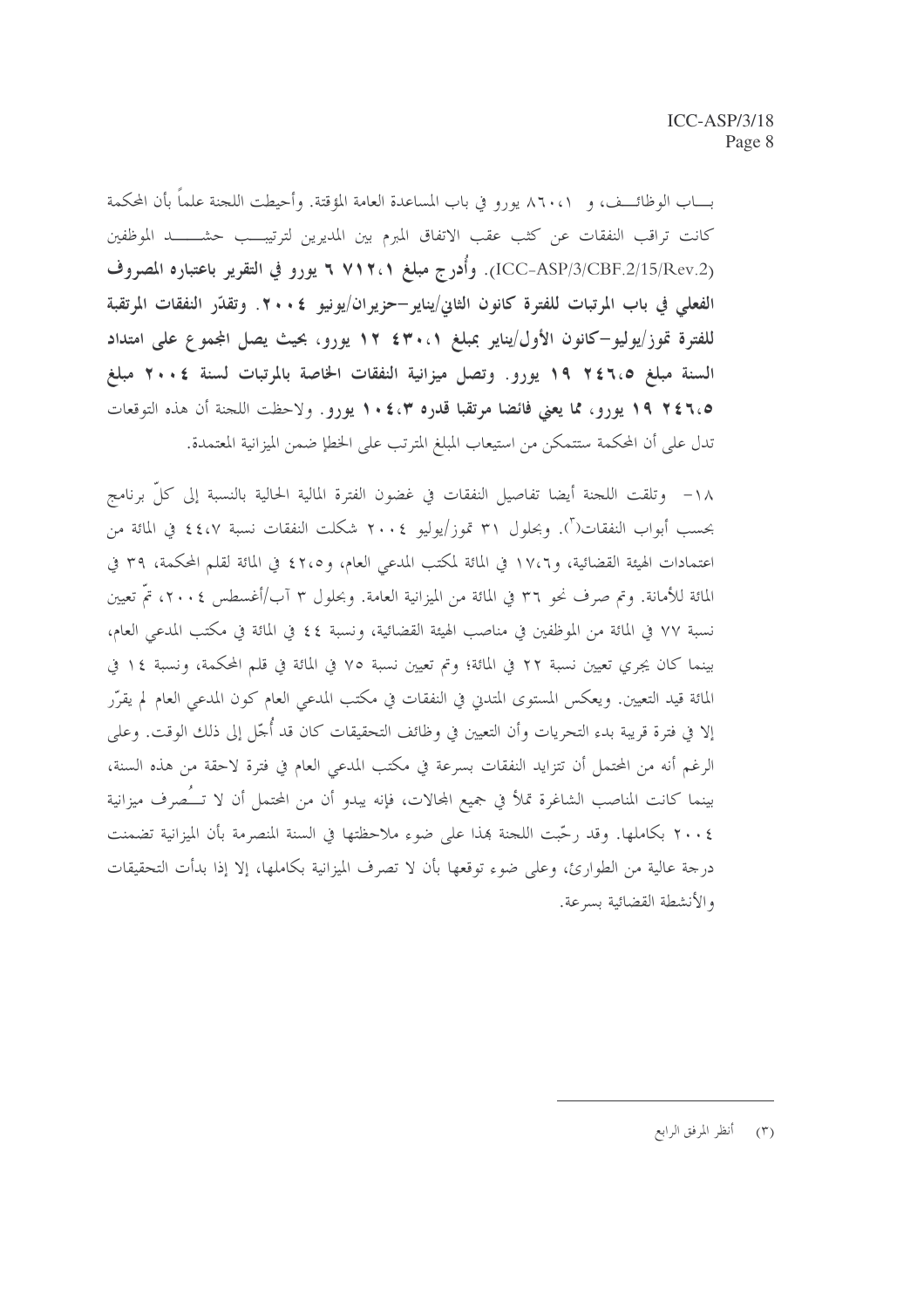حالة الاشتراكات  $-1$ 

واستعرضت اللجنة حالة الاشتراكات بحلول ٣١ تموز/يوليو ٢٠٠٤أ). ولاحظــت أن ما  $-19$ مجموعــــــه ١٨٧ ٦٠٧ ٢ يورو تبقَّى من الفترة المالية ٢٠٠٢-٢٠٠٣، ومبلغ ٧٤١ ١٧ ١١٩ يورو تبقَّى للفترة الحالية من سنة ٢٠٠٤. وأبدت اللجنة قلقها حيال عدم تسديد ٢٠ دولة لاشتراكاتما بصورة كاملة عن سنة ٢٠٠٤. كما أعربت عن قلقها لأن ٢٣ دولة لم تدفع بعد أي اشتراك عن أي فترة من الفترتين المذكورتين.

٢٠ - ولاحظت اللجنة أن المحكمة لا تملك أي احتياطي للسيولة النقدية التي يمكن أن تستعمل لتغطية العجز في الاشتراكات، وأن تزايد عمليات المحكمة خلال السنوات المقبلة يعني أن المحكمة تواجه خطر الوقوع في أزمة سيولة بسبب عدم تسديد الدول الأطراف لاشتراكاڤا. وتوصى اللجنة بأن تراقب الجمعية عن كثب هذه الحالة، وأن تتخذ التدابير اللازمة لتشجيع جميع الدول الأطراف على تسديد اشتراكالها تسديداً كاملاً وفي الموعد اللازم.

٢١ – وتدرك اللجنة أن بعض الدول الأطراف واجهت صعوبات في تسديد مساهماهّا، وذلك بسبب الافتقار إلى الوضوح والمصداقية في مذكرات التقييم الصادرة عن المحكمة، وبخاصة حيثما تم تعديل مبلغ الاشتراكات المستحقة. وتوصى اللجنة بأن تخطر المحكمة الدول الأطراف بشأن الكيفية التي تعتزم بما إصدار مذكرات التقييم في المستقبل وموعد ذلك الإصدار ، وتؤكَّد عن الحاجة إلى ضبط قابلية التوقع عند إصدار المذكرات قصد تمكين الدول من تسديد اشتراكالها كاملة وفي أوالها.

ونظرت اللجنة في تفسير الفقرة ٨ من المادة ١١٢ من النظام الأساسي لروما التي تنصَّ على ما  $-77$ يلى:

"لا يكون للدولة الطرف التي تتأخر عن سداد اشتراكاتما المالية في تكاليف المحكمة حق التصويت في الجمعية وفي المكتب إذا كان المتأخر عليها مساويا لقيمة الاشتراكات المستحقة عليها في السنتين الكاملتين السابقتين أو زائدة عنها. وللجمعية، مع ذلك، أن تسمح لهذه الدولة الطرف بالتصويت في الجمعية وفي المكتب إذا اقتنعت بأن عدم الدفع ناشئ عن أسباب لا قبل للدول الطرف ها".

<sup>(</sup>٤) يجري تحضير المرفق الخامس "حالة الاشتراكات" وسيصدر في إضافة لهذا التقرير .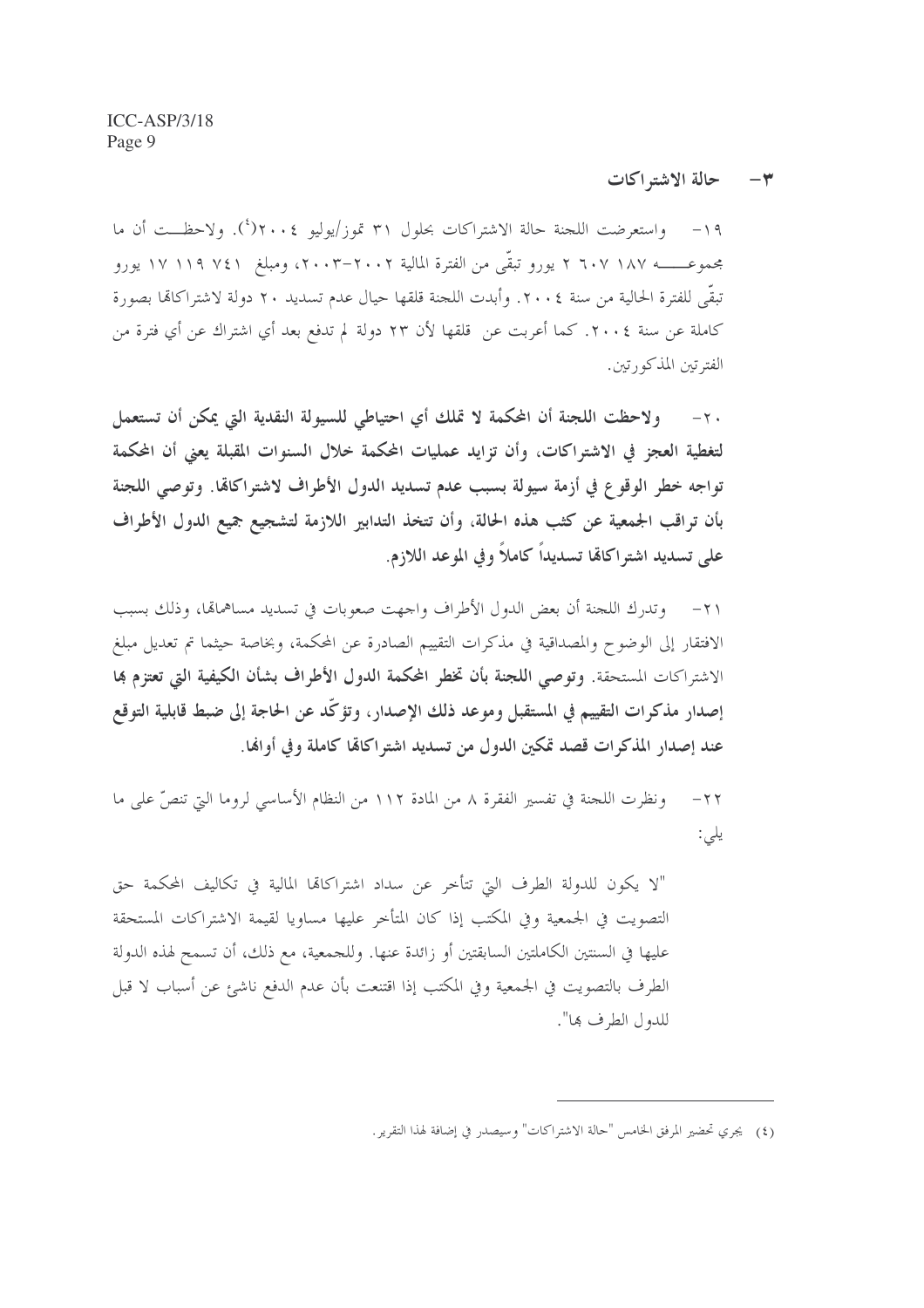٢٣– ولاحظت اللجنة أن الدول الأطراف التي لم تسدَّد أي اشتراكات إلى المحكمة بحلول نماية السنة ستفقد حقها في التصويت في الجمعية وفي المكتب في ١ كانون الثاني/يناير ٢٠٠٥. وتوصى ا**للجنة بأن** يكاتب المسجّل الدول الأطراف التي يمكن أن تفقد حقها في التصويت بحلول ١ كانون الثاني/يناير ٢٠٠٥، وأن يفعل ذلك سنوياً إنطلاقًا من ذلك التاريخ بالنسبة إلى الدول التي يُحتمل أن تقع في الفئة التي تنطبق عليها الفقرة ٨ من المادة ١١٢ في بداية كل سنة.

باء– عملية الميزنة

تعديل الجدول لاجتماعات ومراحل إعداد الميزانية  $\rightarrow$ 

٢٤ – عادت اللجنة إلى النظر في الجدول الزمين لتحضير الميزانية والموافقة عليها عملاً بتوصية اجتماع اللحنة السابق القاضية بأن تنظر جمعية الدول الأطراف في تعديل الجدول الزمني بحيث يُرحأ احتماعها السنوي إلى تاريخ لاحق في السنة التقويمية. وأعربت اللحنة عن قلقها إزاء عدم التمكن من تحقيق الدقة في التخطيط والميزنة بسبب الفترة الطويلة الفاصلة بين عرض مشروع الميزانية البرنامجية وبداية السنة المالية التي يتعلق ها مشروع الميزانية هذا، لاسيما وأن المحكمة جديدة وسريعة النمو . **وبناء علمي ذلك، توصي** اللجنة جمعية الدول الأطراف بتعديل الجدول الزمني من أجل تقليص الفترة الفاصلة بين إعداد الميز انية وبداية الفترة المالية.

وأبسط السبل لتقليص هذه الفترة الفاصلة هي أن تجتمع لجنة الميزانية والمالية في تشرين  $-\tau$ الأول/أكتوبر وأن تعقد جمعية الدول الأطراف في تشرين الثاني/نوفمبر . **بيد أن اللجنة تقرّ أيضا بأن** البرنامج المكثف للاجتماعات الدولية الحكومية في وقت متأخر من السنة قد يمنع جمعية الدول الأطراف من جدولة اجتماعها السنوي في موعد يحلُّ بعد شهرٍ أيلول/سبتمبرٍ . وفي هذه الحالة، توصى اللجنة جمعية الدول الأطراف بأن تحدَّد فترة مالية للمحكمة تمتدَّ من ١ تموز/يوليو إلى ٣٠ حزيران/يونيو، على أن يعقد اجتماع لجنة الميزانية والمالية في نيسان/أبريل وأن تعقد جمعية الدول الأطراف في أيار/مايو .

٢٦– و يمكن أن ينفذ الانتقال إلى فترة مالية تُستهلُّ في ١ تموز/يوليو ابتداء من ١ كانون الثاني/يناير ٢٠٠٦. وبدلاً من أن يُطلب من المحكمة أن تعدّ ميزانية مدمّا ستة أشهر للنصف الأوّل من عام ٢٠٠٦، يمكن لجمعية الدول الأطراف أن تمدّ فترة ميزانية ٢٠٠٥ لستة أشهر إضافية. ويمكن الحصول على الاعتمادات الإضافية اللازمة لهذه العملية إما من صندوق الطوارئ أو من خلال اقتراح إجراء مراجعات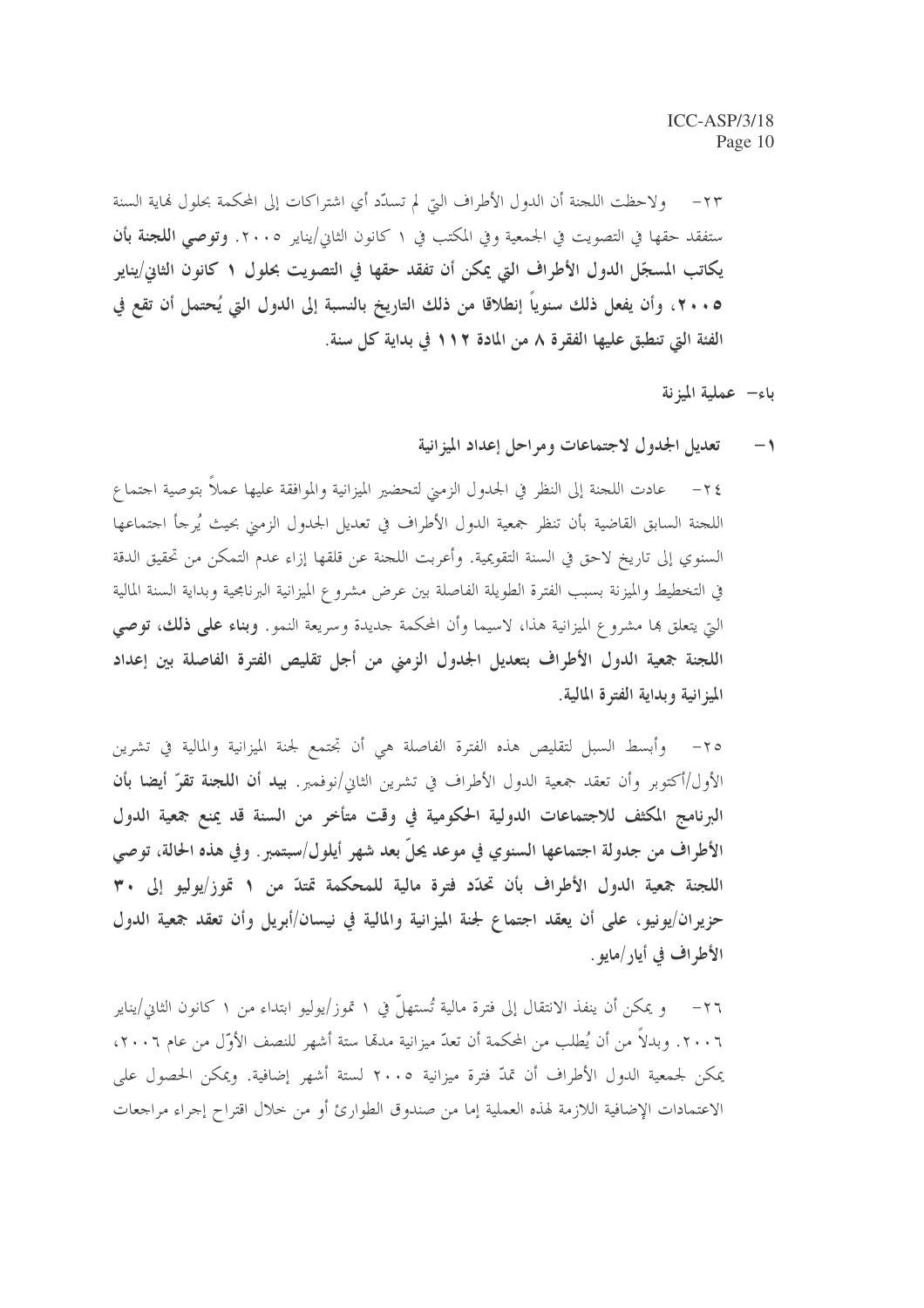معينة. ويمكن تزويد الدول الأطراف بتقديرات عن ميزانية ٢٠٠٥ في كانون الثاني/يناير ٢٠٠٥، وعن النصف الأول من عام ٢٠٠٦، في كانون الثاني/يناير ٢٠٠٦، وعن السنة المالية ٢٠٠٦-٢٠٠٧ في تمو ز/يوليو ٢٠٠٦.

> إنشاء صندوق للطوارئ  $-7$

٢٧- وذكرت اللجنة بالفقرتين ١٤ و٣٣ من تقريريها الخاصين بالدورة الأولى (ICC-ASP/2/7 و Corr.1) والدورة الثانية (ICC-ASP/3/CBF.1/L.4) على التوالي، اللذين أعربت فيهما عن تأييدها لمبدإ إنشاء آلية تستطيع المحكمة بواسطتها أن تبحث عن موارد إضافية لمواجهة أوضاع جديدة أو تطوَّرات غير متوقعة طرأت خلال فترة مالية. ولاحظت اللجنة أنه على الرغم من الافتراضات الواضحة المدرجة في الميزانية، ما زال هناك قدر لا بأس به من عدم الثقة فيما يتعلق ببعض أنشطة المحكمة خلال سنة ٢٠٠٥، مما يعوق قدرهًا على إعداد الميزانية إعداداً دقيقاً.

٢٨ – وأقرَّت اللجنة أنه حالما اعتمدت الجمعية الميزانية السنوية للمحكمة، فإن المحكمة لا تملك سوى قدر محدود من المرونة للتعامل سواء مع أوضاع جديدة أو مع احتياحات إضافية للأوضاع القائمة. وما لم تكن هناك آلية مرنة للحصول على موارد إضافية قصد معالجة أوضاع أو ظروف لم تكن متوقعة، أو كانت نسبيا غير مؤكدة، فسيتعين على المحكمة أن تدرج في الميزانية قدراً من الطوارئ على أساس متواصل أكبر مما هو مطابق للإدارة المالية المحتاطة. وكانت اللجنة واعية أيضا للصعوبة التي سيواجهها المدعى العام بصفة خاصة لو أحيلت إليه حالة غير متوقعة، ثم منعه عدم القدرة على الاستفادة من تمويل إضافي من الرد بطريقة فعالة وفي الموعد اللازم. ولتزويد المحكمة بالتمويل الضروري لمعالجة أوضاع وظروف لم تكن متوقعة أو كانت غيرٍ مؤكدة بما يكفي بحيث لم يكن من الممكن تقديرها بدقة في الميزانية المعتمدة، توصي اللجنة بإنشاء صندوق للطوارئ.

وتلقت اللجنة من المحكمة تقريراً يقترح إنشاء صندوق للطوارئ ضمن الحدود التي يفرضها  $-\tau$ 9 النظام المالي الحالي (ICC-ASP/3/CBF.2/12/Rev.1) . وبعد دراسة اقتراح المحكمة عن كثب، خلصت اللجنة إلى أن النظام الداخلي لا يتيح مرونة كافية وأن من الأفضل تصميم صندوق طوارئ يستجيب على نحو أفضل لاحتياجات المحكمة.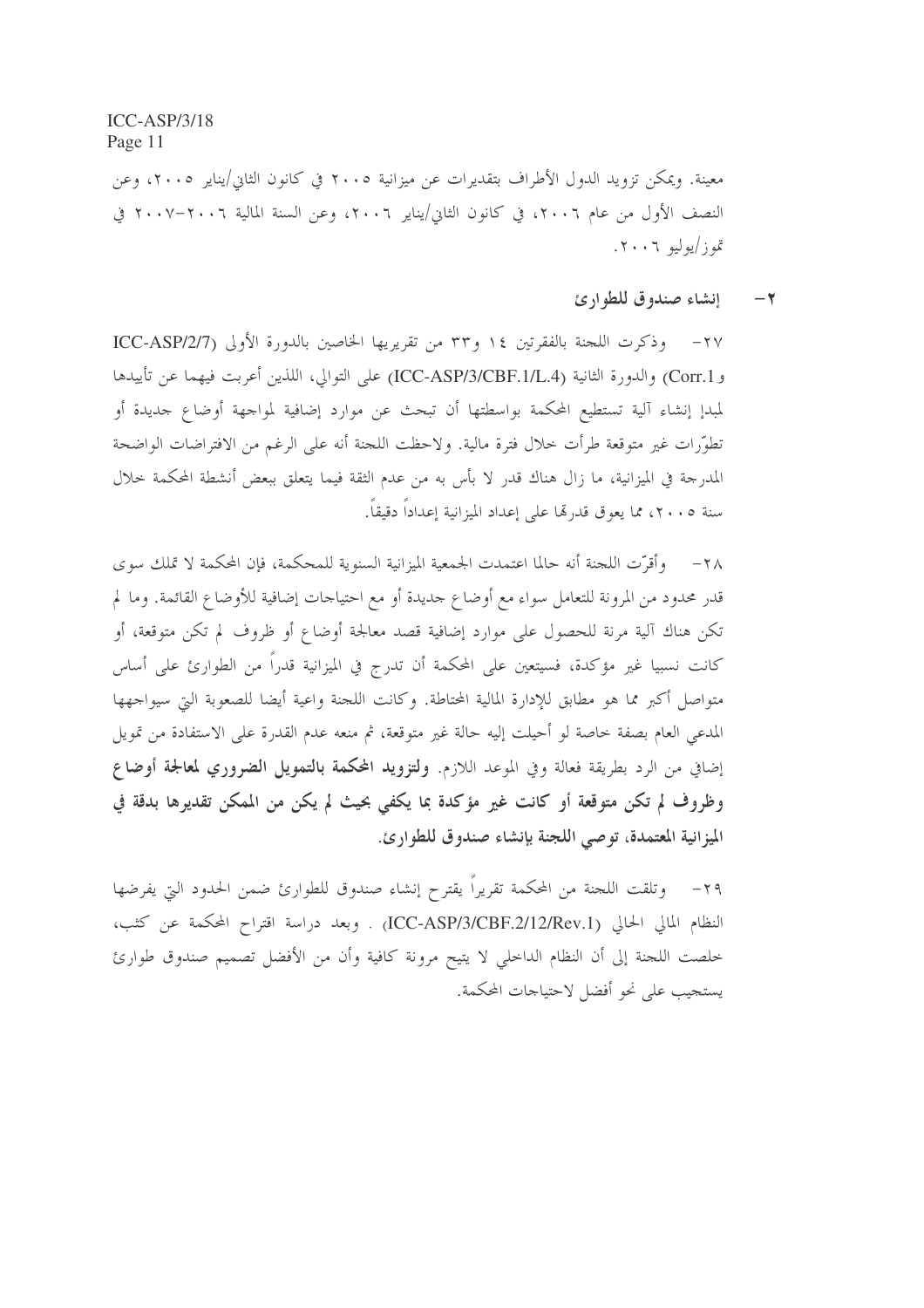٣٠ - وبناء عليه، توصى اللجنة بأن يتاح للمحكمة صندوق للطوارئ قصد مواجهة ما يلي: التكاليف المرتبطة بوضع مستجد عقب قرار للمدعى العام بفتح تحقيق بموجب  $6 \wedge 6$ المادة ١٣ من النظام الأساسي لروما؛

 $6 + 6$ النفقات التي لا مناص منها بسبب المستجدات الطارئة على الأوضاع القائمة والتي لم يكن من الممكن توقعها أو تقديرها بدقة عند اعتماد الميزانية.

٣١ - وينبغي استعمال صندوق الطوارئ بواسطة طلب إضافي مقتضب للميزانية يحال إلى اللجنة عن طريق رئيسها، وينصِّ على أسباب الطلب والموارد المطلوبة. ويسمح للمحكمة بسحب الأموال المطلوبة للوفاء بالغرض المبين في الطلب بعد مهلة أسبوعين، ومع مراعاة أي تطبيقات بشأن متطلبات الموارد التي قدمها الرئيس ويوزع طلب الموارد وتعليقات الرئيس على الجمعية كي تنظر فيها خلال اجتماعها اللاحق. ويتعين ألا تصل جميع الموارد الموافق عليها والمحصل عليها بمذه الطريقة إلا بالفترة المالية التي سبق بالفعل أن اعتمدت ميزانيتها، وأن تبرر بكاملها في مشروع الميزانية البرنامجية للفترة المالية اللاحقة.

٣٢- وتوصى اللجنة أيضا بأن يبدأ صندوق الطوارئ بمبلغ ١٥ مليون يورو، وأن يتألف من المبالغ الفائضة عن الفترتين الماليتين ٢٠٠٢-٢٠٠٣ و٢٠٠٣-٤٠٠٤، لتفادي الحاجة إلى مساهمات إضافية من الدول الأطراف. وكانت اللجنة تدرك بأن مبلغ ٣٠٦ ٩٣٦ ٩ يورو الفائض سيكون متاحًا في الدورة الثالثة للجمعية، ولكن المبلغ الفائض لعام ٢٠٠٤ لن يتاح إلا حينما تتلقى الجمعية تقريراً فمائياً عن الفترة المالية لعام ٢٠٠٤. وتوصى اللجنة بأن تقوم الجمعية إمّا ٢٠° بتحويل فائض الفترة ٢٠٠٢-٢٠٠٣ فقط إلى صندوق الطوارئ في هذه المرحلة، وتحويل جزء من فائض سنة ٢٠٠٤ في السنة المقبلة، وبذلك يتمّ إنشاء الصندوق بكامله؛ أو ٢٠° تحويل فائض الفترة ٢٠٠٣-٢٠٠٣ إلى صندوق الطوارئ في هذه المرحلة وطلب مساهمة الدول الأطراف في الرصيد الباقي، وذلك بالتنسيق مع مساهماهّا للفترة المالية لعام ٢٠٠٥. وعلاوة على ذلك، توصى اللجنة بأن تراجع الجمعية مستوى تمويل الصندوق بانتظام في ضوء تجربتها في استخدامه والاحتياجات المحتملة للمحكمة. ثم إن اللجنة توصى بمنح الأموال في الصندوق بحسب ما تقتضيه الحاجة كل سنة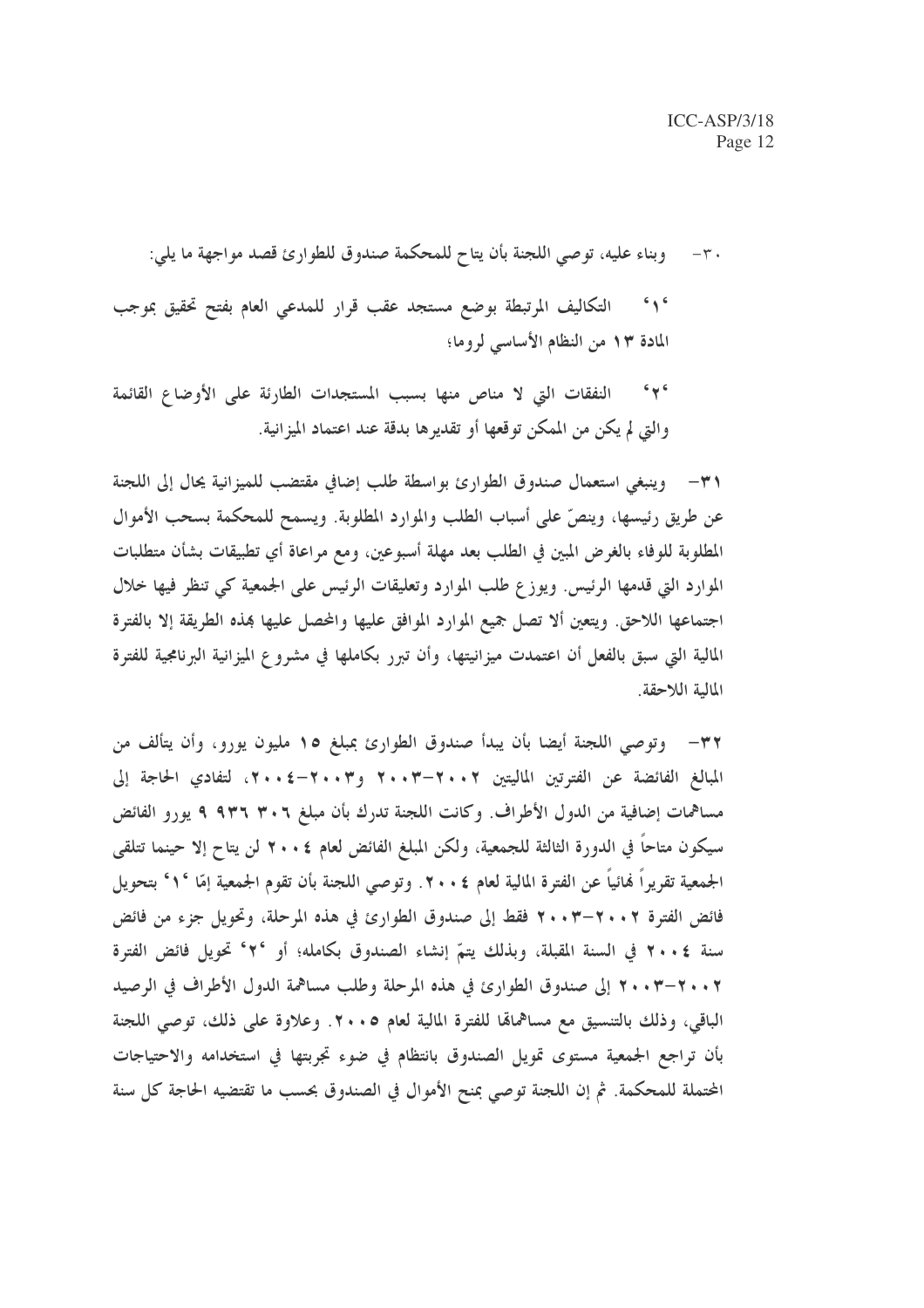بناء على إذن الجمعية عند اعتمادها لميزانية البرنامج، وأن يتم تحديد نسبة مساهمة الدول الأطراف في الوقت نفسه الذي يتمّ فيه تقدير الميزانية السنوية.

٣٣– وتطلب اللجنة من المحكمة إعداد ما يترتب على من تعديلات في النظام المالي قصد تقديمها إلى الجمعية في دورقما الثالثة.

جيم— النظر في مشروع الميزانية البرنامجية لسنة ٢٠٠٥

- التوصيات ذات الطابع العام  $\rightarrow$ 
	- ملاحظات عامة  $\langle \dot{h} \rangle$

لاحظت اللجنة ألها نظرت في مشروع الميزانية البرنامجية لعام ٢٠٠٥ للمحكمة الجنائية الدولية  $-\tau$  { في وقت كانت فيه المحكمة تنتقل من مرحلة بدء تشغيلها كانت منهمكة أثناءها في صياغة النظم وتعيين الموظفين إلى الطور التنفيذي بإجراء عمليات التحقيق واحتمال معالجة الدعاوى أثناء سنة ٢٠٠٥. وقد أعجبت اللجنة بسرعة وفعالية المحكمة وهي تستهلّ أعمالها خلال العامين المنصرمين وأثنت على موظفى المحكمة لما بذلوه من جهود.

٣٥ – لاحظت اللجنة أن ميزانية عام ٢٠٠٥ تستند إلى عدّة اقتراضات وإلى العديد من الفرضيات المتعلقة بالعمل، ورحبت بالتفسير الوارد في وثيقة الميزانية وبالعروض الشفهية لافتراضات المحكمة لسنة ٢٠٠٥. وقد أُعدّت الميزانية على افتراض أن المحكمة ستبحث أربع قضايا أثناء سنة ٢٠٠٥ بحثاً دقيقاً، وستُبقى عدَّة قضايا أحرى قيد التحليل. ستكون الحالة الأولى، وهي تشتمل على قضية واحدة، حاهزة للمحاكمة في شهر كانون الثاني/يناير ٢٠٠٥، وستستغرق ثمانية أشهر. وستستمر عمليات التحقيق في الحالة الثانية، وهي تشتمل على قضيتين، حيّ شهر أيار/مايو ٢٠٠٥، وإذَّاك ستكون جاهزة للمحاكمة. وستستمرَّ المحاكمات في الحالة الثانية إلى هاية عام ٢٠٠٥. وكانت الحالة الثالثة قيد التحليل في مكتب المدعى العام وستظل كذلك إلى شهر تموز/يوليو ٢٠٠٥، حينئذ قد تجرى عملية تحقيق. وكانت الحالة الرابعة في مرحلة متقدمة من التحليل قد لا تؤدّي إلى إجراء تحقيق أو تقديم دعوى.

٣٦- انتهت اللحنة إلى أن هذه الافتراضات طموحة ومعقولة في نفس الوقت، بيد ألها لاحظت أن ثمة شكوك كبيرة بشأن الجدول الزمين لكلِّ حالة. وسيتوقف التقدم كثيرا على التعاون مع السلطات الوطنية والدولية ذات الصلة، وعلى ظروف أرض الواقع وعلى ما إذا كان قد أُلْقِيَ القبض على المتهمين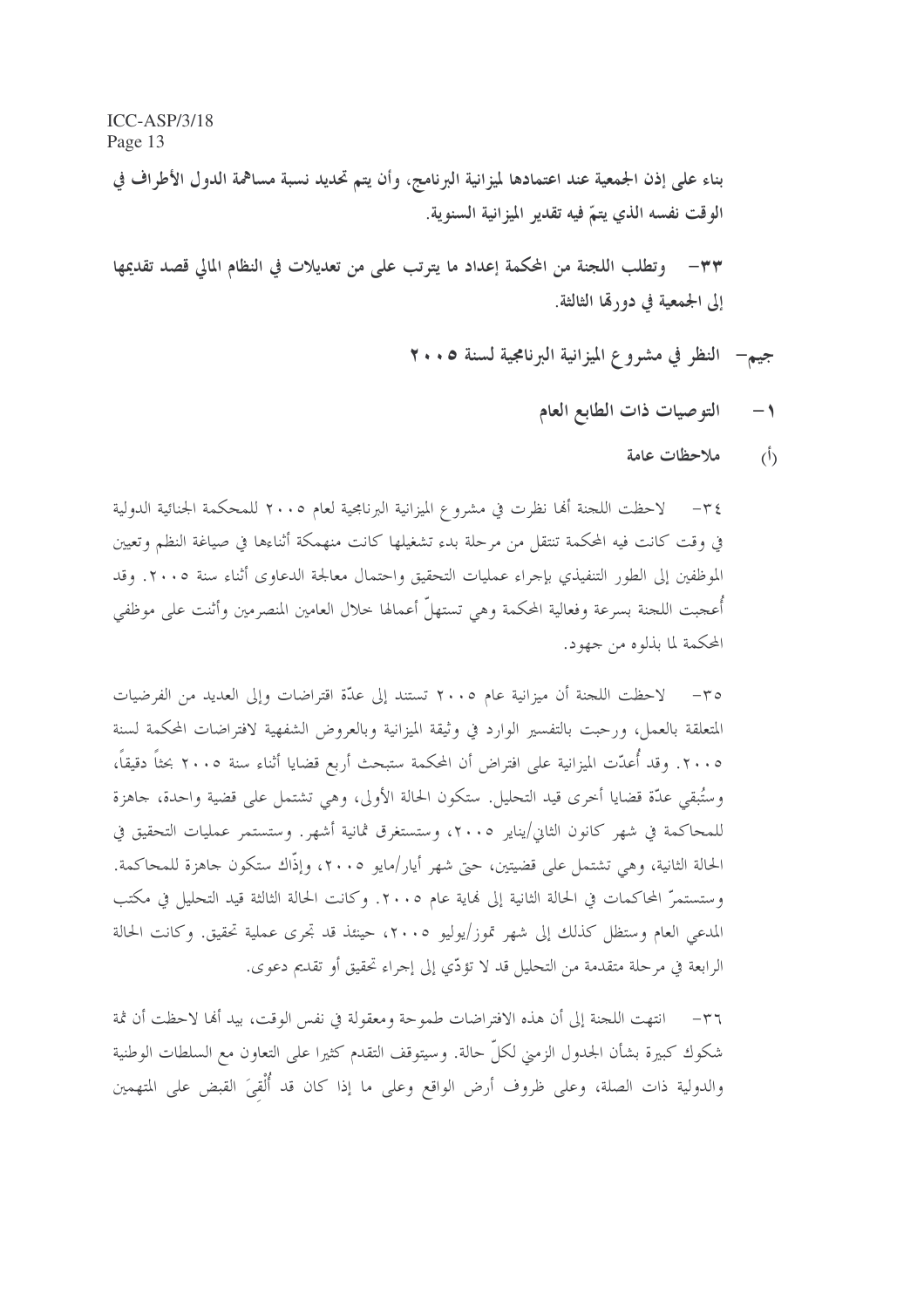واحتُجزوا لدى المحكمة. وحلصت المحكمة إلى أن الميزانية لا تزال تستند إلى احتمالات كبيرة لحالات الطوارئ بسبب عدم اليقين وأن احتمالات تحقيق افتراضات معيّنة تتفاوت تفاوتاً كبيراً.

وعند استعراض الميزانية البرنامجية، سلمت اللجنة بأنه ليس من المرجح أن تكون التقديرات  $-\mathbf{r} \vee$ واقعية في كثيرٍ من الحالات. وكما كان الحال لدى استعراضها ميزانية العام الماضي، رغبت تفادي وضع الميزانية على احتمالات كبيرة، إذ من شأن ذلك أن يقوض كفاءة الإدارة وفعاليتها من حيث التكلفة. إلا أن اللجنة أكدت ضرورة تمكين المحكمة من تعجيل عمليات التحقيق التي يأمر بما المدعي العام والقيام بإجراءات فعالة عند الاقتضاء.

وبالتالي فقد قررت اللحنة أن توصى (انظر الفقرة ٢٨ أعلاه) بإنشاء صندوق للطوارئ لضمان  $-\tau \wedge$ الاستفادة من الصناديق في الوقت المناسب ومن دون إدراج درجة عالية من حالات الطوارئ في الميزانية. كما قررت أن توصى بعدم الموافقة على توفير بعض الموارد في هذه المرحلة، إذ من غير المرجح أن تكون هذه الموارد ضرورية في سنة ٢٠٠٥. كما أن اللجنة قد اتبعت فمجا يتسم بالحذر بشأن الموافقة على موارد جديدة عندما لم يكن من الواضح أن عبء العمل سيبرر توفير هذه الموارد أثناء سنة ٢٠٠٥، رغم ذلك فإن اللجنة كانت تتوقع أن المحكمة ستضطر إلى مواصلة توسَّعها بسبب زيادة عبء العمل وألها ستقدم طلبات بتوفير الموارد (بما فيها بعض الطلبات التي لم يُوافق عليها في هذه المرحلة) إما بواسطة صندوق الطوارئ أو بمقررات الميزانيات المقبلة حسب متطلبات عبء العمل. وفد تمكنت اللجنة بمذا النهج أن تتخذ قرارات سليمة ومستنيرة بشأن الموارد المقترحة وأن تكفل للمحكمة ما فيه الكفاية من الموارد المتاحة لكلِّ حالة.

(ب) تصنيف الموارد

٣٩- أشـــــــارت اللجنــــــــة إلى طلبهــــا في الفقـــرة ١٤ من التقريـــر المقـــدم في دورقمـــا الأولـــي ICC-ASP/2/7 و Corr.1) بأن تنظر المحكمة في حيارات لترتيب الميزانية على أساس كل حالة على حدة. وتقدم الميزانية المقترحة لعام ٢٠٠٥ الموارد في فئتين: "أساسية" و "شرطية". وحدد مكتب المدعى العام هاتين الفئتين فعلا ولكن يتسم تطبيقهما في الهيئة القضائية وقلم المحكمة بعدم الاتساق. وأُبلغت اللجنة بأن المحكمة لا تملك حتى الآن نظاما يسمح بوضع ميزانية تبين التكاليف المتعلقة بالوظائف الأساسية والأنشطة المتعلقة بكل حالة على حدة واستمرار وضع الميزانية على هذا الأساس.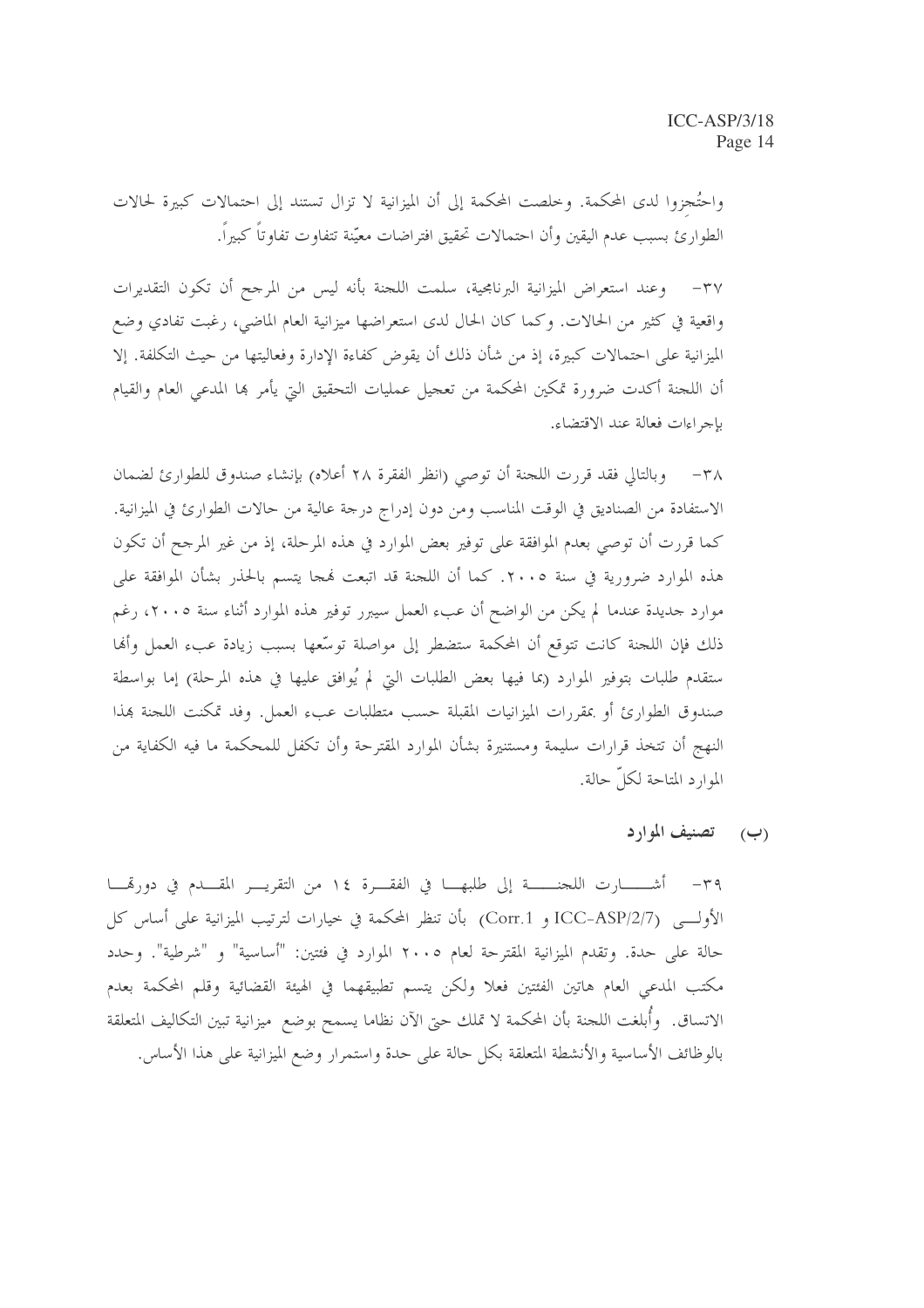· ٤- ووافقت اللحنة على أن تصنيف الموارد في الميزانية إلى أساسية وشرطية تحسين مفيد. فيوفر هذا إطارا مؤقتا إلى حين التوصل إلى نظام يسمح بوضع الميزانية على أساس كل حالة على حدة، وتعزيز المراقبة الداخلية على الإنفاق عن طريق ربط الموارد المطلوبة في بعض الحالات بالأوضاع القائمة. بيد أن هذا الإطار ليس محددا بدقة كافية ليوفر تصنيفا ثابتا للتكاليف لفترات مالية متعاقبة، لا سيما في الهيئة القضائية وقلم المحكمة. ولا يوفر هذا الإطار أيضا أساسا فعالا لتقديم التقارير المتعلقة بالأداء المالي إلى الدول الأطراف ولمساءلة المحكمة عن إنفاق الموارد الشرطية.

وفي الأجل القصير، توصى اللجنة بأن يستعاض عن كلمة "أساسية" بعبارة "تخص حالة محددة"  $-\xi$ بغية التمييز بوضوح في الميزانية بين التكاليف الأساسية التي ستظل على الأرجح ثابتة نسبيا والموارد المتعلقة بالحالات العملية التي ستكون على الأرجح مختلفة تبعا لعدد الحالات ومراحل العمل في كل حالة. وتوصى اللجنة أيضا بأن تدقق المحكمة تعريفها لهذه الفئات في جميع البرامج الرئيسية وأن تقدم تقريرا في دورقما القادمة في هذا الشأن.

وفي الأجل المتوسط، مع وجود نظام محاسبي متطور، توصى اللجنة بأن تسعى المحكمة إلى  $-57$ تركيب الميزانية بحسب الحالة. وسيوفر هذا الإطار منافع كثيرة من حيث الشفافية والمساءلة أمام الدول الأطراف.

#### الميزنة القائمة على النتائج وتقديم الميزانية  $(7)$

٤٣ – أشارت اللجنة إلى تعليقاهما على نسق الميزانية المقترحة لعام ٢٠٠٤ التي وردت في الفقرات ١٨ إلى ٢١ من التقرير المقدم في دورهّا الأولى (ICC-ASP/2/7 و Corr.1) . وبينما تعترف اللجنة بالجهود التي تبذلها المحكمة وبالصعوبات التي تواجهها كتنفيذ الميزنة القائمة على النتائج في محكمة دولية جديدة وسريعة التطور فإنها ترى أن إطارالنتائج بالشكل الذي تنفذه المحكمة حاليا لا يوفر أساسا مناسبا للتخطيط أو لتقديم التقارير . و أعربت اللجنة حاصة عن قلقها لانخفاض مستوى مؤشرات كثيرة، والعدد المفرط للمؤشرات في بعض البرامج الفرعية، وشكل الأهداف في بعض الحالات.

٤٤– ولدى استعراض مشروع الميزانية البرنامجية لعام ٢٠٠٥، رحبت اللجنة بإدراج الأهداف الرئيسية لكل جهاز من أجهزة المحكمة في مشروع الميزانية ولكنها تشعر بالإحباط لاستمرار وجود عدد مفرط من المؤشرات على مستوى البرامج الفرعية وبلوغ هذا العدد حدا لا يقبل الحصر. وقميل الميزانية أيضا إلى تكرار عبارات مماثلة بين الأهداف والإنجازات المتوقعة والمؤشرات والنواتج دون تدقيق المراحل المفاهيمية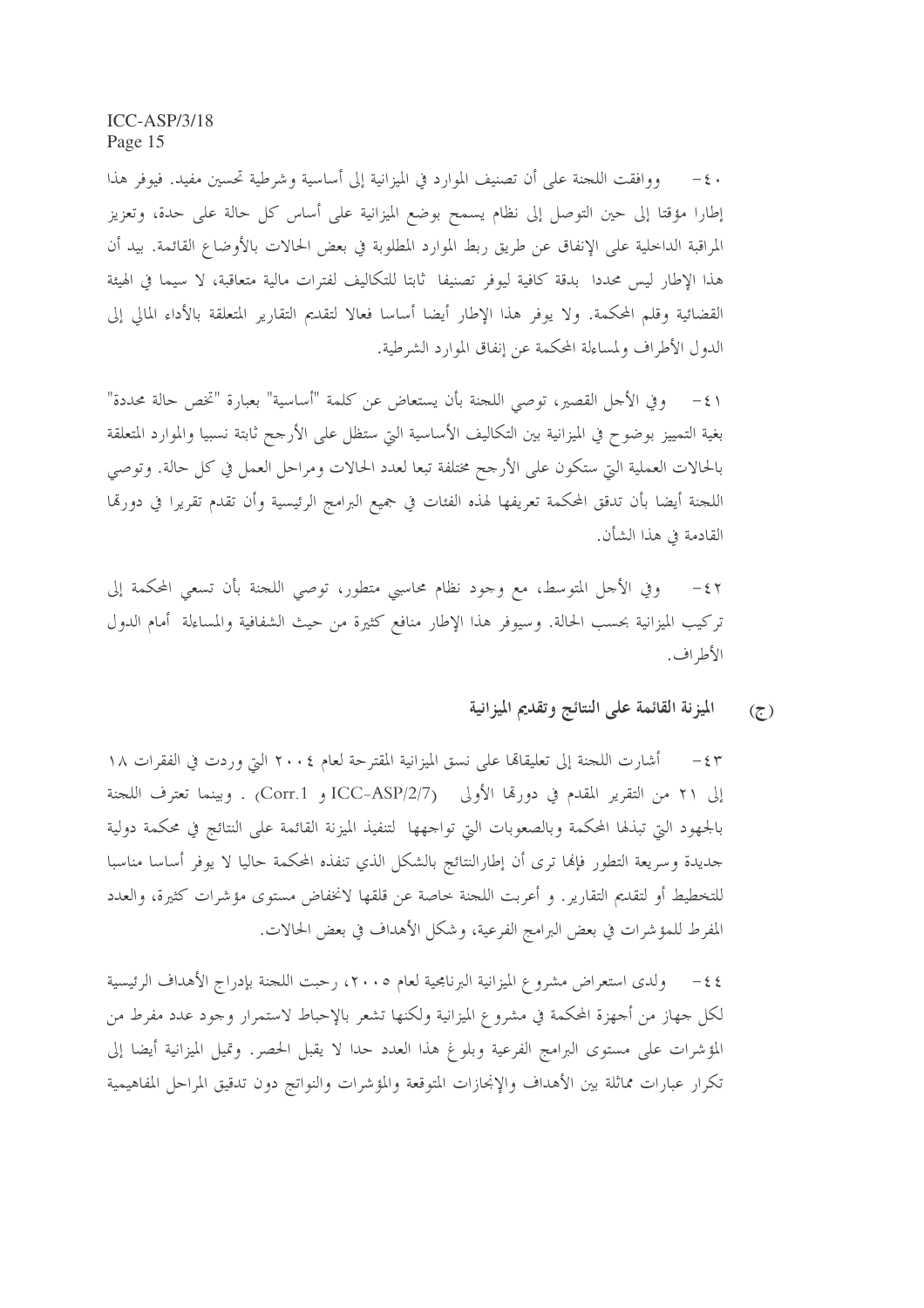المختلفة بقدر كاف. كذلك، تعتبر وثيقة الميزانية طويلة بغير مقتض ويحول العدد المفرط للعناصر دون التركيز على النتائج والمؤشرات الرئيسية.

6 ع – وتوصى اللجنة بزيادة إلمام المحكمة بمفهوم الميزنة القائمة على النتائج وتطبيقه لإمكان إدارة المحكمة بصورة فعالة وتمكين اللجنة والجمعية من ممارسة رقابتها فعليا. وتطلب اللجنة خاصة مزيدا من الربط بين: كل هدف والانجازات المتوقعة بشأنه ومؤشرات الأداء الخاصة به والموارد المطلوبة. ويتطلب الإطار القائم على النتائج مزيدا من التطوير قبل إمكان استخدامه كأساس للتقييم الذاتي وموافاة الجمعية بتقارير الأداء.

وفيما يتعلق بوثائق الميزانية المقبلة، توصى اللجنة بأن تعد المحكمة مجموعة من الأهداف المترابطة  $-57$ والإنجازات المتوقعة للمحكمة بأكملها وبأن تعكس الخطط الجماعية الرامية إلى التقدم وتحقيق الأهداف المنصوص عليها في نظام روما الأساسي. وينبغي أن تكون الأهداف المحددة لكل جهاز قوة دافعة له.

٤٧ - وتوصى اللجنة أيضا بإدراج عدد أقل من المؤشرات، وتؤكد على ضرورة العمل على وجود مؤشرات قابلة للقياس كلما أمكن ذلك، وينبغي اختيار المؤشرات التي توفر قيمة مضافة لعملية الميزنة والإدارة.

وقرت اللجنة الاستمرار في مراقبة ًتطبيق وتطوير الميزنة القائمة على النتائج في المحكمة.  $-\xi \wedge$ 

٤٩ - وفيما يتعلق بالعروض القادمة لمشاريع الميزانية البرنامجية، توصى اللحنة بأن تنظر المحكمة في تبسيط العرض باستبعاد بعض المواد الوصفية بشأن هيكل ووظائف كل مجال أصبح معروفا للجنة والاستغناء عن قوائم النتائج لكل قسم. وتوصى اللحنة أيضا بأن تسعى المحكمة إلى جمع حداول الموارد والوظائف الخاصة بكل فرع في جدول واحد. كذلك، تطلب اللحنة تقديم البيانات المالية للمحكمة ككل، الواردة في المرفق الثالث من مشروع المزانية البرنامجية، بحسب الفروع. وأخيرا، توصى اللحنة بإدراج حدول إضافي بجسب موضوع النفقات للميزانية ككل وبإدراج التدريب كموضوع منفصل للنفقات.

٥٠ – ولاحظت اللجنة أن معلومات الأداء للفترة المالية ٢٠٠٢-٢٠٠٣ الواردة في وثيقة الميزانية لا تتضمن بيانات مالية وتركز أساسا على النواتج. وتوصى اللحنة بأن تدرج المحكمة في تقارير الأداء المقبلة بيانات عن الأداء المالي والنتائج المحققة بدلا من النواتج. وينبغي أن تقدم هذه المعلومات سنويا لجمعية الطول الأطراف عن طريق اللجنة سواء في مشروع الميزانية البرنامجية أو في تقرير أداء منفصل.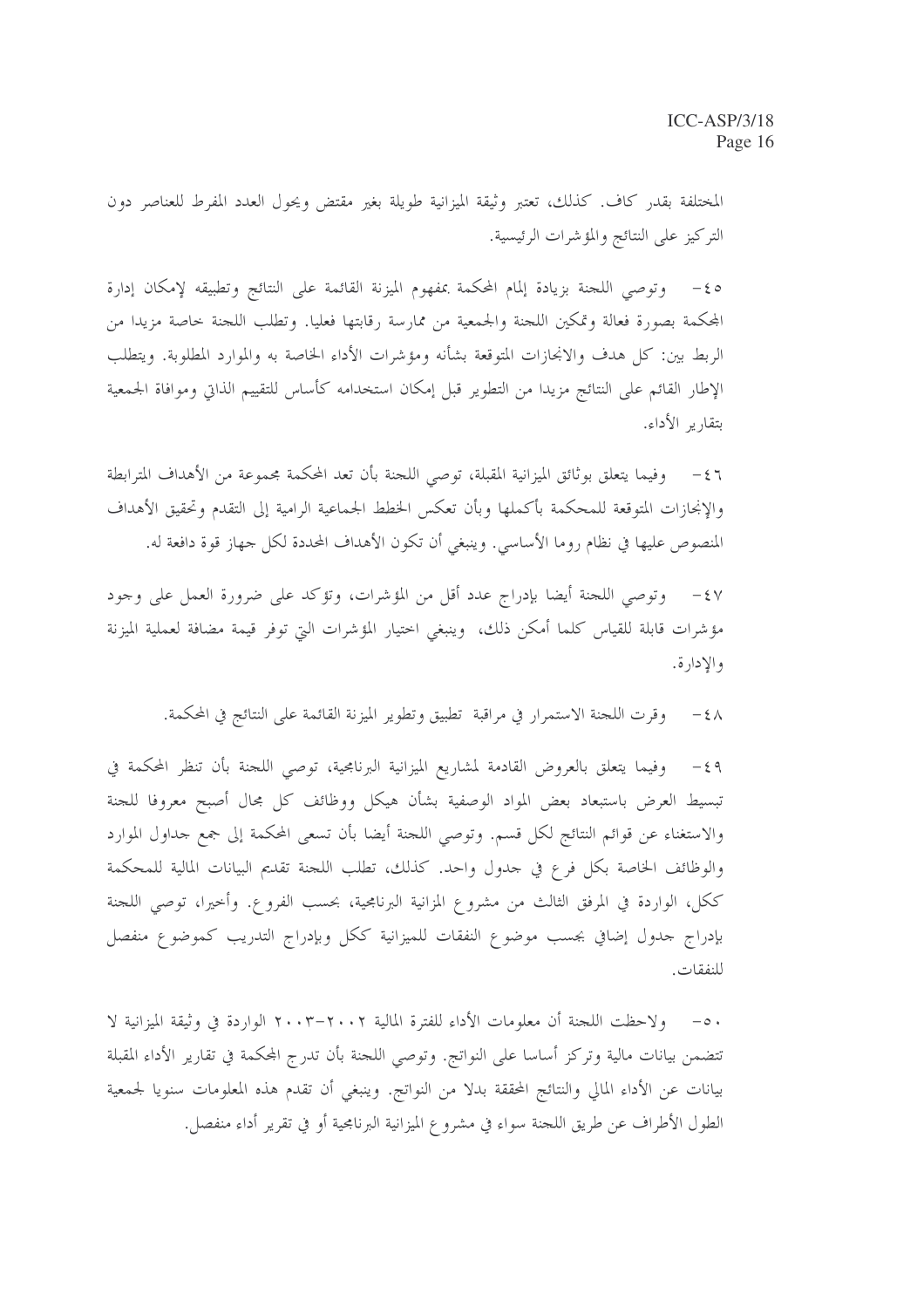- التوصيات المتعلقة بالبرامج الرئيسية  $-\tau$ 
	- الهيئة القضائية: الرئاسة والدوائر  $(\mathring{I})$

تقديم البرنامج الرئيسي الأول: الهيئة القضائية – الرئاسة والدوائر

٥١ – استعرضت اللجنة البرنامج الرئيسي الأول: الهيئة القضائية — الرئاسة والدوائر. وذكر مسحل المحكمة ورئيس ديوان الرئاسة لدى تقديم البرنامج الرئيسي الأول أن الميزانية الأساسية المقترحة للبرنامج الرئيسي الأول تقوم على افتراض أن المحكمة ستتناول في عام ٢٠٠٥ قضيتين قيد التحقيق مع ما يترتب على إحداهما على الأقل من الهامات ومحاكمة في غضون السنة المذكورة. وُأبلغت اللجنة بأن الميزانية الشرطية للبرنامج الرئيسي الأول تقوم على افتراض أن المحكمة ستتناول قضية إضافية أو أكثر بما يلزمها من تحقيق وتحليل. وُأبلغت اللحنة أيضا بأن من المتوحى أن تصبح الوظائف الشرطية في مشروع الميزانية البرنامجية لعام ٢٠٠٥ وظائف أساسية في مشروع الميزانية البرنامجية لعام ٢٠٠٦ لما سيؤدي إليه ذلك من تيسير تعيين الموظفين الفنيين المؤهلين وسيساعد على بناء التقاليد المؤسسية. وأبلغت اللجنة بأن الرئاسة بحثت بدقة نموذج المحكمة الجنائية الدولية ليوغوسلافيا السابقة فيما يتعلق بترتيبات تعيين الموظفين ولكن يختلف هيكل الهيئة القضائية للمحكمة الجنائية الدولية الذي يعتمد على الشعب كثيرا عن هيكل المحكمة الجنائية الدولية ليوغوسلافيا السابقة الذي يعتمد على الدوائر. وُأبلغت اللجنة كذلك بأن أحد عناصر العمل بالرئاسة كان يديره في عام ٢٠٠٤ موظف "معار" من دوائر المحكمة ولكن سيتعذر اتخاذ ترتيب مماثل في عام ٢٠٠٥ بسبب الزيادة المتوقعة في عمل الدوائر .

ملاحظات اللجنة وتوصياقما

#### البرنامج ۱۱۰۰ از الرئاسة

٥٢ -- تؤيد اللجنة إنشاء أربع وظائف أساسية من الفئة الفنية لتعزيز القدرات في الإدارة والاتصال الخارجي (الفقرات ١١٦و ١١٨و.١٢٠و ١٢٢ من مشروع الميزانية البرنامجية لعام ٢٠٠٥ <sup>(٥</sup>) <sub>)</sub>. غير أُهَا توصى بعدم الموافقة على الوظيفة برتبة ف-٢ الشرطية المقترحة (الفقرات ١٣١–١٣٣) ما

 $ICC-ASP/3/2^*$  ( $\circ$ )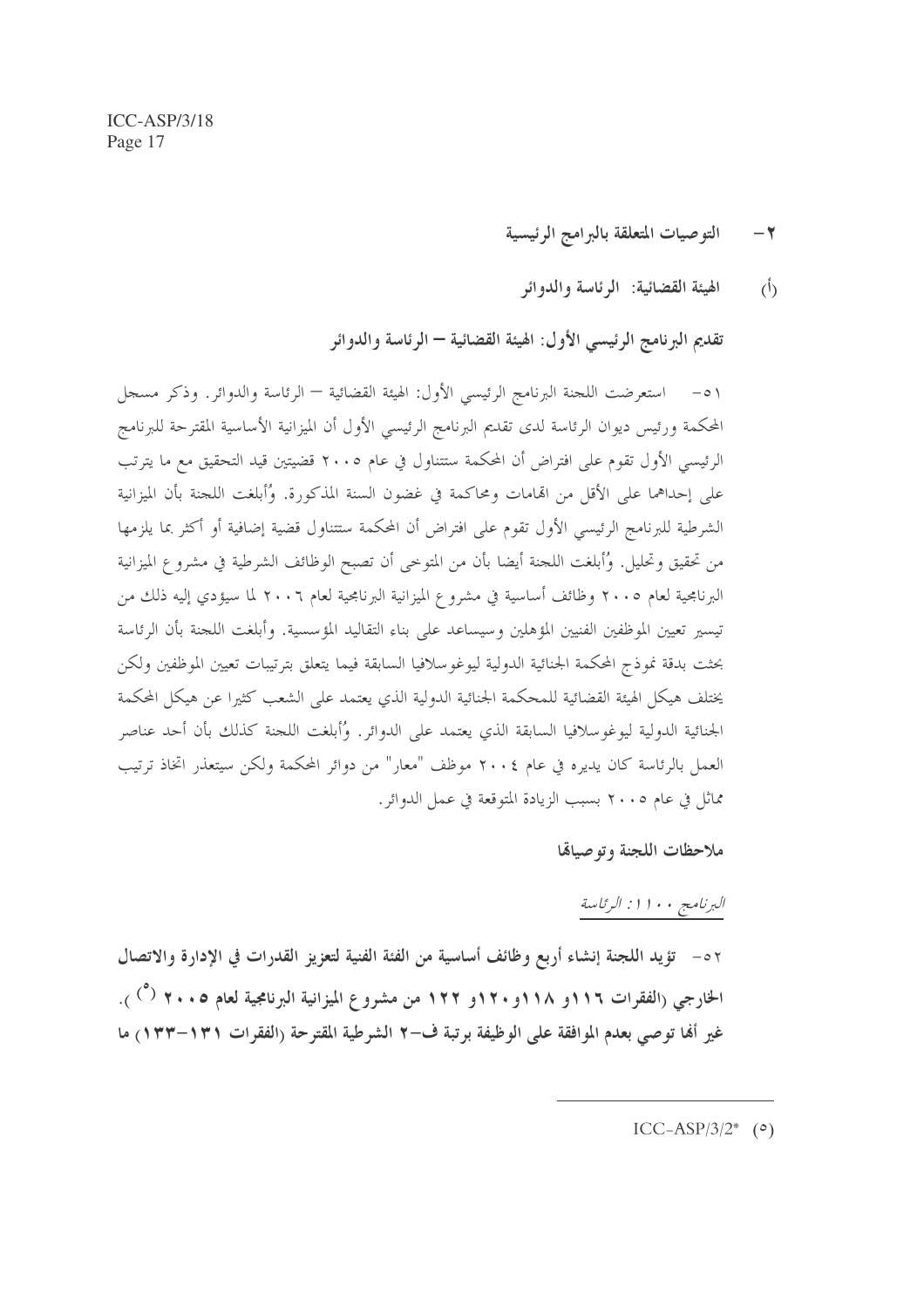دامت الموارد الهامة المخصصة للمساعدة المؤقتة العامة ستوفر مرونة كافية للرئاسة لتغطية الاحتياجات الإدارية خلال عام ١٠٠٥.

البرنامج ۱۲۰۰: الدوائر

٥٣ - رحبت اللجنة بالوضوح والشفافية اللذين وضعت بمما المحكمة الهيكل المتوحى لتوفير الدعم القانوين للقضاة ۖ في المستقبل. وُابلغت اللجنة بأنه سيلزم ٤٥ موظفًا لحدمة القضايا المعروضة بأكملها، من بينهم موظف برتبة ف-٢ أو ف-٣ مخصص لكل قاض، وعدد من الموظفين القانونيين المخصصين لمراحل ما قبل المحاكمة والمحاكمة والاستئناف. وبالمقارنة، لدي المحكمة الجنائية الدولية ليوغوسلافيا السابقة ما يبلغ مجموعه ٤٨ موظفا قانونيا يؤدون وظائف مماثلة بينما لدى محكمة سيراليون الخاصة عدد أقل. وبينما تدرك اللجنة الاختلافات القائمة بين تلك المؤسسات فإنها تؤكد أنه يلزم أن تضع المحكمة هيكلا يتسم بمرونة فائقة دون أن يخل ذلك بقدرها على إصدارٍ أحكام ذات كفاءة عالية. ولذلك، طلبت اللجنة إلى المحكمة أن ترفق مع كل طلب تقدمه في السنوات القادمة للموافقة على الوظائف المتوخاة مبررات اضافية على أساس عبء العمل وتحربتها العملية.

٥٤ - وفيما يتعلق بالموارد المطلوبة في عام ٢٠٠٥، توصى اللجنة بالموافقة على ست وظائف جديدة من الفئة الفنية وثلاث وظائف من فئة الخدمات العامة. غير أنما توصى بعدم الموافقة على وظائف المستشارين القانونيين من الرتبة ف – ٤ الشرطية لعدم وجود أدلة كافية حتى الآن على احتياج عبء العمل لهذه الوظائف ولأن الموارد الكيبرة المخصصة للمساعدة المؤقتة العامة ستكفل مرونة كافية لتغطية الاحتياجات المحتملة.

(ب) مكتب المدعى العام

تقديم البرنامج الرئيسي الثاني: ۚ مكتب المدعى العام

٥٥– عرض مكتب المدعى العام وقلم المحكمة البرنامج الرئيسي الثاني وقدم بيانا موجزا للجنة عن الزيارة التخطيطية التي قامت بما المحكمة مؤخرا إلى جمهورية الكونغو الديمقراطية. ولاحظ مكتب المدعى العام أن مشروع الميزانية الذي يخص البرنامج يقوم على معالجة حالتين تناولهما المدعى العام رسميا بعد إحالتهما إليه من حانب الدول. وأشار مكتب المدعى العام أيضا إلى أن عمله يعتمد كثيرا على تعاون الدول والمنظمات الدولية من أحل تخفيض التكاليف التي تقع على عاتق المحكمة وأن مشروع الميزانية البرنامجية يعكس الحاجة إلى الانتقال إلى مرحلتي التحقيق والمحاكمة التاليتان لفترة تحليل الحالات. ويتضمن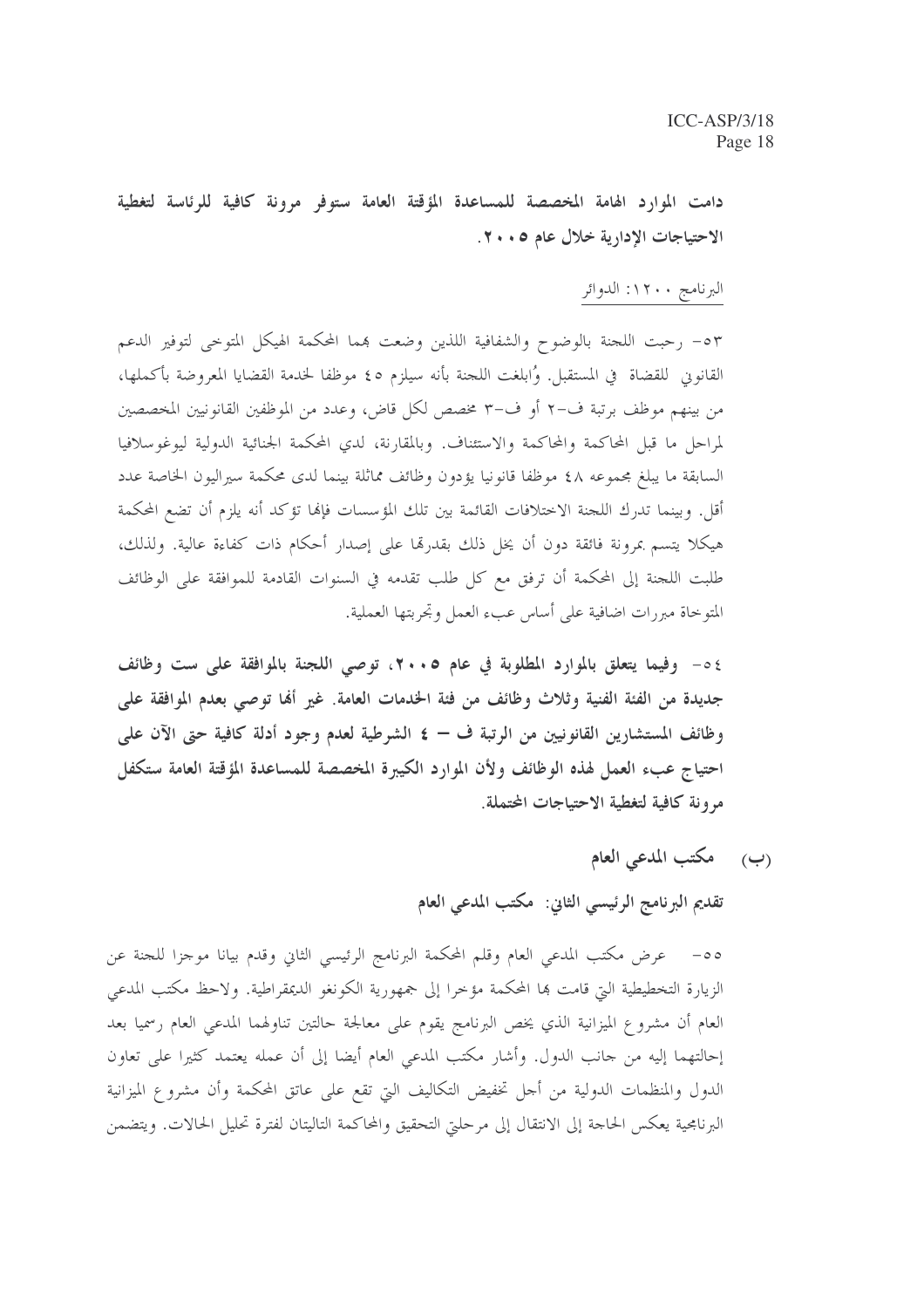مشروع الميزانية البرنامجية أيضا أحكاما لإتشاء فريق ثالث للتحقيقات لتمكين النائب العام من معالجة فضية أضافية إذا أحيلت فضية أخرى إلى مكتبه.

ولاحظت اللجنة احتمال أن يواجه مكتب النائب العام تحديات لوجيستية وعملية في التحقيقات  $-07$ المتعلقة بالقضيتين قيد البحث. وأشارت اللجنة إلى أن هذا قد بؤثر على الخطوط الزمنية التي وضعها المدعى العام وقد يلزم أن توفر الميزانية البرنامجية المقترحة موارد كافية للأنشطة والأمن في الميدان لكل من مكتب النائب العام وقلم المحكمة.

ملاحظات اللجنة وتوصيالها

٥٧ – أعربت اللجنة عن أعجاهما بالنهج المبتكر والاستراتيجي الذي يتبعه النائب العام في عمله. ورحبت اللجنة بعلمها بأن مكتب النائب العام يحلل الحالات بعمق من لاهاي ويخطط تحقيقاته مسبقًا ويسعى إلى إجراء تحقيقات مركزة لدعم عدد كبير من التهم المختارة المرجهة ضد كبار المحرمين. وترى للجنة أن هذه الاستراتيجية توفر السبل اللازمة لزيادة تأثير المحكمة وفعاليتها من حيث التكلفة إلى أقصى حد وتحنب أساليب التحقيق الكثيفة الموارد التي سبق استخدمها في المحاكم المخصصة.

٥٨ – ولاحظت اللجنة أن المحكمة قررت عدم إنشاء مكاتب ميدانية لأداء وظائفها المتعلقة بالتحقيقات وجماية الشهود من حلالها وألها تعد الخطط اللازمة لأداء هذه الوظائف يصورة فعالة عن طريق الانتقال الدوري إلى الميدان. وأشارت اللجنة إلى أن قرار عدم إنشاء مكاتب ميدانية سيوفر النقود ويقلل المخاطر الأمنية الناتجة عن تحقيق وجود دائم في الميدان وأقرت بأن من الأفضل تجنب إنشاء مثل هذه المكاتب بقدر الإمكان. غير أن اللجنة تدرك من ناحية أخرى أنه قد يلزم إنشاء مثل هذه المكاتب إذا تبين للمحكمة ألها لا يمكنها أن تؤدي وظائفها المتعلقة بالتحقيقات وحماية الشهود بصورة فعالة بدون وحود مكتب ميداين. ولما كان مشروع الميزانية البرنامجية يوفر مرارد محدودة فقط لإنشاء مكتب ميداين فإن اللجنة تتوقع أن يتطلب على الأرجح أي قرار يصدر بالتوسع في الأنشطة الميدانية موارد أضافية كثيرة وأنه سيلزم الحصول عليها من صندوق الطوارئ أو من الميزانيات البرنامجية المقبلة.

٥٩ – وُأبلغت اللحنة أيضا بأن مشروع الميزانية البرنامجية قد أعد بافتراض أن السلطات الوطنية والدولية ستوفر بداية الأمن ووسائل الإنتقال غي بعض المواقع. وتشك اللجنة على إمكان الحصول غلى دعم كبير في مجالي الأمن والانتفال من جهات أخرى يالمجان. ولذلك تتوقع اللجنة أن المحكمة ستكون في حاجة إلى موارد أضافية وأنه سيلزم الحصول عليها من صندوق الطوارئ أو من الميزانيات البرنامجية المقىلة.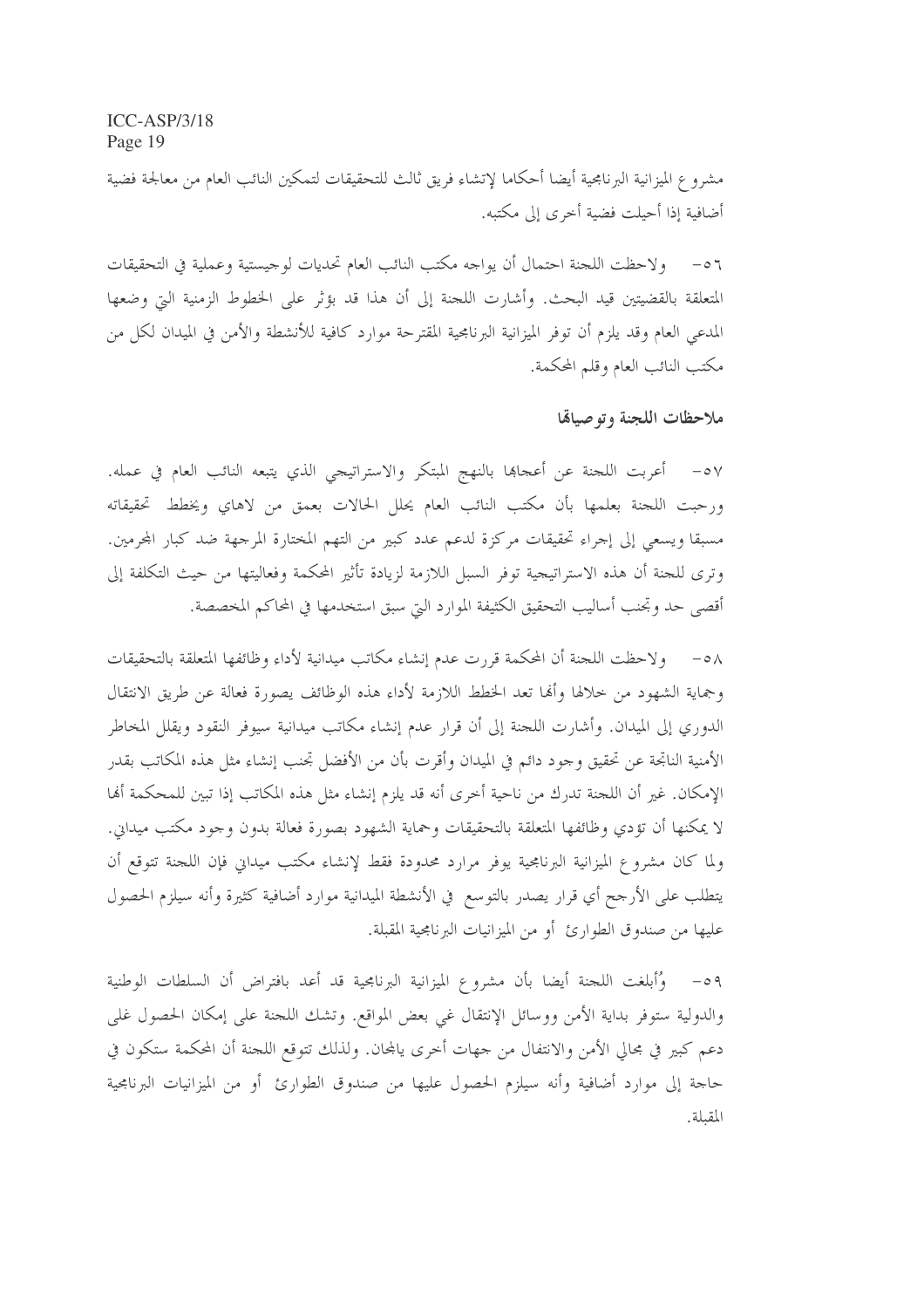٦٠– ولاحظت اللجنة أن المدعى العام قد أعاد تشكيل مكتب المدعي العام بصورة جوهرية منذ الموافقة على الميزانية السابقة. وبينما أوصت اللحنة في السنة الماضية بالترخيص للمحكمة بإعادة توزيع الوظائف المدرجة في كل برنامج رئيسي لتحقيق المرونة المطلوبة فإنها لم تتوخ أن تستعمل المحكمة هذه السلطة بمثل هذا النطاق.

٦١– وفيما يتعلق بالهيكل الجديد، شعرت اللجنة بعدم الارتياح للترتيب غير المعتاد الذي اتخذه المدعى العام والذي سيكون رئيس ديوان المدعى العام بمقتضاه رئسيا لشعبة الاختصاص والتكامل والتعاون في نفس الوقت. ۖ فلا يوفر هذا الترتيب خطوطًا واضحة للسلطة في مكتب المدعى العام وقد يؤدي إلى تعقيد دور نائبي المدعى العام المنتخبين. وتقترح اللحنة أن ينظر المدعى العام في إعادة تبعية شعبة الاختصاص والتكامل والتعاون لمكتبه المباشر، لمواءمة الدور المزدوج الذي يقوم به رئيس المكتب.

ولاحظت اللجنة أيضا وجود ازدواج للهياكل الادارية في مكتب المدعى العام. وبينما ترى  $-77$ اللجنة أن وجود قدرة إدارية وبشرية صغيرة في المكتب المباشر للمدعى العام عملية مناسبة وتساعد على ضمان الاستقلال للمدعي العام فإلها تشعر بالقلق لشروع المدعي العام في أداء وظائف إدارية من الأحرى أن يؤديها قلم المحكمة ككل.

#### البرنامج ١٠١٠: الماعي العام

٦٣ - توصى اللجنة بعدم الموافقة على وظائف المترجمين الثلاث الشرطية في قسم الخدمات (الفقرة ١٨٤ من مشروع الميزانية البرنامجية لعام ٢٠٠٥) نظرا لتوفير قدركبيرمن المساعدة المؤقتة العامة لنفس العمل. وتوصى اللجنة أيضا بأن تقدم المحكمة تقريرا عن إمكانية ترشيد قدرات الترجمة بالمحكمة في موقع واحد بقلم المحكمة مع احترام متطلبات السرية في مكتب المدعى العام في نفس الوقت.

٦٤- وتوصى اللجنة بالإستعاضة عن وحدة استراتيجية الموظفين بوظيفة واحدة (من الأفضل من الرتبة ف-٣) في المكتب المباشر للمدعى العام أو قسم الخدمات للمهام المتعلقة بالموارد البشرية. وتؤكد اللجنة على ضرورة أن يؤدي قلم المحكمة المهام المتعلقة بالموارد البشرية للمحكمة ككل وتوصى بأن يعاد توزيع الوظيفتين المتبقيتين في مكتب المدعى العام أو بنقلهما، حسبما يكون ملائما، إلى قلم السجل.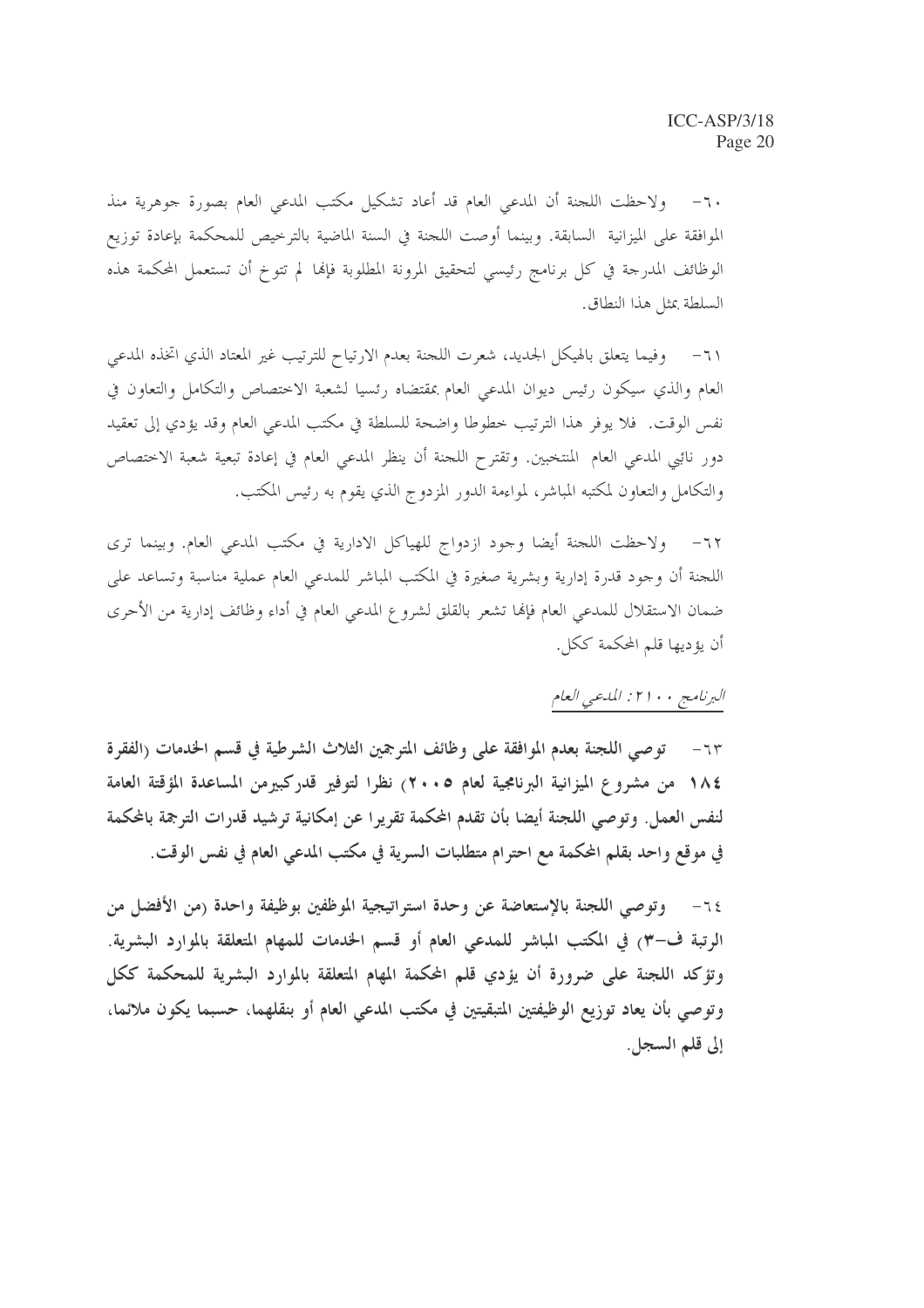٦٥- ولم تقتنع اللجنة بحاجة مكتب المدعى العام إلى وحدة إعلام جمهور منفصلة وتوصى بالإستعاضة عن هذه الوحدة بتكريس موظف واحد في المكتب المباشر للمدعى العام لدعم العلاقات الخارجية للمدعى العام ومهام الاتصال. كما توصى بإعادة توزيع الوظيفتين الباقيتين.

#### البرنامج ٢٢٠٠: المكتب المباشر للمدعى العام

٦٦- توافق اللجنة على مفهوم قسم تحليل الحالات وإنشاء وظيفة محلل إضافية برتبة ف-٢ (الفقرة ٢٢٣) فإنَّما ليست مقتنعة بالحاجة إلى وظيفتين إضافيتين لمحللين معاونين برتبة ف-٢ (الفقرة ٢٢٥ من مشروع الميزانية البرنامجية لعام ٢٠٠٥) لإدراجهما في أفرقة التحقيق. وسيؤدي إدراج هاتين الوظيفتين في أفرقة التحقيق إلى الإزدواج مع مهارات الأعضاء الآخرين في تلك الأفرقة وسيخل بغعالية الفصل بين تحليل الحالات ومهام التحقيق بوضوح. ولذلك توصى اللجنة أيضا بتخفيض اعتماد السفر البالغ ١٣٣ يورون (الفقرة ٢٢٦ من مشروع الميزانية البرنامجية لعام ٢٠٠٥) بنسبة ٣٥ في المائة.

#### البرنامج ٢٣٠٠: شعبة التحقيقات

٦٧− ترى اللجنة أن الظروف والتوقيت المتعلقين بتناول المدعى العام حالة ثالثة في عام ٢٠٠٥ ليسا واضحين ولكنها تسلم بأهمية تمكينه من البدء في التحقيقات بعد صدور القرار بفتح باب التحقيق مباشرة. ولذلك توصى اللجنة بعدم الموافقة على فريق التحقيق الثالث (الفقرة ٢٤٨ من مشروع الميزانية البرنامجية لعام ٢٠٠٥) وعلى مساعد الاتصال المحلي (الفقرة ٢٥٠ من مشروع الميزانية البرنامجية لعام ٢٠٠٥) في الوقت الحالي. وتوصى اللجنة أيضا بتخفيض اعتماد السفر المخصص لهذه الشعبة بمقدار الثلث ليتفق ذلك مع التخفيض المعتمد للموظفين. بيد أن اللجنة تتوقع أن تلتمس المحكمة الموافقة على هذه الموارد إذا بدأت قضية ثالثة وفي الوقت الذي تبدأ فيه، على أساس عبء العمل في مكتب المدعى العام.

#### البرنامج ٤٠٠: شعبة الادعاء

٦٨ - لاحظت اللجنة أن عدة مجالات غير مؤكدة ستؤثر على إحتياج مكتب المدعى العام إلى موظفين إضافيين في شعبة الادعاء في عام ٢٠٠٥ وأن عبء العمل في أفرقة المحاكمة لم يختبر

(٦) انظر الحاشية (٢)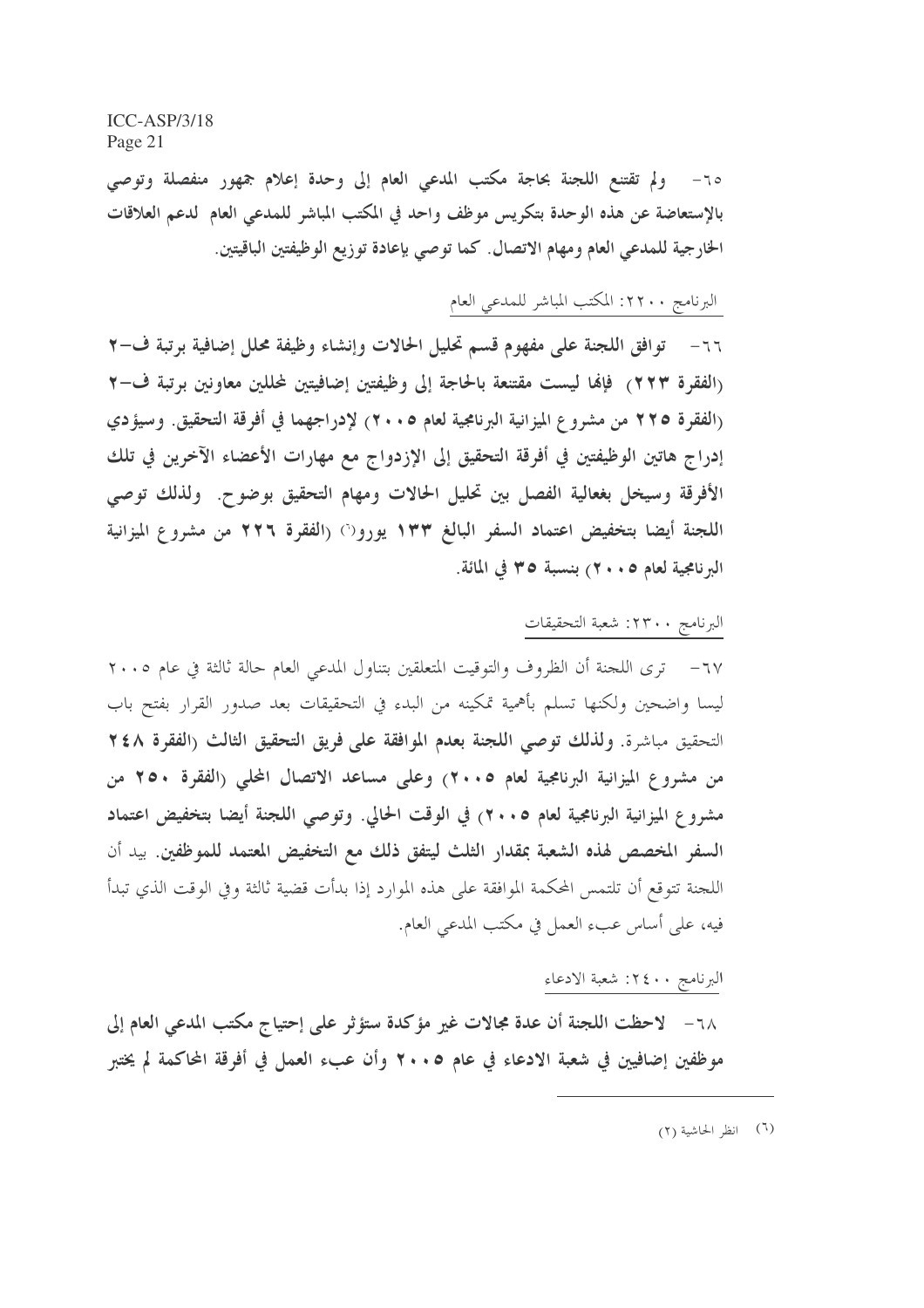بعد. ولاحظت اللجنة أن شعبة الادعاء تضم فعلا عددا كافيا من الوظائف لإنشاء فريقين لمرحلة ما قبل المحاكمة وفريق واحد لمرحلة المحاكمة. ولذلك توصى اللجنة بعدم الموافقة على الوظائف الثلاث عشرة الاضافية المقترحة لشعبة الادعاء في الوقت الحالي. غير أن اللجنة تتوقع أن تلتمس المحكمة الموافقة على فريق ثان للمحاكمة وعلى زيادة الأفرقة الحالية في تاريخ لاحق مع زيادة أعمال المحاكمة وبعد إثبات أن عبء العمل في مكتب المدعى العام يستوجب زيادة حجم الأفرقة.

وبنفس المنطق الوارد في الفقرة أعلاه، توصى اللجنة بعدم الموافقة على الوظيفتين  $-79$ الشرطيتين لمحاميين بقسم الاستئناف في الوقت الحالي.

> قلم المحكمة  $\mathcal{L}(\overline{\mathcal{L}})$

تقديم البرنامج الرئيسي الثالث: قلم المحكمة

٧٠– أيرز المسجل في العرض العام الذي قدمه لمشروع الميزانية البرنامجية لعام ٢٠٠٥ أنه يتوقع، مع انتقال أنشطة المحكمة إلى مرحلتي التحقيق والمحاكمة، أن يكون المحالان اللذان سيشهدان أكبر قدر من النمو في عبء عملهما واللذان سيتطلبان بالتالي زيادة كبيرة في الموارد المخصصة لهما هما شعبة حدمات المحكمة وشعبة الضحايا والدفاع. وأكد المسجل على مسؤوليته عن ضمان الحماية والمشاركة للضحايا والشهود وأوضح أن التوزيع المقترح للموارد في مشروع الميزانية البرنامجية لعام ٢٠٠٥ يبين بوضوح الأهمية التي يعلقها على هذه المسؤولية.

وُأبلغت اللجنة بأن من المتوقع أن تعطي المرحلة الجديدة لأنشطة المحكمة بعدا جديدا لوظيفة  $-\vee$ الأمن التي يؤديها قلم السجل، حيث ستمتد الحماية التي يوفرها الآن من مقر المحكمة في لاهاي إلى المناطق الميدانية التي يتم فيها التجقيق. وأكد المسجل أن الذي تفضله المحكمة هو العمل بترتيبات الأمن الموجودة فعلا في الميدان، ولكن سيقوم قسم الأمن والسلامة التابع لقلم السجل مع ذلك بتوسيع نطاق عمله في عام ٢٠٠٥.

٧٢– ولاحظت اللجنة أن جزءا من التكاليف الاضافية المتوقعة لقلم المحكمة يرجع إلى تحمل المحكمة تكاليف المرافق في مبانيها المؤقتة، وهي تكاليف كان يتحملها البلد المضيف.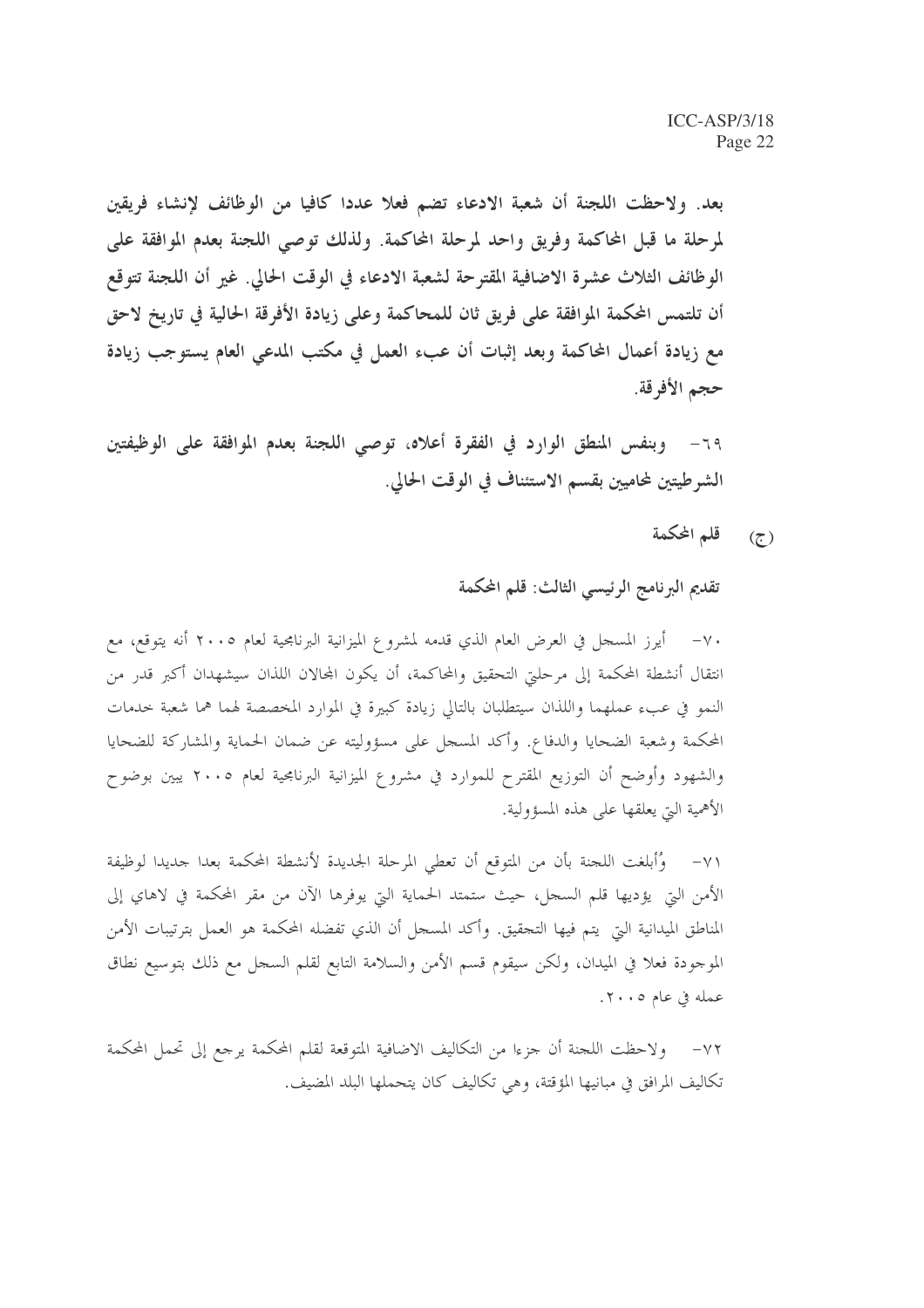ملاحظات اللجنة وتوصيالها

لاحظت اللجنة أن المبررات المقدمة للموارد المطلوبة للسفر في حالات كثيرة مجدودة للغاية أو  $-\vee\tau$ عير موجودة على الإطلاق كما لاحظت الاتجاه إلى إعتماد مبالغ صغيرة لمصروفات السفر لكل قسم. ولذلك توصى اللجنة بتخفيض المبلغ الاجمالي المخصص للسفر بفلم السجل بنسبة ٢٥ في المائة وتطلب إلى المسجل أن يعيد توزيع الباقي وفقا للأولويات.

ولاحظت اللجنة أيضا أن المبررات المقدمة للموارد المطلوبة للخبراء الاستشاريين ليست مقنعة  $-\vee \xi$ في حالات كثيرة وأعربت عن قلقها لعدم استعمال هذه الموارد بالوجهالأمثل. **ولذلك توصبي اللجنة** بتخفيض المبلغ الاجمالي المخصص للخبراء الاستشاريين بنسبة ٢٥ في المائة وتطلب إلى المسجل أن يعيد توزيع الباقي وفقا للأولويات.

#### ٣١٠٠: مكتب المسجل

٧٥– لاحظت اللجنة الاقتراح المقدم لاعتماد مبلغ ١٨٥٫٠ يورو(٧ تحت بند المساعدة المؤقتة العامة من أجل تغطية "فترات الذروة في عبء العمل والإجازات المرضية الطويلة وإجازات الأمومة". وأشارت اللجنة إلى أن هذه الاحتياجات ليست في حاجة إلى اعتماد منفصل وينبغي الوفاء هجا من المبالغ المخصصة لتكاليف الموظفين. ولذلك توصى اللجنة بعدم الموافقة على هذا المبلغ.

٧٦- وتوصى اللجنة بعدم الموافقة على الوظيفة الإدارية من فئة الخدمات العامة المقترحة في المكتب المباشر للمسجل (الفقرة ٢٨٥ من مشروع الميزانية البرنامجية لعام ٢٠٠٥) لوجود عدة موظفين إداريين بالمكتب حاليا وعدم تقديم مبررات كافية للجنة.

ولاحظت اللجنة أن الوظيفة الخاصة بموظف أمن المعلومات برتبة ف-٤ لم تشغل بعد وتساءلت  $-VV$ عما إذا لم يكن من الأفضل أن تكون هذه الوظيفة في قسم تكنولوجيات المعلومات والاتصال. **ولما كانت** الوظيفة برتبة ف–٤ لا تزال شاغرة وأنه لا يمكن بالتالي التنبؤ بعبء العمل المتعلق بمذه الوظيفة، توصى اللحنة بتأجيل النظر في وظيفة محلل التقيد بأمن المعلومات من فئة الخدمات العامة – الرتب الأخرى (الفقرة ٢٩٤ من مشروع الميزانية البرنامجية لعام ٢٠٠٥) إلى فترة مالية قادمة.

(٧) انظر الحاشية (٢)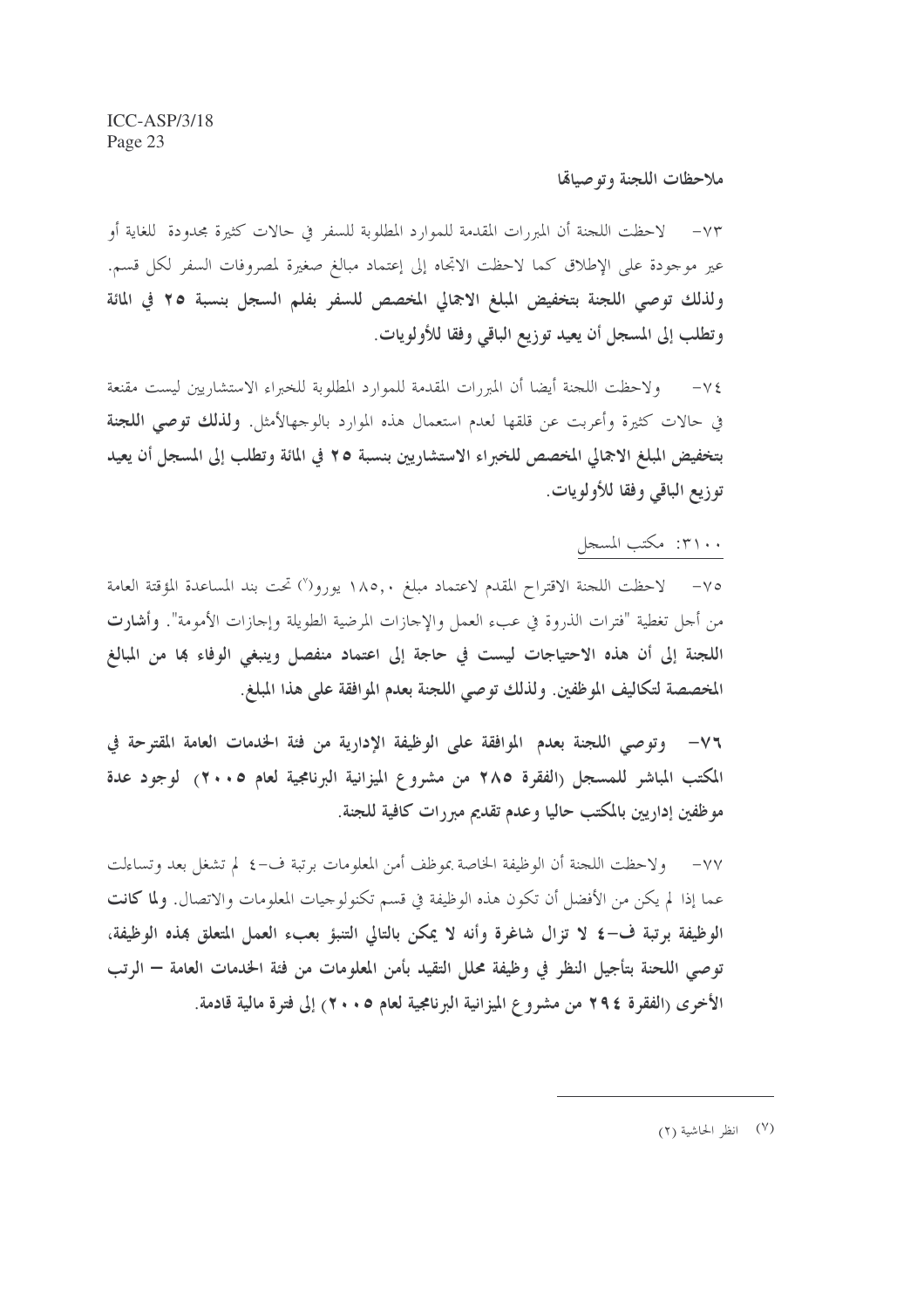٢٢٠٠: شعبة الحدمات الإدارية المشتركة

٧٨ - في ضوء الطبيعة الأوتوماتية والحاسوبية للمهام التي تضطلع بما وحدات الحسابات وكشوف المرتبات والمدفوعات التابعة لقسم المالية، ترى اللجنة أنه لم تقدم مبررات كافية للموافقة على المساعدين الماليين الثلاثة المشار إليهم في الفقرة ٣٢٣. ولذلك توصى اللجنة بعدم الموافقة على هذه الوظائف كما توصى بإدراج اعتماد يعادل المساعدة المؤقتة العامة مدة ثلاثة أشهر لثلاثة من الموظفين من نفس الرتبة في الميزانية لضمان تزويد قسم المالية بمرونة كافية لمواجهة أي عبء إضافي في العمل.

٧٩ – وفيما يتعلق بقسم تكنولوجيات المعلومات والاتصال، لاحظت اللجنة تأجيل عدد كبير من المشاريع المتعلقة بتكنولوجيات المعلومات التي كانت تتوحاها المحكمة لعام ٢٠٠٤ ووضعت في اعتبارها التعهدات التي قدمها قلم السجل عندما عرض الميزانية البرنامجية لعام ٢٠٠٤ بتشغيل عملية المعلومات وتكنولوجيات الاتصال بمرونة وفعالية. ولذلك توصى اللجنة بالموافقة على وظيفة واحدة فقط برتبة ف-٢ من الوظيفتين المقترحتين المشار إليهما في الفقرتين ٣٤٤ و ٣٤٥ من مشروع الميزانية البرنامجية لعام ٠٠٥برتطلب إلى المسجل أن يعيد توزيع عبء العمل. وتوصى اللجنة أيضا بعدم الموافقة على الوظائف الأربع من فئة الخدمات العامة– الرتب الأخرى المشار إليها في الفقرات ٣٤٦ و ٣٤٧ و ٣٤٨ من مشروع الميزانية البرنامجية لعام ٢٠٠٥لعدم ثبوت عبء العمل الخاص بمذه المهام بقدر كاف حتى الآن.

٨٠ - كذلك، لم تقتنع اللجنة بوجود ما يبرر الموارد الشرطية المقترحة لقسم المعلومات وتكنولوجيات الاتصال. ولذلك توصي اللجنة بعدم الموافقة على الوظائف الست الشرطية من فئة الخدمات العامة (الفقرات ٣٥٣–٣٥٨ من مشروع الميزانية البرنامجية لعام ٢٠٠٥)، والخدمات التعاقدية البالغ قدرها ٢,٠٥٣%) يورو، ونفقات التشغيل العام البالغ قدرها ٢٦٢ . ٢٦٢ يورو، واللوازم البالغ قدرها • • • • ٤ يورو، والأثاث البالغ قدره • • • ٧٦٣ يورو (الفقرات ٣٦٧– ٣٧٠ من مشروع الميزانية البرنامجية لعام ١٠٠٥).

٨١ --- وفيما يتعلق بقسم الميزانية والمراقبة، توصى اللجنة بأن ينظر المسجل في نقل هذا القسم من شعبة الخدمات الإدارية المشتركة إلى مكتبه المباشر لتوثيق علاقته بالقسم ولما تتسم به وظائف ا**لتخطيط والميزنة والمراقبة من أهمية**. ولاحظت اللحنة أيضا احتمال الاحتياج إلى تعزيز هذا القسم في

<sup>(</sup>٨) انظر الحاشية.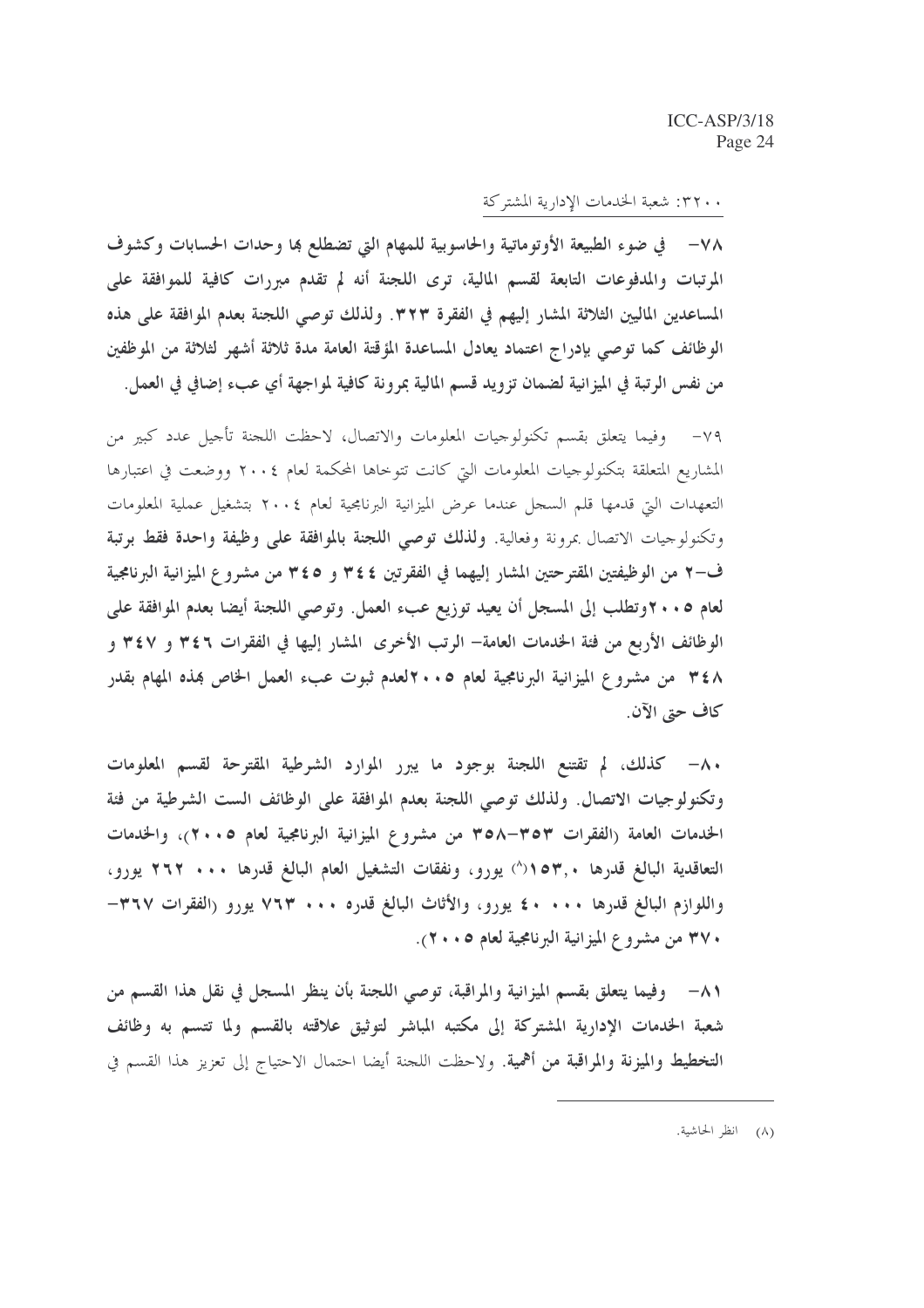المستقبل من أجل زيادة قدرات المحكمة في مجالات التخطيط والميزنة القائمة على النتائج وإدارة المخاطر، وفقا للتوصيات الأخرى الواردة في هذا التقرير.

#### ٣٣٠٠: شعبة خدمات المحكمة

٨٢ - أحاطت اللجنة علما بنقل وظيفة الموظف القانوين المعاون برتبة ف-٢ إلى قسم الاحتجاز (الفقرة ٣٩١ من مشروع الميزانية البرنامجية لعام ٢٠٠٥). وبينما تسلم اللجنة بضرورة أو تضع المحكمة ترتيبات للإحتجاز فإنما ليست مقتنعة بالإحتياج إلى عدة وظائف في الوقت الحالي وترى أن الوظيفة برتبة ف-٢ تغطي نفس المسؤوليات التي تغطيها وظائف قائمة حاليا. **وتوصي اللجنة بأن ُيبقى المسجل الم**وا**رد** المخصصة لهذا القسم قيد الاستعراض.

٨٣– ولاحظت اللحنة أن الاعتماد المخصص لتكاليف التشغيل العامة بالميزانية يكفى لتغطية التكاليف المتصلة باستئجار جناح يضم إثني عشر زنزانة من البلد المضيف في عام ٢٠٠٥. وقد تبين بعد إعداد الميزانية أنه يمكن تقاسم بعض الزنزانات مع المحكمة الحنائية الدولية ليوغوسلافيا السابقة لوجود فائض في هذه الأماكن الآن. وتوصى اللجنة بأن تنظر المحكمة في الفعالية من حيث التكلفة لاستئجار زنزانات من المحكمة الجنائية الدولية ليوغو سلافيا السابقة عند الاقتضاء.

ولاحظت اللجنة اقتراح عدد كبير من الوظائف الجديدة في قسم الترجمة الشفوية والتحريرية  $-\lambda$  { ووحدة الضحايا والشهود التابعين للمحكمة. ويتوقف الاحتياج إلى هذه الوظائف بدرجة كبيرة على ما إذا كانت الاجراءات الخاصة بالقضيتين ١ و ٢ ستبدأ فعلا، حسب الافتراض السايق، في غضون عام ٢٠٠٥. وتوصى اللجنة بالموافقة على هذه الوظائف على أساس كل قضية على حدة، رهنا بعدم شغلها قبل احتياج عبء العمل إليها.

#### . ٣٥٠٠: شعبة الضحايا والدفاع

٨٥ – لاحظت اللحنة إدراج المساعدة القانونية في قسم دعم الدفاع. ونظرا لتعذر نظر اللحنة في التقرير المقدم إلى جمعية الدول الأطراف بشأن حيارات ضمان دفاع مناسب للمتهمين(`) (أنظر الفقرة ١١٥ أدناه) في دورهّا الثالثة، فقد أفادت باعتزامها العودة إلى هذه المسألة وإلى الموارد المتصلة ها في دورتما القادمة.

> $ICC-ASP/3/CBF.2/3$  $(9)$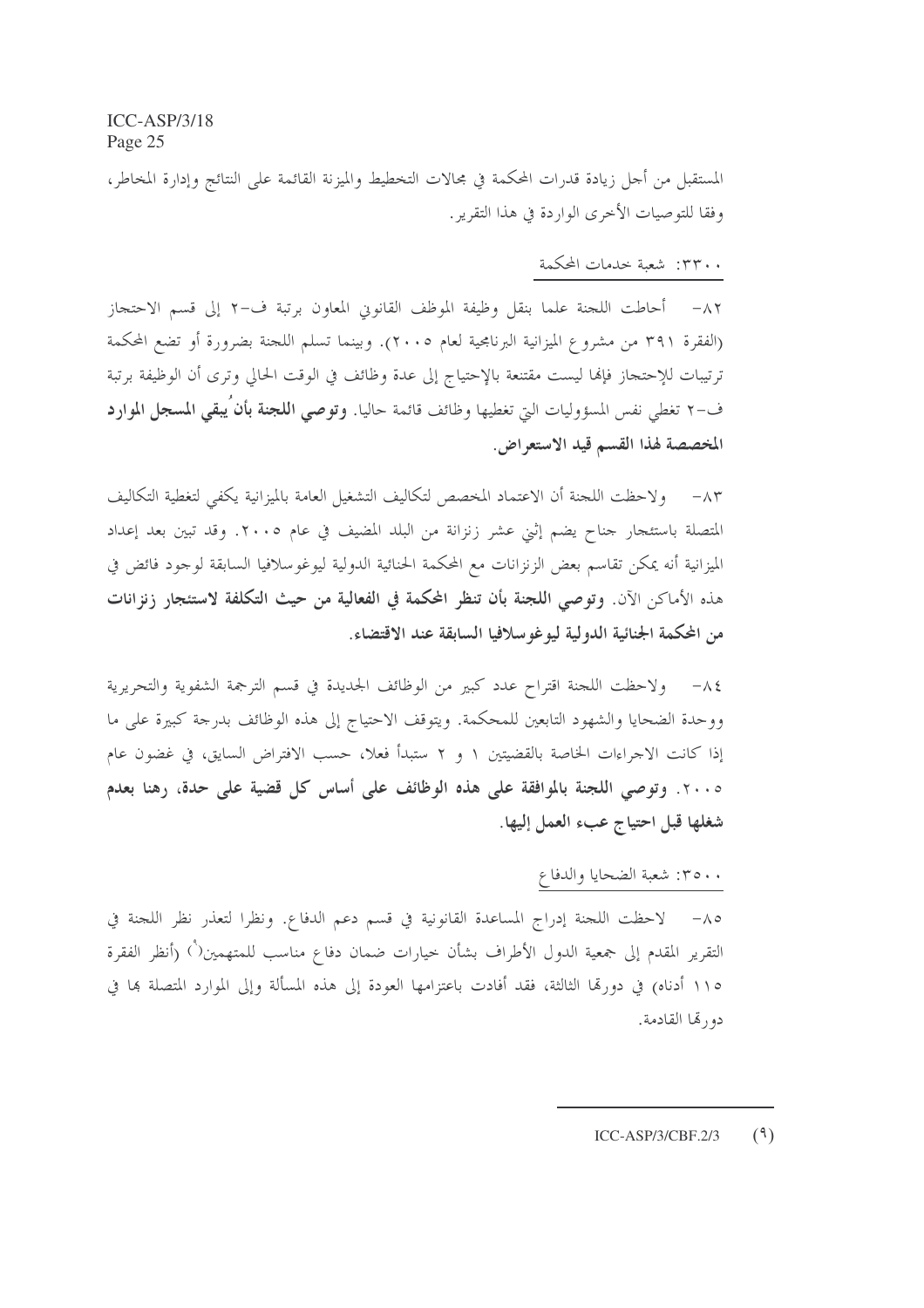٨٦ – فيما يتعلق بقسم مشاركة الضحايا وتعويضهم عن الأضرار، تدرك اللجنة أهمية مسؤوليات ووظائف المحكمة المتعلقة بالضحايا وطبيعتها الفريدة. ولاحظت اللجنة ضرورة أداء هذه الوظائف بعناية نظرا لحساسية القضايا المتصلة بالضحايا والمخاطر التي تتعرض لها سمعة المحكمة في حالة الإخلال بالتوقعات بشكل مفرط. ولاحظت اللجنة أيضا أن حجم العمل المتصل بمشاركة الضحايا وتعويضهم عن الأضرار ليس واضحا حتى الآن وأن عبء عمل محامي الدفاع لم يختبر بعد. وتوصى اللجنة بالموافقة على الوظائف الأساسية المقترحة لضمان إنشاء مجلس عام للضحايا وتعزيز الوظائف الإدارية في القسم. وتوصى ا**للجنة** أيضا بعدم الموافقة على الوظائف الست الشرطية المقنرحة في الوقت الحالي لوجود الوظائف اللازمة لتغطية كل مهمة حاليا وعدم وجود ما يبرر هذه الوظائف في عام ٢٠٠٥. ومع ذلك، تتوقع اللجنة أن تلتمس المحكمة الموافقة على وظائف أضافية في تاريخ لاحق من صندوق الطوارئ، عند الاقتضاء.

٨٧– و شجعت اللجنة المحكمة على ضمان التعاون الوثيق بين الأجهزة المختصة والأقسام التي تباشر الوظائف الخاصة بالضحايا.

> أمانة جمعية الدول الأطراف  $\mathcal{L}(\mathcal{L})$

تقديم البرنامج الرئيسي الرابع: أمانة جمعية الدول الأطراف

٨٨– استمعت اللجنة إلى العرض الذي قدمه مسجل المحكمة ومدير الأمانة بشأن الميزانية البرنامجية المقترحة لعام ٢٠٠٥ للبرنامج الرئيسي الرابع، أمانة جمعية الدول الأطراف.

٨٩ – وُأبلغت اللجنة بأن ميزانية جمعية الدول الأطراف قد أعدت بافتراض عقد اجتماع واحد لجمعية الدول الأطراف في لاهاي، واجتماعين للجنة الميزانية والمالية في لاهاي، واستمرار عقد اجتماعات المكتب في نيويورك. ولاحظت اللجنة أن أي زيادة في حدول الاحتماعات ستتطلب على الأرجح موارد أضافية.

#### ملاحظات اللجنة وتوصياقما

٩٠ – لاحظت اللجنة أن الاعتماد الخاص بموقع جمعية الدول الأطراف على شبكة الإنترنت البالغ قدره ٠,١٦٨, يورو قد أدرج بالميزانية (الفقرة ٤٨٢ من مشروع الميزانية البرنامجية لعام ٢٠٠٥). وأكدت اللجنة على ضرورة إضافة محتويات جمعية الدول الأطراف بموقع المحكمة على شبكة الإنترنت في إطار

(١٠) انظر الحاشية ٢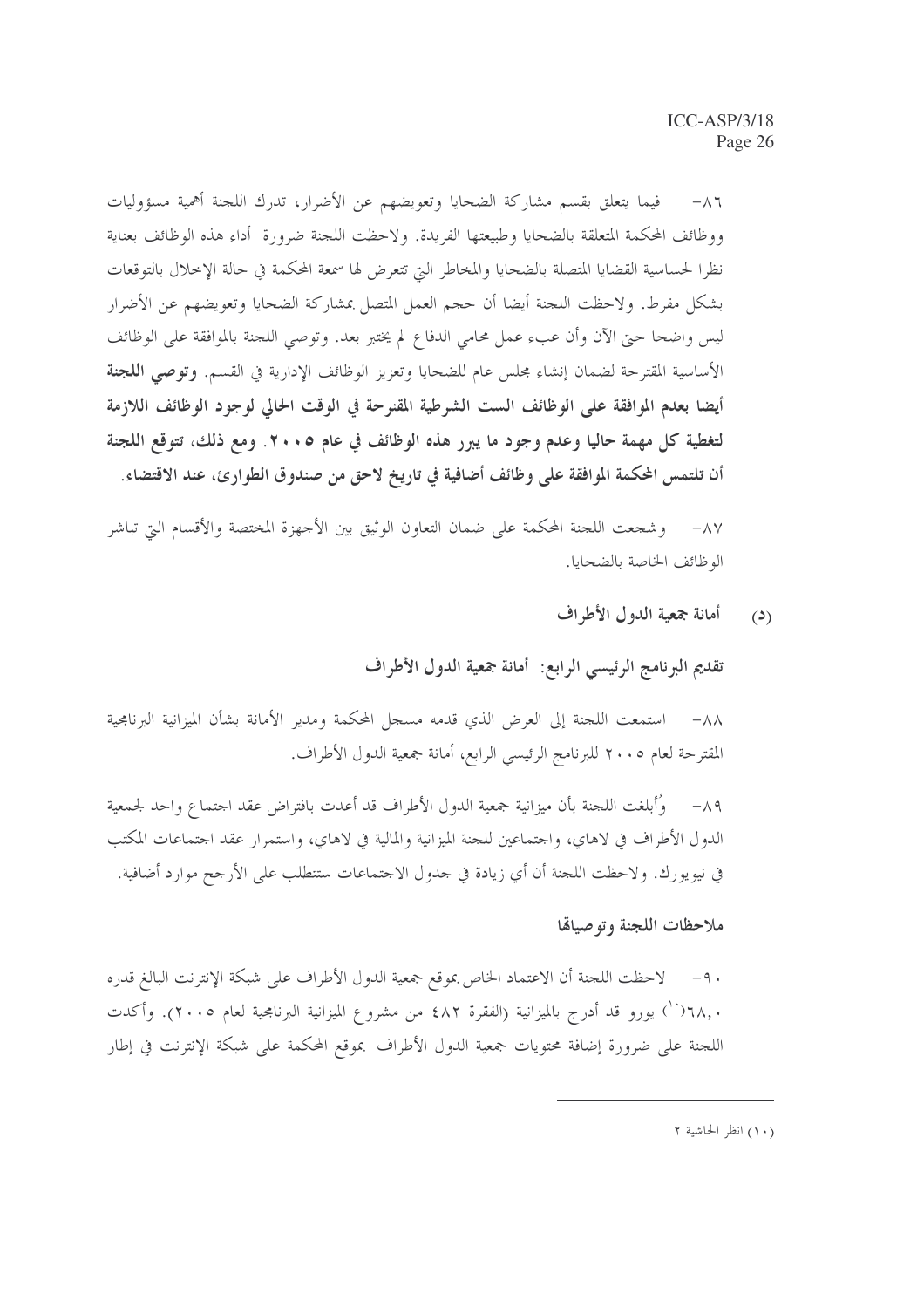البنية الأساسية للمعلومات المشتركة والاتصال التابعة للمحكمة. وتوصى **اللجنة بالموافقة على هذا** الاعتماد لزيادة الإمكانيات المتاحة لموقع المحكمة على شبكة الإنترنت وتلبية متطلبات العمل المحددة لأمانة جمعية الدول الأطراف. وطلبت اللجنة إلى فلم المحكمة أيضا تزويد أمانة جمعية الدول الأطراف بخدمات إدارية مشتركة مناسبة وأن يوفر الدعم لعملها جسبما جاء في القرار ASP/2/Res.3 الذي اعتبر الأمانة جزءا من قلم المحكمة للأغراض الإدارية.

> الاستثمار في مباني المحكمة  $(\lambda)$

تقديم البرنامج الرئيسي الخامس: الاستثمار في مباني المحكمة

٩١- استمعت اللجنة إلى العرض الذي قدمه مسجل المحكمة بشأن الميزانية البرنامجية المقترحة لعام ٢٠٠٥ للبرنامج الرئيسي الخامس، الاستثمار في مباني النحكمة.

ملاحظات اللجنة وتوصياقما

لم تبد اللحنة اعتراضا على النص على الاستثمار في المباني المؤقتة للمحكمة. غير ألها أكدت على  $-97$ أنه لا ينبغي أن تتوقع اللجنة تلبية جميع التحسينات المقبلة للمبايي المؤقتة بالضرورة من ميزانية المحكمة.

ورحبت اللجنة بالتوضيحات البت قدمها المسجل والبتي مفادها أن المحكمة تتوحى بناء مجمع  $-91$ يتكون من ، رهنا بتأكيد موقع المباني الدائمة للمحكمة ۖ وبأنه يجري حاليا ٤٨ زنزانة في سجن شيفينيننغ استئجار زنزانات بنفس السجن.

#### دال–۔ ميزانية مشروع إنشاء مكتب الاتصال في نيويورك

٩٤- نظرت اللحنة في تقرير المحكمة بشأن إنشاء مكتب اتصال في نيويورك وميزانيته التي يُطلب فيها مبلغ ٤٣٨٫٠ يورو(``) لتمويل المكتب في عام ٢٠٠٥ (ICC-ASP/3/6) . وبينما تدرك اللجنة ضرورة عمل المحكمة مع الأمم المتحدة والبعثات الدائمة في نيويورك، فإلها غير مقتنعة بأن هذا الاقتراح يمثل أساساً مناسباً لإنشاء مكتب للاتصال. ثم إن اللجنة غير مقتنعة بالخصوص بأنه لا يمكن أداء مهام الاتصال، وخاصة منها تلك المتعلقة بإبقاء مكتب المدعى العام على علم بمناقشات مجلس الأمن، كما ينبغي من

(١١) أنظر الحاشية ٢.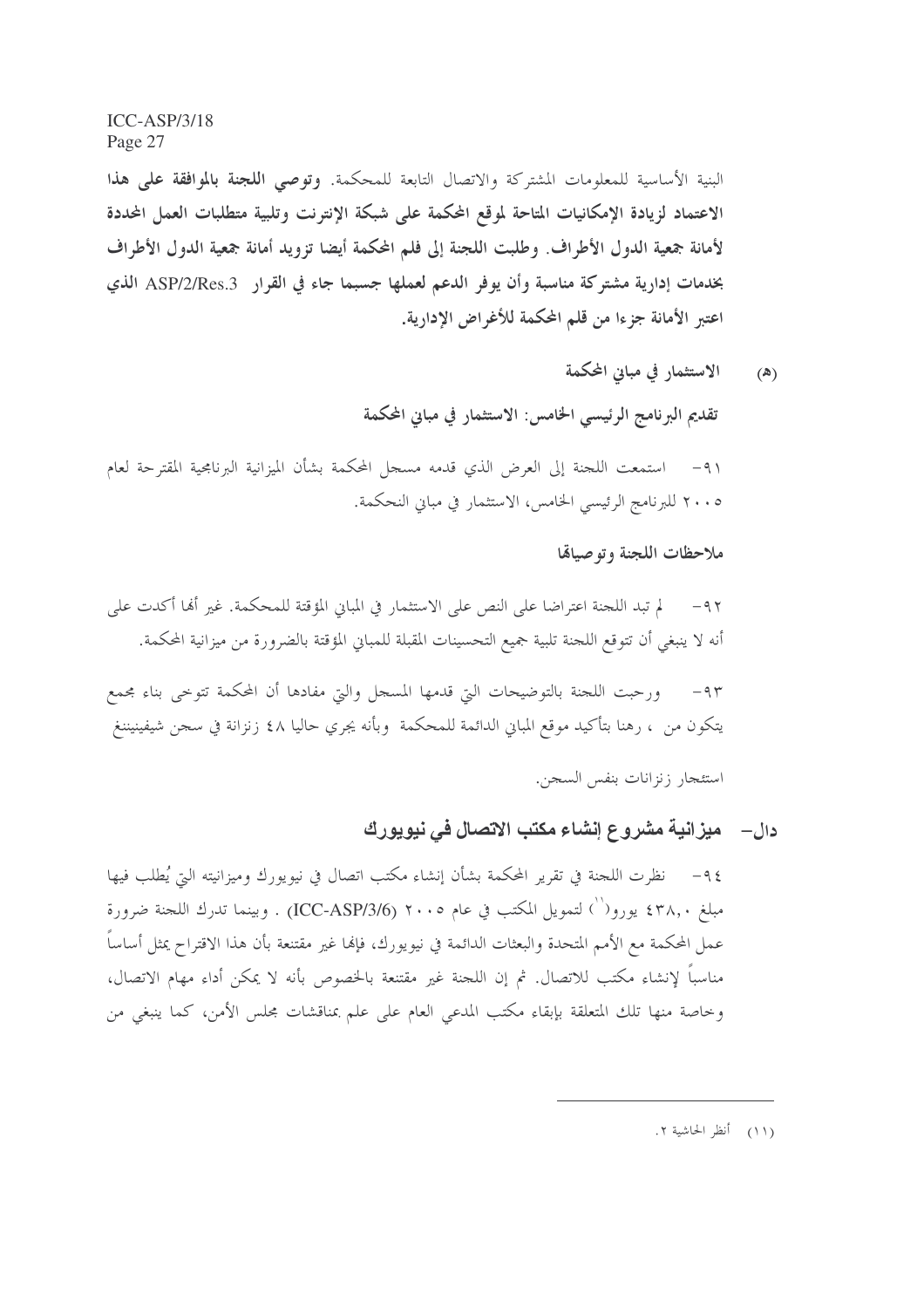لاهاي بواسطة تكنولوجيات المعلومات الحديثة وبالسفر بانتظام إلى نيويورك. كما أن المهام الكبيرة المذكورة في التقرير لمكتب الاتصالات في نيويورك لا تتناسب مع الموارد البشرية المحدودة المطلوب توفيرها

في التقرير للعمل في هذا المكتب. كما أن اللجنة ترى أنه من الضروري تقديم تبريرات متينة للدول الأطراف تضمن أن مكتباً للاتصال في نيويورك سيعطى قيمة أكبر لأعمال المحكمة.

و في هذه الحال توصى اللجنة بأن تقدَّم المحكمة من جديد اقتراحا بشأن إنشاء مكتب اتصال  $-90$ بنيويورك في العام المقبل، بعد المزيد من النظر في إمكانيات الاتصال المباشر فيما بين مختلف الهيئات المعنية في المحكمة ومحاوريها في نيويورك، والتأكُّد من أن المهام المقترحة تتناسب مع مستوى الموارد المقترحة.

هاء— ميزانية الأمانة المقترحة للصندوق الائتماني للضحايا

نظرت اللجنة في تقرير الجمعية المتعلق بأنشطة ومشاريع مجلس مديري الصندوق الائتماني  $-97$ للضحايا ٢٠٠٣–٢٠٠٤ وفي الميزانية المرفقة بمذا التقرير (ICC-ASP/3/14). ولم تتلق اللجنة الإضافة المقترحة للتقرير التي تعالج الرأي المتحفظ لمراجع الحسابات الخارجي بشأن البيانات المالية المتعلقة بالصندوق الائتماني للفترة ٢٠٠٢-٢٠٠٣.

٩٧ – ولاحظت اللجنة أن المادة ٢٢ من مشرو ع نظام الصندوق الائتماني للضحايا التي تنص على أن المحكمة تتحمل تكاليف الأمانة تتناقض مع الفقرة ٢ من قرار جمعية الدول الأطراف -ICC ASP/1/Res.6 التي تنص على ما يلي: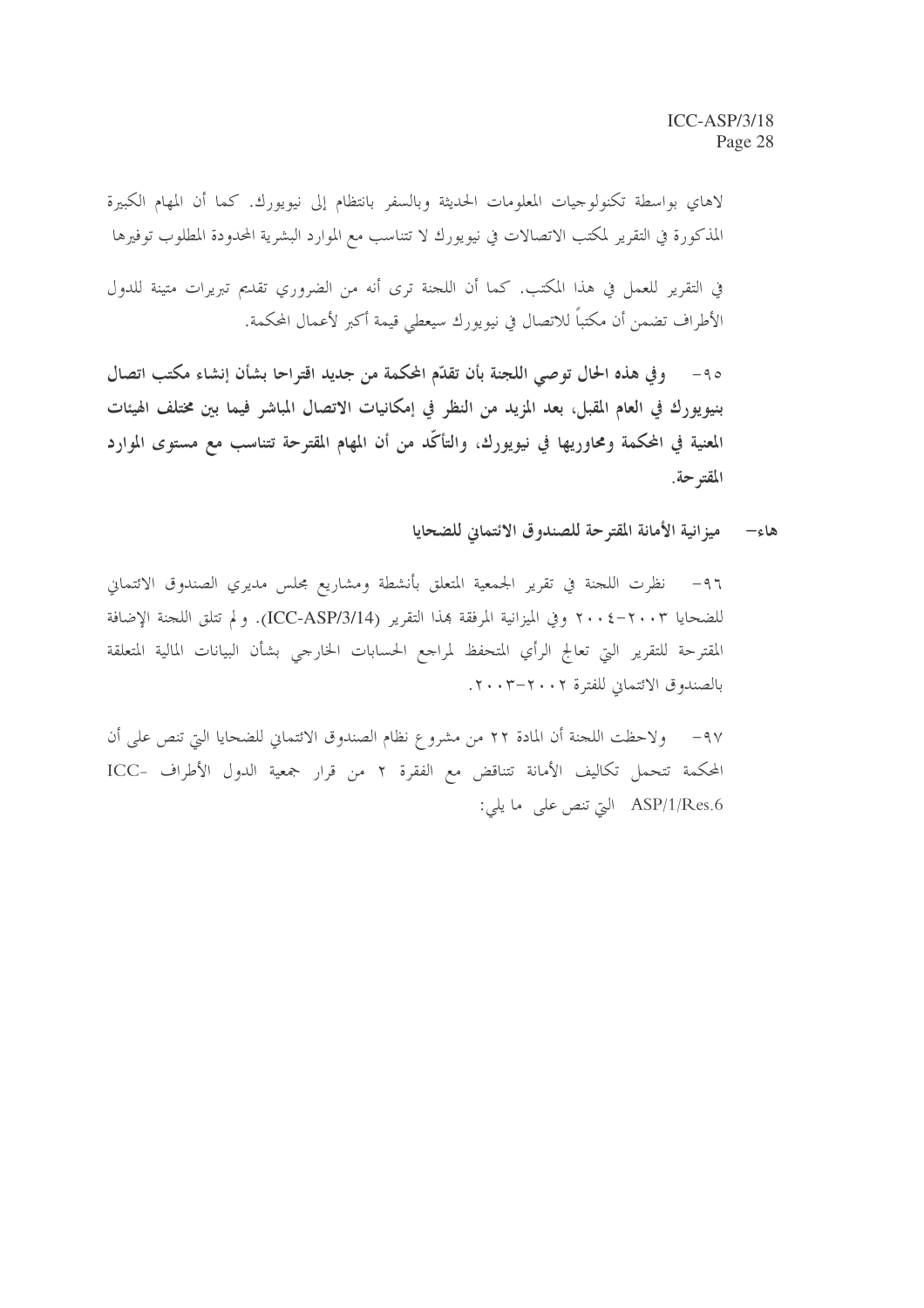"إن جمعية اللهول الأطراف،

تقرر أيضا أن يمول الصندوق الائتماني مما يلي:  $-\tau$ 

- التبرعات التي تقدمها الحكومات والمنظمات الدولية والأفراد والشركات  $\tilde{(\cdot)}$ وكيانات أخرى، وذلك وفقا للمعايير ذات الصلة التي اعتمدقما جمعية الدول الأطراف؛
- (ب) الأموال وغيرها من الممتلكات التي تجمع مع الغرامات أو المصادرة والتي تحوّل إلى الصندوق الائتماني إذا أمرت المحكمة بذلك عملاً بالفقرة ٢ من المادة ٧٩ من النظام الأساسي؛
- (ج) الموارد المتأتية عما تأمر به المحكمة من تعويضات عملاً بالمادة ٩٨ من القواعد الإجرائية وقواعد الإثبات؛
- الموارد، من غير الاشتراكات المقررة، التي يجوز لجمعية الدول الأطراف أن  $(2)$ تخصّصها للصندو ق الائتماني".

٩٨ - ونظرا للتعارض الظاهر بين مشروع نظام الصندوق الائتماني للضحايا والقرار السابق لجمعية الدول الأطراف بشأن مصادر تمويل الأمانة المقترحة للصندوق,لائتماني للضحايا فإنه ليس من الواضح ما هو الأساس الذب ينمكت للجنة أن تعتمد عليو للنزر في اميوانية المقترحة للأمانة. و لم تتمكن اللجنة بالتالي من النظر في الميزانية المقترحة لأمانة الصندوق الائتماني. وتوصى ا**للجنة جمعية الدول الأطراف بأن** تنظر في لتناقض القائــــم بين قرارهــــا ICC-ASP/Res.6 ومشروع نظام الصندوق.

٩٩– ولاحظت اللجنة أيضا العلاقة الوثيقة التي ستكون بين أمانة الصندوق الائتماني وقسم مشاركة الضحايا وتعويضهم عن الأضرار وطلبت تقديم معلومات في دورهّا القادمة عن كيفية تحديد مسؤوليات كل هيئة. ولاحظت اللجنة كذلك أنه بافتراض أن الجمعية تعتزم تمويل أمانة الصندوق الائتماني من التبرعات، فقد يكون من السابق لأوانه الموافقة على ميزانية كبيرة للأمانة في غياب عدد كاف من التبرعات المعلنة.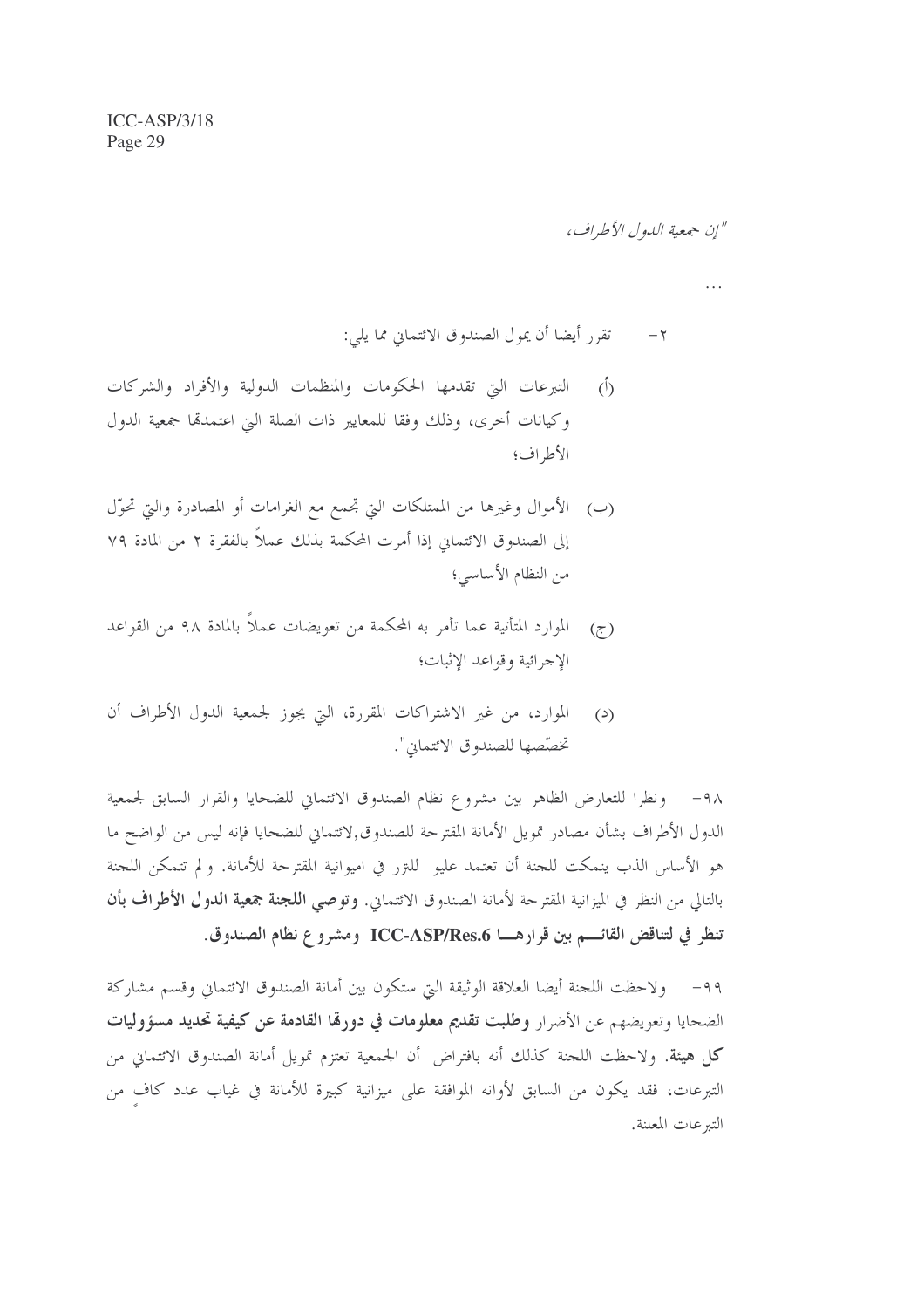#### التقارير الأخرى. و او —

#### التقرير المتعلق بالمباين الدائمة للمحكمة  $\rightarrow$

١٠٠ – تلقت اللجنة تقريراً من السيد إدموند فيلينشتاين مدير عام قوة العمل التابعة للمحكمة الجنائية الدولية ووزارة حارجية البلد المضيف والمسجل والقاضي كاول بشأن التطورات في صياغة الاحتياجات اللازمة للمباين الدائمة للمحكمة . وُأبلغت اللجنة بأن المحكمة والبلد المضيف يعملان معاً من أجل مراجعة وتعديل مشروع الملف المعماري الذي أعدته الدولة المضيفة في نيسان/أبريل ٢٠٠٢. وكان القاضي كاول على رأس جهود المحكمة الرامية إلى استعراض الاحتياحات الوظيفية التي يتضمنها الملف. ومن المتوقع الإنتهاء من إعداد الصيغة النهائية للملف المعماري في أواخر العام الحالي. وُأبلغت اللجنة أيضا بأن الموقع الذي أختير في البداية للمباني الدائمة للمحكمة يبدو الآن أصغر من أن يلبي احتياجات المحكمة نظراً لأن عدد موظفي المحكمة الذي كان يقدر بـــنحو ٦٠٠ إلى ٨٠٠ موظف يقدر الآن بنحو ١٨٠٠ موظف، ونظراً للحاجة إلى تدابير أمنية أوسع نطاقا مما كان متوقعاً من قبل. وقال السيد ويلينشتاين إن البلد المضيف يستكشف الإمكانيات المتاحة لتوسيع الموقع المفضل. وأفاد كل من البلد المضيف والمسجل بأن خيارٍ وضع المحكمة بصورة دائمة في المباين الحالية للمحكمة الجنائية الدولية ليوغوسلافيا السابقة كان موضغا للدراسة ولكن تبيّن أنه حيار غير عملي.

١٠١- ولاحظت اللجنة أن الجمعية لم تتخذ بعد قراراً مبدئياً لبدء التخطيط لتشييد المباني الدائمة للمحكمة وأن تكاليف هذا المشروع قد تتجاوز ٥٠٠ مليون يورو بكثير . ولذلك **توصي اللجنة بأن تنظر** الجمعية في استصواب بناء مرافق دائمة خاصّة بالمحكمة. ولما كان وضع التصميمات المفصّلة وتحديد الخيارات المتعلقة بالتمويل سيستغرق عدّة سنوات فإن اللجنة تعتقد أنه يلزم الحصول على مؤشر لرأي الجمعية في هذا الشأن.

١٠٢ - نظراً للتكاليف المالية المهمّة التي سوف تتكبّدها الدول الأطراف من جراء تشييد مباني دائمة، فإن اللجنة توصى أيضاً بأن تنظر كلِّ من المحكمة وجمعية الدول الأعضاء في إمكانية مواصلة ا**ستعمال المباني المؤقتة على مدى أطول**. ولاحظت اللجنة أنه من غير المرحح أن تكون المباني الدائمة جاهزة قبل سنة ٢٠١٢ على أحسن تقدير، وأن المباين المؤقتة ستحوي المبايي المؤقتة لمدّة عقد من الزمان على الأقل. تطلب اللجنة إلى المحكمة إجراء تحليل للتكاليف والأرباح الناتجة عن مواصلة استعمال المباني الحالية من أجل مساعدة الجمعية على دراسات الخيارات.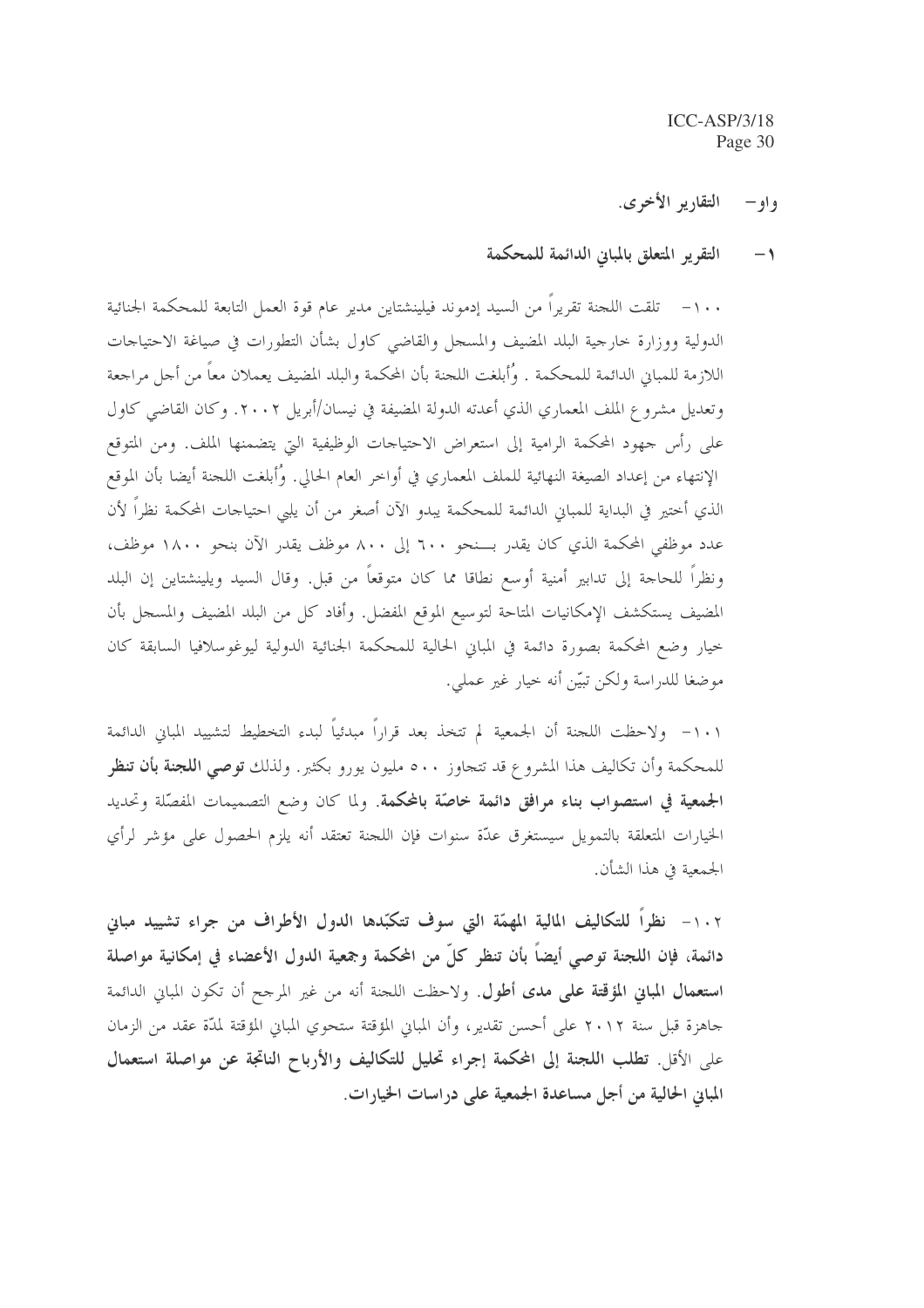١٠٣ - وأبدت اللجنة استعدادها لمواصلة العمل مع المحكمة والدولة المضيفة لمواكبة التطوَّر في تصميمات الميابي الدائمة.

> التقرير الخاص بالاستثمار في المباين المؤقتة للمحكمة  $-\tau$

t − ١٠٤ تلقّت اللجنة تقريراً (ICC–ASP/3/CBF.2/7) عن الاستثمار في المباني المؤقتة للمحكمة، كما ألقى السيد إدموند فيلينشتاين التابع للفريق العامل في الدولة المضيفة كلمة أمامها. وأُبلغت اللجنة بأنه من غير المرحح أن تغادر المحكمة موقعها الحالي قبل عام ٢٠١٢. وأحاط المسجّل اللجنة علما بأن المحكمة أدرجت بنداً في الميزانية البرنامجية لعام ٢٠٠٥ تطلب فيه إلى جمعية الدول الأطراف تمويل بناء دائرة ابتدائية ثانية نظراً لأن الدولة المضيفة لا يمكنها تمويل بناء هذه الدائرة.

١٠٥ – وذكَّرت اللجنة بالفقرة ١٤ من تقرير دورهّا الثانية (ICC-ASP/3/CBF.1/L.4)، وفي هذا الصدد، أعلنت أَهَا تلقت إيضاحاً مفاده أن الدولة المضيفة قد التزمت بتوفير ١٠ ملايين يورو لتمويل المباني المؤقتة و٢٣ مليون يورو لتغطية تكاليف إيجار المبايي على مدى ١٠ سنوات قد ارتفعت التكاليف لتصل حاليا إلى ٣٠ مليون يورو في الحالة الأولى، وفي الحالة الثانية وصلت إلى ثلاثة أضعاف المبلغ، بسبب التضخم وتزايد قيمة العقار في حين.

١٠٦- ورحبت اللجنة بالتمويل الذي قدمته الدولة المضيفة لتشييد المباني المؤقتة، وطلبت إبقائها على علم ما يُحرز من تقدَّم في المستقبل ('').

> التقرير الخاص بأنشطة المحكمة المتعلقة بإعلام الجمهور  $-\tau$

١٠٧- نظرت اللجنة في تقريــــــر المحكمـــــــة عن أنشطتهــــا المتعلقـــــــة بإعــــلام الجمهـــور (ICC-ASP/CBF.2/10) وقد تبيَّن من التقرير أن المحكمة عملت على نشر المعلومات وألها نجحت في هذه العملية، كما تبين بوحه خاص أن الرئيس قد تمكن من الإتصال بالجمهور في مختلف أرحاء العالم. بيد أن اللجنة أعربت عن قلقها لعدم وجود استراتيجية متسقة في مجال الإعلام والتوعية والاتصال. ويبدو أن ثمة نزعة إلى الاستقلالية في كلِّ هيئة من الهيئات تخل بالتعاون اللازم لوضع استراتيجية شاملة للمحكمة وقد تؤدي إلى از دواج الجهود.

<sup>(</sup>١٢) أنظر الفقرات من ٩١ إلى ٩٣ أعلاه و ١١٨ أدناه.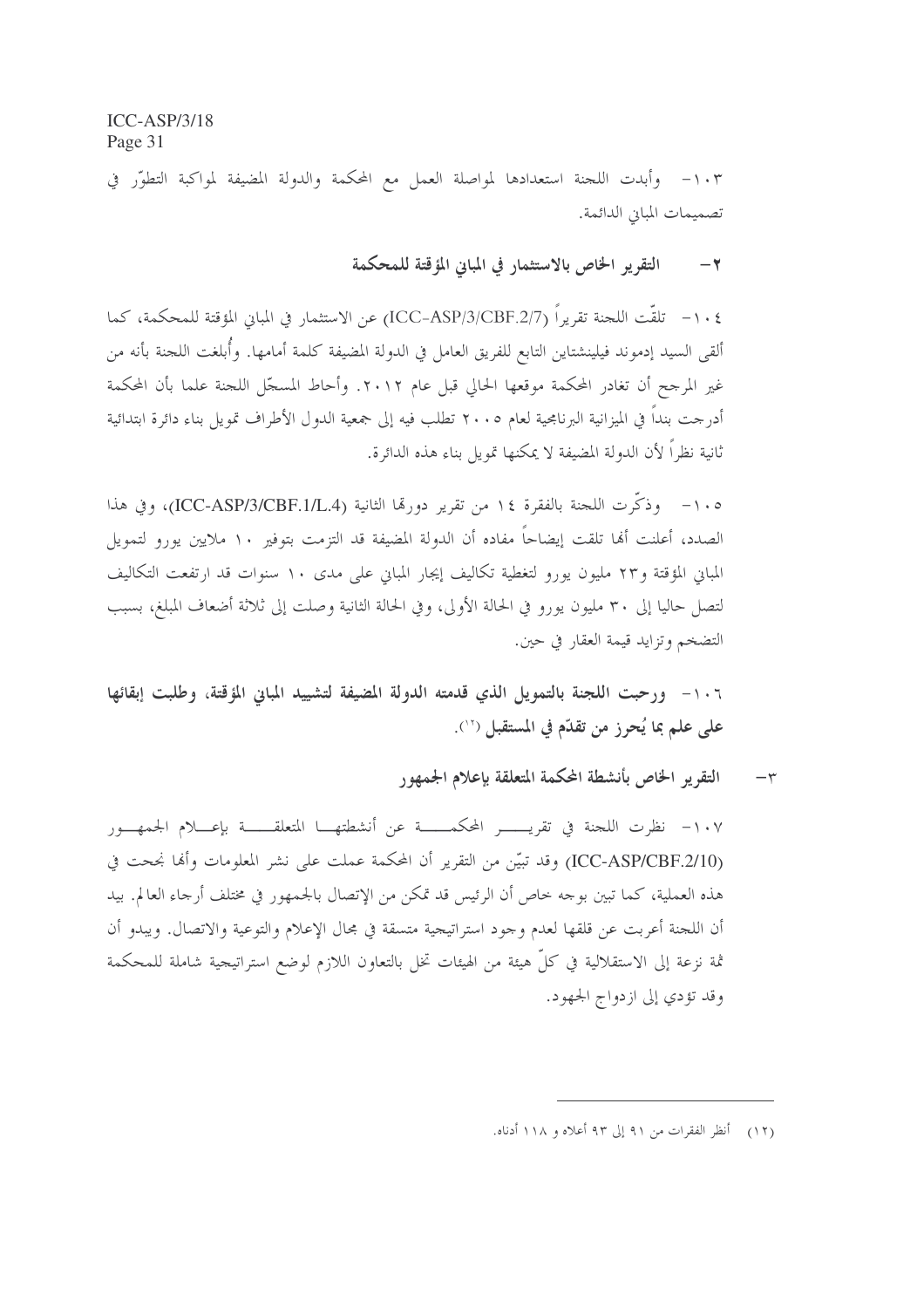١٠٨- وتطلب اللجنة إلى المحكمة أن تضع استراتيجية موحدة ومتكاملة في مجال إعلام الجمهور وتوعيته. وينبغي أن تحدَّد هذه الاستراتيجية الأهداف على الأجلين القصير والمتوسط، وأن تحدَّد بوضوح الجماهير المستهدفة وأن تشمل مؤشرات يمكن قياسها لتقدير النجاح المحرز. وتطلب اللجنة إلى المحكمة أن تقدَّم ما استجدَّ من تطوَّرات بشأن استراتيجيتها في مشروع الميزانية البرنامجية المقبل.

> التقارير المتعلقة بالصناديق الائتمانية  $-\epsilon$

١٠٩- أحاطت اللجنة علماً بالتقرير المتعلق بإدارة الصندوق الائتماني والموارد الخارجة عن الميزانية التي تلقتها المحكمة ICC-ASP/3/CBF.2/14) وAdd.1). وكانت أرصدة الصناديق الائتمانية في ٣١ آذار /مارس ٢٠٠٤ كالتالي:

| ۳۹۲ ۰۰۰ ۱ یورو |                                                          | برنامج المتدربين والمهنيين الزائرين      |
|----------------|----------------------------------------------------------|------------------------------------------|
| يورو           | 1.2790                                                   | برنامج المحكمة في مجال توعية الضحايا     |
| يورو           | $\hat{\xi} \setminus \tilde{\tau} \setminus o$           | بث انشطة المحكمة عن طريق الفيديو         |
| يورو           | $51$ $797$                                               | مكتبة المحكمة في مجال الضحايا والشهود    |
| يورو           | $\mathbf{Y} \leftarrow \mathbf{X} \leftarrow \mathbf{X}$ | مشاركة أقل البلدان نموا في أنشطة الجمعية |
| ٢٩ ٧٨٦ يورو    |                                                          | الصندوق الائتماني العام                  |

١١٠- ولاحظت اللجنة أنه في بعض الحالات يمكن استعمال التبرعات في مهام إضافية مُموّلة أساساً من ميزانية المحكمة المخصّصة. وفي هذه الحالة، تو**صي اللجنة بأن تتضمن الميزانيات البرنامجية في المستقبل** تقديرات عن التبرعات (بما في ذلك الوظائف) المتوقعة أثناء الفترة المالية في كل قسم، وتحديد الأغراض التي خصصت من أجلها الموارد بوضوح.

> التقرير الخاص بالهيكل التنظيمي للمحكمة  $-$ 0

١١١- لاحظــت اللجنــــة القيمـــة الكبيــــــرة للهيكـــل التنظيمـــي الـــذي قُلــــّم هــــــا (ICC-ASP/3/CBF.2/9) وتوصى بإدماجه في مشروع الميزانية البرنامجية في الستوات القادمة.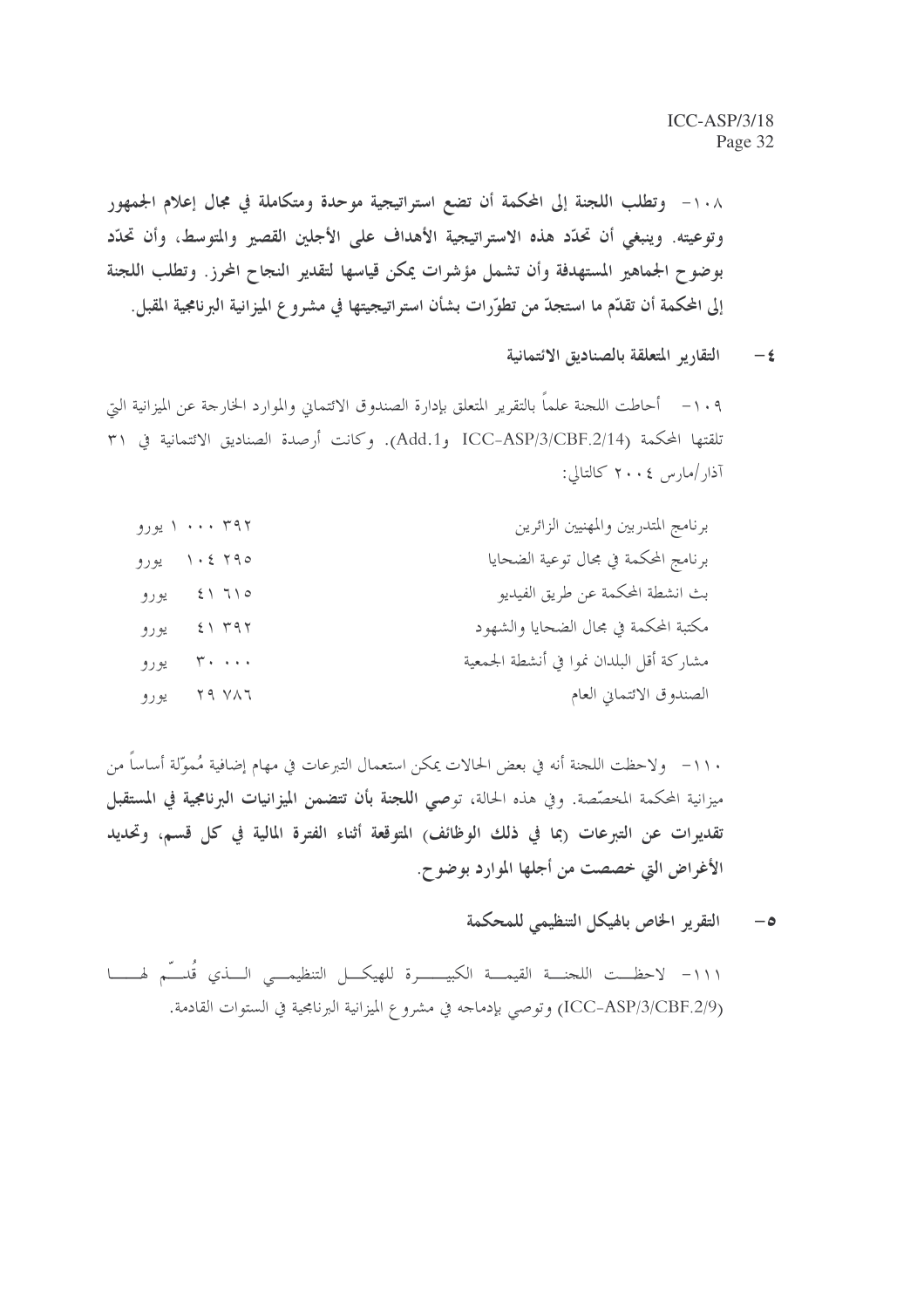التقرير الخاص بأنشطة المشتريات  $-7$ 

١١٢– أحاطت اللجنة علماً بالوثيقة المعنونة أنشطة الشراء التي اضطلعت بما لجنة استعراض المشتريات في الفترة الممتدة من ١ كانون الثاني/يناير ٢٠٠٣ إلى ٣٠ نيسان/أبريل ٢٠٠٤ (-ICC ASP/3/CBF.2/13 وقررت إبقاء المسألة قيد النظر .

> التقرير الخاص بالانتاجية في الترجمة  $-<sup>v</sup>$

١١٣– أحاطت اللجنة علماً بالتقرير عن الانتاجية في الترجمة (ICC-ASP/3/CBF.2/1) وقررت إرجاء هذه المسألة إلى تاريخ لاحق.

> التقرير عن مشاركة الضحايا وتعويضهم عن الأضرار  $-\wedge$

١١٤– [حاطت اللجنة علماً بالتقرير عن مشاركة الضحايــــــا وتعويضهــــــم عن الأضـــــــرار  $\sqrt{\text{[ICC-ASP/3/CBF}.2/2}}$ 

> التقرير الخاص بخيارات ضمان دفاع مناسب للمتهمين  $-9$

١١٥ – لم تتمكن اللجنة من تخصيص ما يكفي من الوقت أثناء دورقما لمناقشة التقرير الذي قدّمته جمعية الدول الأطراف بشأن الخيارات المتعلقة بضمان توفير دفاع مناسب عن المتهمين (-ICC ASP/3/CBF.2/3) وقرَّرت الرحوع إليه في الدورة المقبلة.

١١٦- وطلبت اللجنة إلى المحكمة أن تقدم في الدورة المقبلة معلومات إضافية عن الكيفية التي تنوي ها تحديد مفهوم العوز لأغراض تقديم المعونة القانونية.

١٠- التقرير الخاص بتكنولوجيا المعلومات

١١٧- أحاطت اللجنة علماً بالتقرير الخاص بتكنولوجيا المعلومات (ICC-ASP/3/CBF.2/4)

11- التقرير الخاص عرافق الاحتجاز

١١٨- أحاطت اللجنة المحكمة علما بأن المحكمة الجنائية ليوغوسلافيا السايفة أبلغت قلم المحكمة بتوافر الزنز انات لديها في الوقت الحالي وبأن عدد المتوافر منها سيزيد.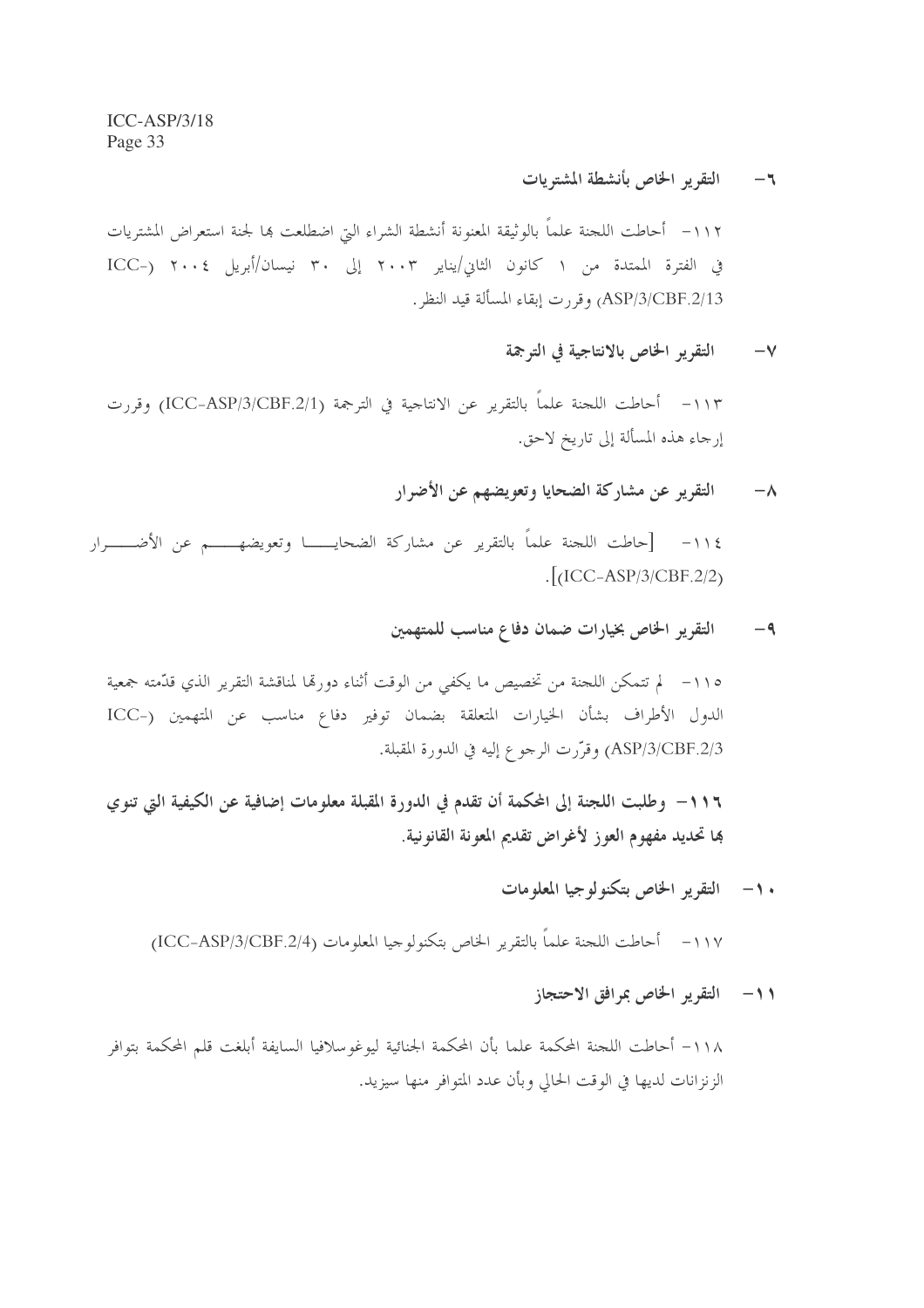١٢ – التقرير الخاص بالخبراء الاستشاريين وإعادة توزيع الوظائف

١١٩- أحاطــت اللجنـــة علمـــاً بالتقريـــر الخـــاص بالمستشاريـــــــن الذيـــن تستعين هِــــم المحكمــة (ICC-ASP/3/CBF.2/8). وطلبت إلى المحكمة أن تقدم تقريرا آخر في الدورة الثالثة للجمعية بشأن استخدام الخبراء الاستشاريين، والاجراءات التي يتم الحصول بما على خدمالهم، وجنسية الخبراء الاستشاريين الذين تستخدمهم المحكمة. وطلبت اللجنة أيضا من المحكمة أن تعد تقريرا عن سياسات إدارة الموارد البشرية بالمحكمة يتضمن، في جملة أمور، اجراءات التعيين، والترتيبات التعاقدية، وتقييم الأداء، والتوزيع الجغرافي للموظفين، وأن يعرض عليها هذا التقرير في دورهّا القادمة.

١٣ – التقرير بنظام تقييم أداء الموظفين

١٢٠- أحاطت اللجنة علماً بالتقرير المتعلـــــــق باستحـــــــداث نظــــام تقييــــم أداء الموظفين المحكمــــــة (ICC-ASP/3/CBF.2/16) . وقررت الرجوع إلى هذه المسألة في وقت لاحق أثناء مناقشتها إدارة الموارد البشرية.

١٤ - التقرير الخاص بالتعاون فمع سائر الدولية والإقليمية في المسائل المتعلقة بالسلامة والأمن

١٢١– أحاطت اللجنة علماً بالتقرير المتعلق بالتعاون في المسائل المتعلقة بالأمن والسلامة مع المنظمات الدولية والإقليمية الأخرى (ICC-ASP/3/CBF.2/18) وحثت على تعجيل إبرام الاتفاق المشار إليه في **الفقرة ٥ أعلاه**. كما ذكرت اللجنة بتوصيتها المتعلقة بإمكانية الوصول إلى اتفاقات مع منظمات حكومية دولية أحرى ( ٌ ``)، وطلبت إبقاءها على علم هذا الشأن.

زای- مسائل أخری

الاحتماعات المقبلة.

١٢٢– قررت اللجنة أن تعقد دورمًا الرابعة في لاهاي في الفترة من ٤ إلى ٦ نيسان/أبريل ٢٠٠٥. وقررت أيضا أن تعقد الدورة الخامسة للجمعية في لاهاي في الفترة من ١ إلى ٥ آب/أغسطس ٢٠٠٥، ما لم تعدل الجمعية الفترة المالية عملاً بالتوصية الواردة في الفقرة ٢٥ من هذا التقرير .

<sup>.</sup> ICC-ASP/CBF.1/L.4 من الوثيقة 4/ . ICC-ASP/CBF.1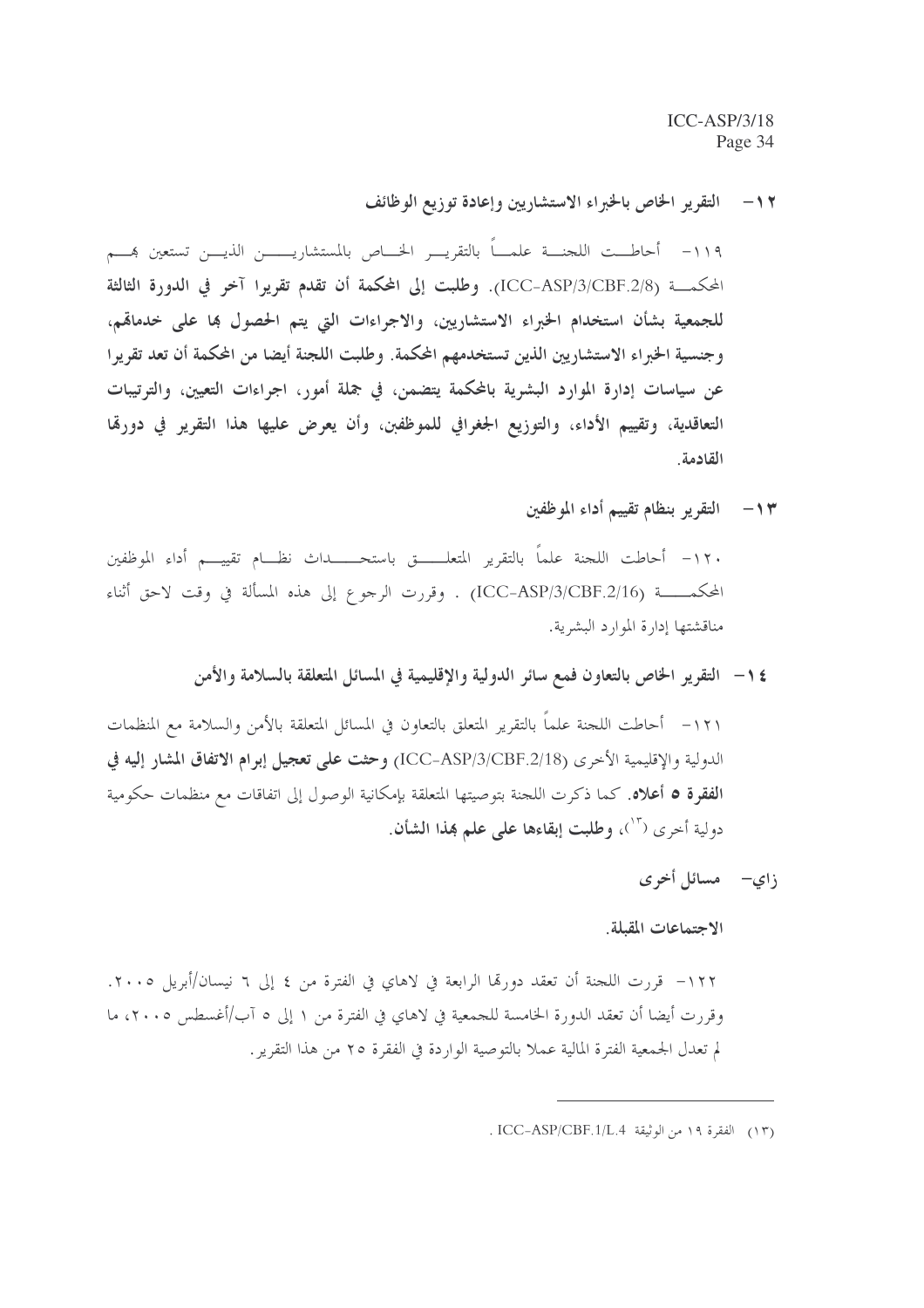# المرفق الأول

قائمة الوثائق

لجنة الميزانية والمالية

| مشروع الميزانية لعام ٢٠٠٥                                     | $ICC-ASP/3/2$             |
|---------------------------------------------------------------|---------------------------|
| البيانات المالية عن الفترة من ١ أيلول/سبتمبر إلى ٣١ كانون     | $ICC-ASP/3/4$             |
| الأول/ديسمبر ٢٠٠٣.                                            |                           |
| الصندوق الائتماني للضحايا – البيانات المالية عن الفترة        | $ICC-ASP/3/5$             |
| مــــن ١ أيلول/سبتمبر ٢٠٠٢ وحتى ٣١ كانون الأول ديسمبر         |                           |
| $Y \cdot Y$                                                   |                           |
| إنشاء مكتب اتصال في نيويورك للمحكمة الجنائية الدولية وأمانة   | $ICC-ASP/3/6$             |
| جمعية الدول الأطراف                                           |                           |
| التقرير المقدم إلى جمعية الدول الأطراف بشأن أنشطة ومشاريع     | $ICC-ASP/3/14$            |
| الصندوق الائتماني للضحايا ٢٠٠٣-٢٠٠٤                           |                           |
| تقرير لجنة الميزانية والمالية (٤–٨ آب/أغسطس ٢٠٠٣)             | Corr.1, ICC-ASP/2/7       |
| تقرير لجنة الميزانية والمالية (٢٩–٣١ آذار/مارس ٢٠٠٤)          | ICC-ASP/3/CBF.1/L.4       |
|                                                               |                           |
| جدول الأعمال المؤقت                                           | ICC-ASP/3/CBF.2/L.1/Rev.2 |
|                                                               | Corr.1 $,$                |
| القائمة المشروحة للبنود المدرجة في جدول الأعمال المؤقت        | ICC-ASP/3/CBF.2/L.2       |
| تقرير عن الإنتاجية في الترجمة.                                | ICC-ASP/3/CBF.2/1         |
| قسم مشاركة الضحايا وتعويضهم عن الأضرار.                       | $ICC-ASP/3/CBF.2/2$       |
| تقرير مقلّع لجمعية الدول الأطراف بشأن الخيارات المتعلقة بضمان | ICC-ASP/3/CBF.2/3         |
| توفير دفاع مناسب عن الأشخاص المتهمين.                         |                           |
| تقرير بشأن تكنولوجيا المعلومات                                | ICC-ASP/3/CBF.2/4         |
| تقرير مقدم لجمعية الدول الأطراف بشأن المناقشات حول المبابى    | $ICC-ASP/3/CBF.2/5$       |
| الدائمة للمحكمة.                                              |                           |
| تقرير عن مرافق الاحتجاز                                       | ICC-ASP/3/CBF.2/6         |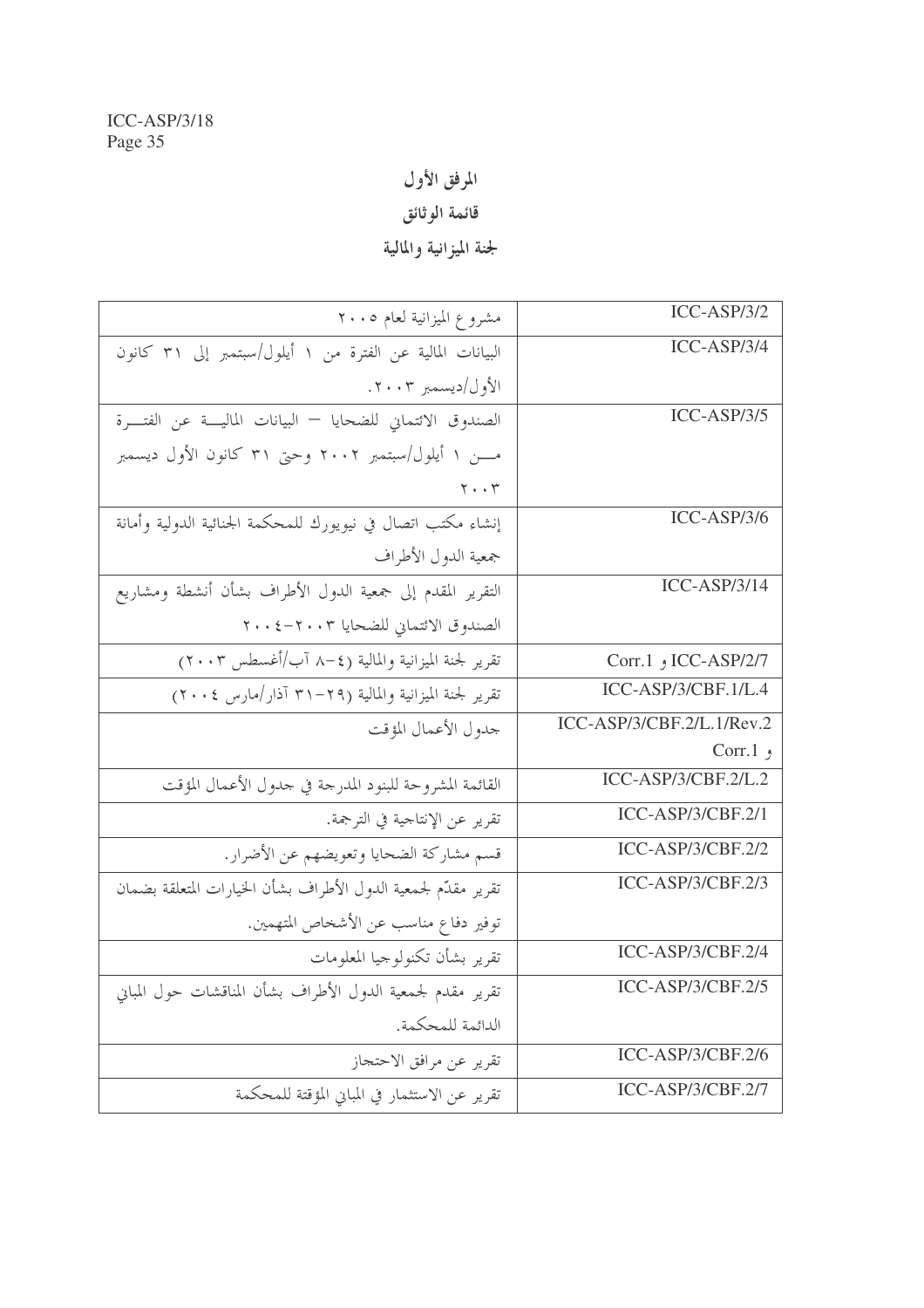| الخبراء الاستشاريون الذين تستعين بمم المحكمة                   | ICC-ASP/3/CBF.2/8          |
|----------------------------------------------------------------|----------------------------|
| هيكل المحكمة التنظيمي                                          | ICC-ASP/3/CBF.2/9          |
| التقرير الخاص بأنشطة المحكمة في مجال الإعلام                   | ICC-ASP/3/CBF.2/10         |
| تقرير الجدول الزمني لتحضير الميزانية                           | $ICC-ASP/3/CBF.2/11$       |
| تقرير بشأن اقتراح إنشاء احتياطي للطوارئ                        | ICC-ASP/3/CBF.2/12/Rev.1   |
| أنشطة لجنة استعراض المشتريات في مجال الشراء                    | ICC-ASP/3/CBF.2/13         |
| تقرير عن إدارة الصندوق الائتماني والموارد الخارجة عن الميزانية | ICC-ASP/3/CBF.2/14 و Add.1 |
| التي تلقتها المحكمة                                            |                            |
| التقرير الأولي للوضع المالي النصف السنوي للمحكمة               | $ICC-ASP/3/CBF.2/15/Rev.3$ |
| تقرير عن استحداث نظام تقييم أداء الموظفين                      | ICC-ASP/3/CBF.2/16         |
| تقرير بشأن ساعات العمل الإضافية                                | ICC-ASP/3/CBF.2/17         |
| التقرير الخاص بالتعاون في مجال السلامة والأمن مع المنظمات      | ICC-ASP/3/CBF.2/18         |
| الدولية والإقليمية الأخرى                                      |                            |
| تقرير بشأن مقارنات السنوات بعضها ببعض في الميزانيات            | ICC-ASP/3/CBF.2/19         |
| البرنامجية المقترحة                                            |                            |
| تقرير عن طلب المعلومات المتعلقة بالمستشارين وبإعادة توزيع      | ICC-ASP/3/CBF.2/20         |
| المناصب                                                        |                            |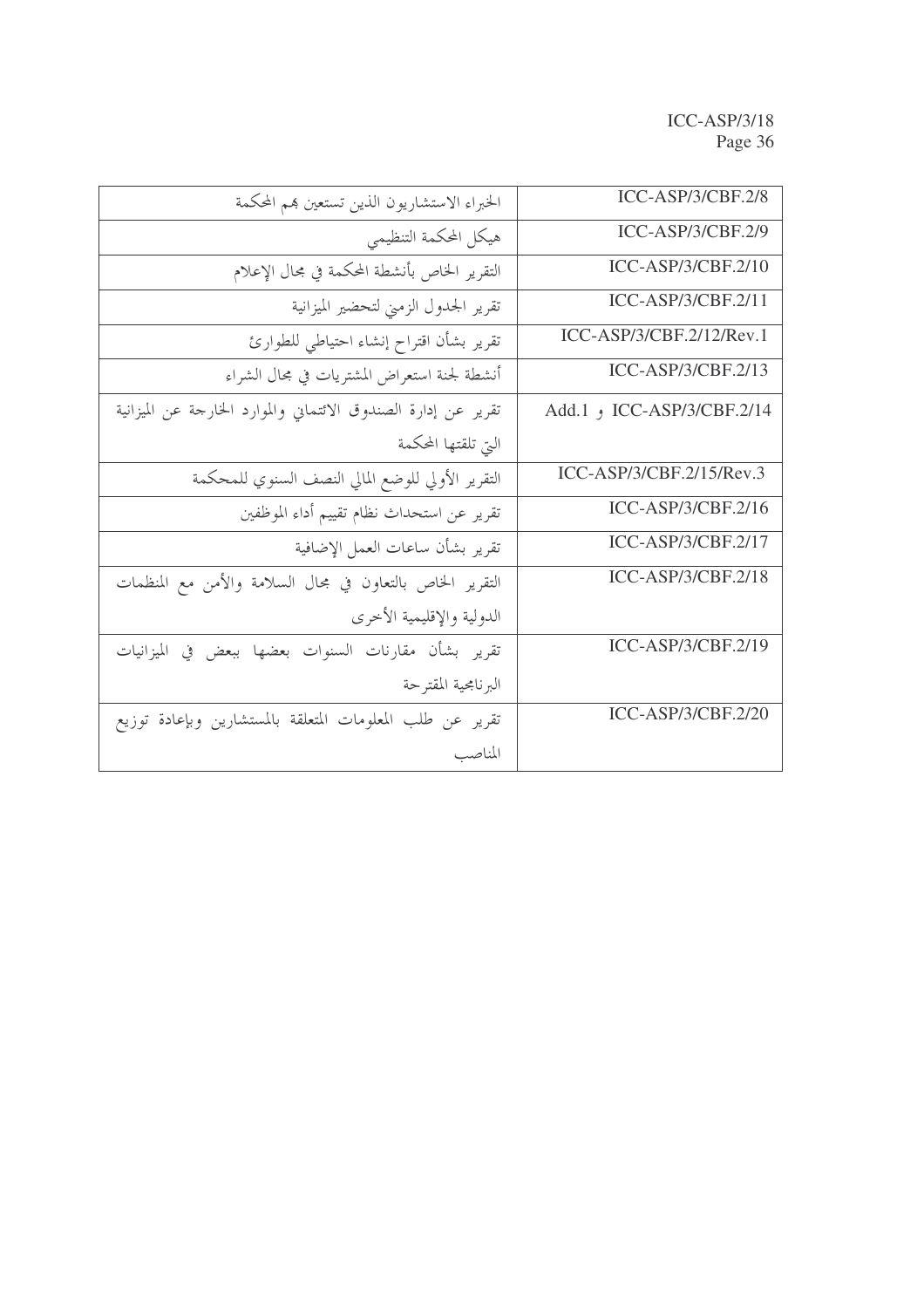#### المرفق الثاني

#### اقتواح بإنشاء صندوق للطوارئ

ترد أدناه التعديلات على النظام المالي والقواعد المالية الضرورية لإنشاء صندوق للطوارئ:

التعديلات على القاعدة ٦ – الموارد المالية

- يُدرج ما يلي بعد القاعدة ٦,٥:
- ٦–٦ يُنشأ صندوق للطوارئ للتأكد من أن المحكمة تستطيع أن تتحمل:
- (أ) التكاليف المرتبطة بنشأة وضع جديد عقب اتخاذ المدعى العام لقرار بفتح تحقيق؛

(ب) نفسقات لا مناص منها بسبب حدوث تطورات في أوضاع قائمة لم يكن من الممكن توقعها، أو لم يكن ممكنا تقديرها بدقة عند اعتماد الميزانية.

تحدد جمعية الدول الأطراف مستوى الصندوق والوسيلة التي يمول بما (مثلا، عن طرق المساهمات المقررة و/أو المبالغ النقدية الفائضة في الميزانية).

- في حالة ما إذا نشأت الحاجة إلى الوفاء بنفقات غير متوقعة أو لا مناص منها، يجوز للمسجل،  $7 - Y$ بقرار منه أو نزولا عند طلب المدعى العام أو الرئيس، أن يرتبط بالتزامات لا تتجاوز المستوى الإجمالي لصندوق الطوارئ. وقبل الارتباط بمثل هذه الالتزامات، يقدم المسجل إشعارا إضافيا مقتضبا بالميزانية \_ إلى رئيس لجنة الميزانية والمالية. \_ وبعد مرور أسبوعين على إشعار رئيس لجنة الميزانية والمالية، ومراعاة أي تعليقات مالية يبديها رئيس اللجنة على متطلبات التمويل، يجوز للمسجل أن يرتبط بالتزامات على النحو المقرر أو المطلوب. ويتعين أن ترتبط جميع التمويلات المحصل عليها هذه الطريقة فقط بالفترة (الفترات) المالية التي سبق أن اعتمدت بشأها ميزانية بر نامجية.
- ٦–٦ ينبغي تسديد السلف المقدمة من صندوق الطوارئ حالما يتاح التمويل للأغراض التي كانت السبب في النفقات.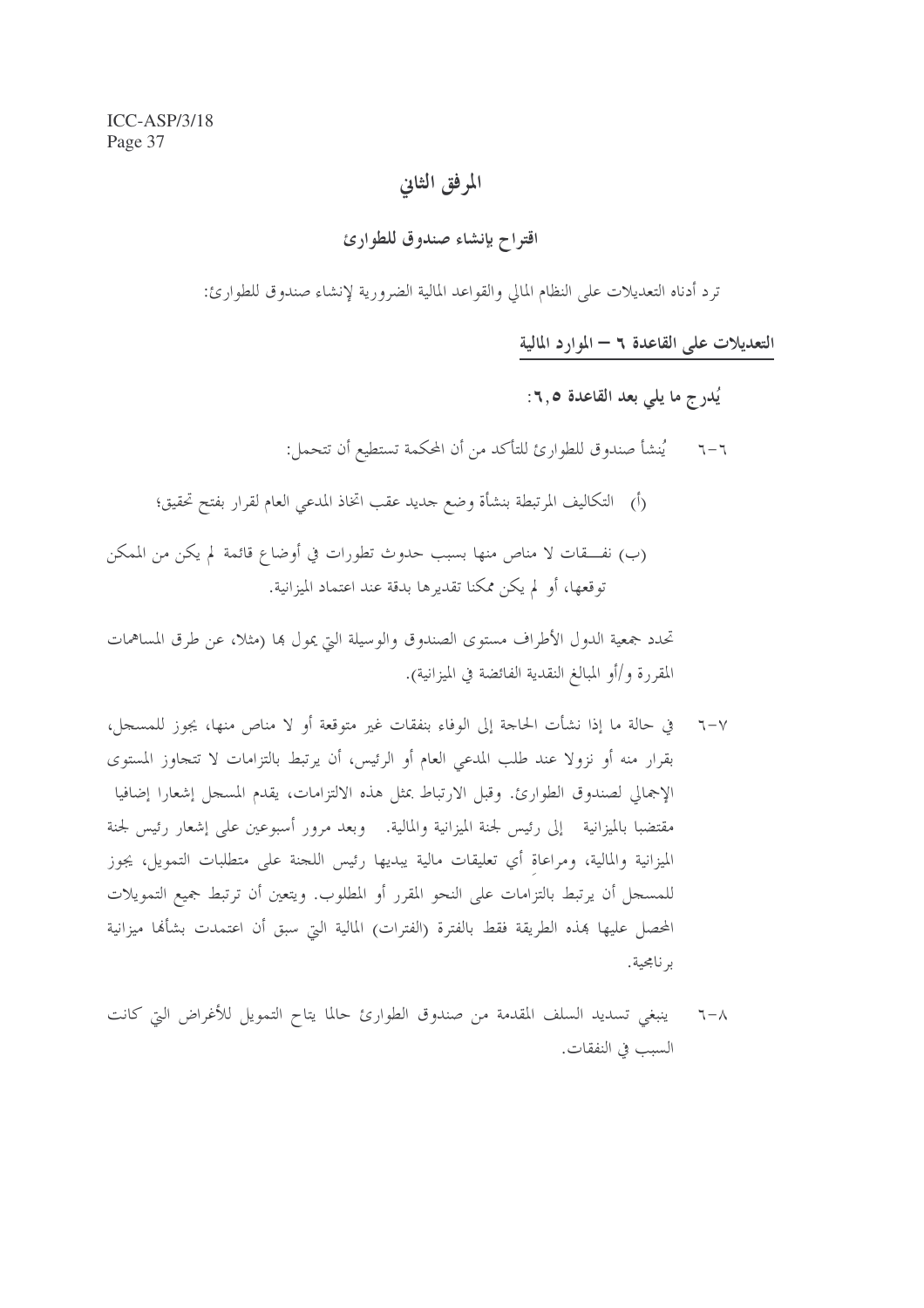- ٦–٩ يرفع المسحل تقاريره إلى جمعية الدول الأطراف، من حلال لجنة الميزانية والمالية، بشأن أي ممارسة لسلطة الالتزام المخولة بموجب القاعدة ٦,٧.
- ٦-١٠ تُسجل المداحيل المحصّل عليها من استثمارات صندوق الطوارئ باعتبارها مداحيل متنوعة تُدرج في حساب الصندوق العام.

التعديل على القاعدة ٥ – توفير الموارد المالية

تُعدل القاعدة ٨−٥ على النحو التالي:

٨–٥٪ تقيد مدفوعات الدولة الطرف لحساها في صندوق رأس المال المتداول أولا، ثم لحساب الاشتراكات المستحقة للصندوق العام، ثم لصندوق الطوارئ، وذلك بحسب ترتيب الاشتراكات المقررة على الدولة الطرف.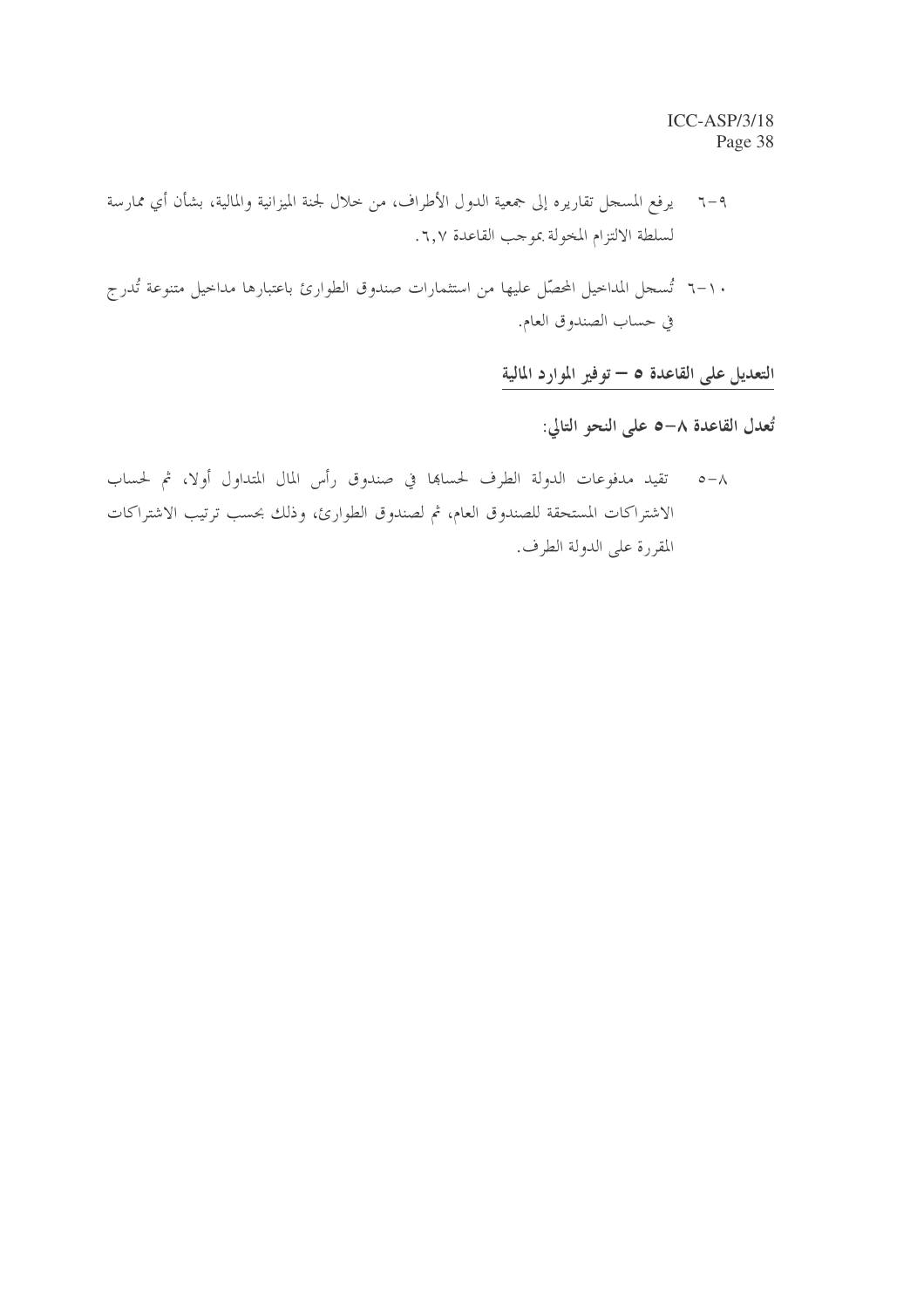# المرفق الثالث

# الآثار المترتبة في الميزانية على تنفيذ توصيات لجنة الميزانية والمالية

# مقارنة الميزانية المقترحة وتوصيات لجنة الميزانية والمالية

مجموع البرامج الرئيسية

|                              | لجنة الميزانية والمالية<br>الميزانية المقترحة لعام ٢٠٠٥<br>(بآلاف اليورو) |                                           |                     | لجنة الميزانية والمالية<br>جدول الوظائف<br>يي عام٥ ٢٠٠ |                    |                          | الميزانية المقترحة لعام ٢٠٠٥<br>(بألاف اليورو)                            |                                                               |                                | الميزانية المقترحة لعام ٢٠٠٥<br>جدول الوظائف في عام٥ ٢٠٠ |                                 | البنسد                                         |
|------------------------------|---------------------------------------------------------------------------|-------------------------------------------|---------------------|--------------------------------------------------------|--------------------|--------------------------|---------------------------------------------------------------------------|---------------------------------------------------------------|--------------------------------|----------------------------------------------------------|---------------------------------|------------------------------------------------|
| المحموع                      | شرطية                                                                     | أساسية                                    | المحموع             | شرطية                                                  | أساسية             | المحموع                  | شرطية                                                                     | أساسية                                                        | المحموع                        | شرطية                                                    | أساسية                          |                                                |
| $2 \cdot 11$                 |                                                                           | $2 \cdot 11$                              | $\lambda$           |                                                        | $\setminus \wedge$ | 5.11                     |                                                                           | $2 \cdot 11$                                                  | $\lambda$                      |                                                          | $\Lambda$                       | القضاة                                         |
| $Y \setminus \Lambda \Sigma$ | $\ensuremath{\mathsf{y}}\xspace$ . $\ensuremath{\mathsf{y}}\xspace$       | Y. Y79                                    | $\gamma \xi \gamma$ | $\mathbf{Y} \mathbf{Y}$                                | $\gamma \gamma$ .  | $Y \xi \quad Y \xi$      | $\uparrow \uparrow \uparrow \uparrow \uparrow \uparrow \uparrow \uparrow$ | $Y - 902$                                                     | $\mathbf{Y} \wedge \mathbf{Y}$ | $\circ \wedge$                                           | 777                             | الفئة الفنية                                   |
| $\cdot$ $\tau \vee \circ$    | $\wedge$ $\uparrow$ $\uparrow$                                            | 9.049                                     | YYY                 | $\gamma \gamma$                                        | 197                | 11777                    | YY0                                                                       | 9.907                                                         | $Y \xi$                        | ٤٤                                                       | 7.7                             | فئة الخدمات العامة                             |
| $rr$ $r1$ $\tau$             | 19.1                                                                      | $r \cdot r \cdot \lambda$                 | $\xi$ 77            | $\mathcal{O}$ .                                        | $\mathcal E$ ) 7   | $r \circ \xi$ 71         | 2002                                                                      | $r \cdot 9 \cdot 7$                                           | $\mathcal{O}$ $\mathcal{V}$ 7  | $1 + 1$                                                  | 255                             | الجموع الفرعي، الموظفون                        |
| Y Y Y Y                      | $\setminus \vee \cdot \wedge$                                             | $1 + 9$                                   |                     |                                                        |                    | $Y \wedge \xi$           | $\lambda$ $\lambda$                                                       | 1.15V                                                         |                                |                                                          |                                 | المساعدة المؤقتة العامة                        |
| $\tau\vee\cdot$              |                                                                           | $\mathbf{r} \vee \cdot$                   |                     |                                                        |                    | $\tau\vee\cdot$          |                                                                           | $\tau\vee\cdot$                                               |                                |                                                          |                                 | المساعدة المؤقتة في الاجتماعات                 |
| $Y \circ Y$                  | $\wedge\tau$                                                              | 579                                       |                     |                                                        |                    | T O V                    | $\wedge\tau$                                                              | $Y \Upsilon$ q                                                |                                |                                                          |                                 | العمل الإضافي                                  |
| $\mathcal{O} \nvDash V$      |                                                                           | $\circ r v$                               |                     |                                                        |                    | $7 \cdot 0$              |                                                                           | $7 \cdot \circ$                                               |                                |                                                          |                                 | الخبراء الاستشاريون                            |
| $r$ 9 $v$ 7                  | 1 V91                                                                     | $\Gamma$ 110                              |                     |                                                        |                    | 2.117                    | 1 V91                                                                     | $\Gamma$ $\Gamma$ $\Lambda$ $1$                               |                                |                                                          |                                 | الجموع الفرعي، الفئات الأحرى                   |
| Y Y Y o                      | 1.72                                                                      | $\setminus \ \ \ \gamma \ \ \ \backslash$ |                     |                                                        |                    | $Y T Y E$                | $\gamma$ $\tau \tau \tau$                                                 | 1.79A                                                         |                                |                                                          |                                 | السفر                                          |
| $\xi \setminus$              |                                                                           | 51                                        |                     |                                                        |                    | $\mathcal{E}$ /          |                                                                           | $\mathbf{\hat{z}}$ /                                          |                                |                                                          |                                 | الضيافة                                        |
| 11779                        | $T \xi q \Lambda$                                                         | V AVI                                     |                     |                                                        |                    | $11$ $00$                | $T$ $707$                                                                 | $\lor~\lor$ $\cdot$<br>$\tau$                                 |                                |                                                          |                                 | الخدمات التعاقدية                              |
| 0.902                        | 105A                                                                      | 2.5.7                                     |                     |                                                        |                    | 7.717                    | $\lambda$ $\lambda$ $\lambda$                                             | $\boldsymbol{\xi}$ , $\boldsymbol{\xi}$ , $\boldsymbol{\eta}$ |                                |                                                          |                                 | النفقات التشغيلية العامة                       |
| <b>AA1</b>                   | $\tau\tau$                                                                | $\lambda \xi \lambda$                     |                     |                                                        |                    | $\Lambda$ $\vee$ $\circ$ | VT                                                                        | $\wedge \cdot \curlyvee$                                      |                                |                                                          |                                 | اللوازم والمواد                                |
| 2.51                         | $\gamma \gamma o$                                                         | ۳ ۷۷۱                                     |                     |                                                        |                    | $2 \lambda \cdot 9$      | $\eta \cdot r \wedge$                                                     | T VVI                                                         |                                |                                                          |                                 | الأثاث والمعدات                                |
|                              |                                                                           |                                           | 52017               | $7.7\gamma\lambda$                                     | $11.1 \text{ } r$  |                          |                                                                           |                                                               | $\Gamma$ $0$ $9$ $\Gamma$ .    | $V \wedge q q$                                           | $1\lambda$ $\cdot$ $\Gamma$ $1$ | المحموع الفرعي، التكاليف غير المتصلة بالموظفين |
|                              |                                                                           |                                           | 72 VI9              | $\eta \cdot \gamma$                                    | 0275               |                          |                                                                           |                                                               | 7907                           | 12755                                                    | $00 \text{ F19}$                | المجموع، البرنامج الرئيسي الأول                |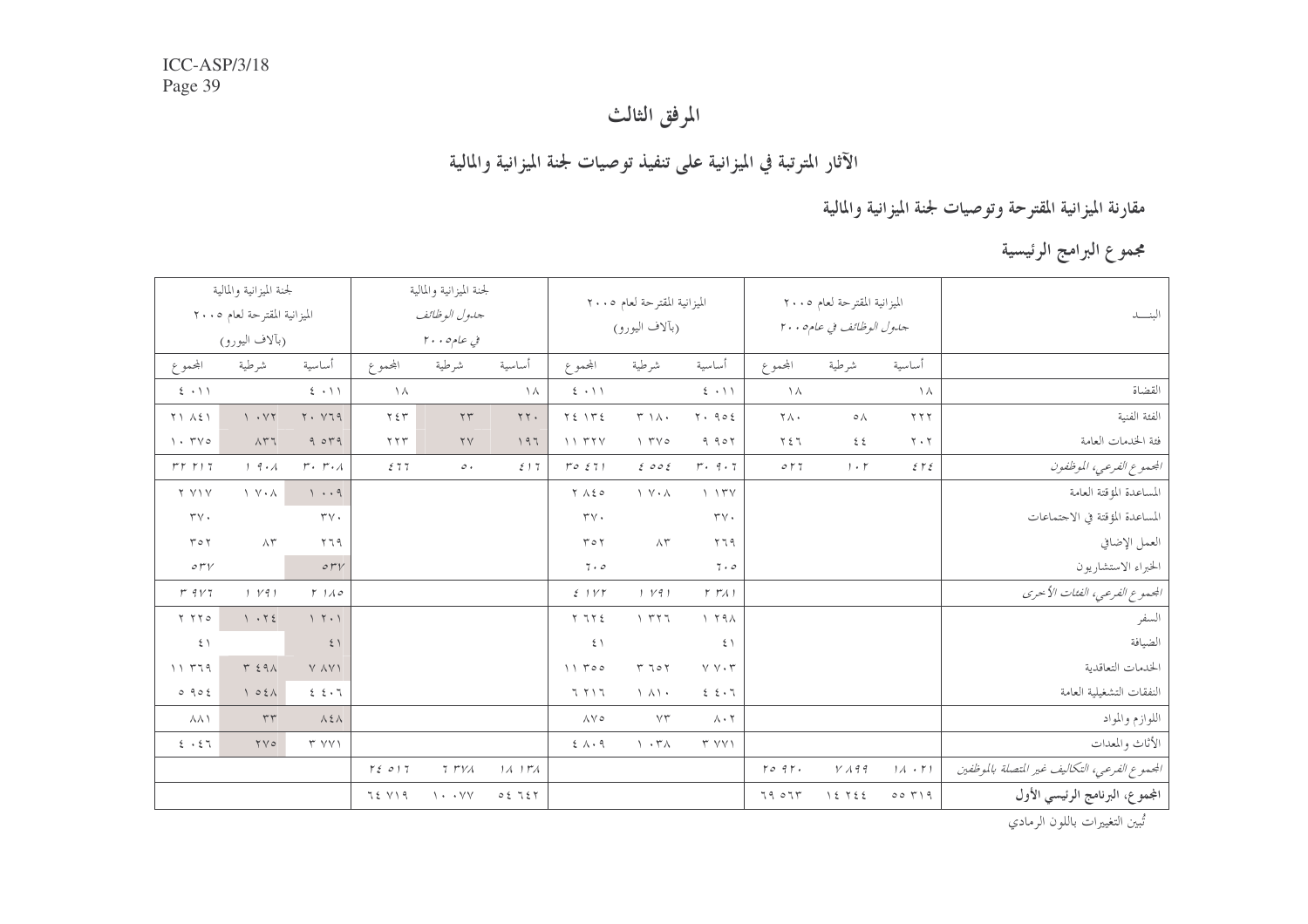# مقارنة مشروع الميزانية وتوصيات لجنة الميزانية والمالية

# ١— البرنامج الرئيسي الأول– الهيئة القضائية

|                         | لجنة الميزانية والمالية                        |                                               |                        | لجنة الميزانية والمالية     |                              |                                     | الميزانية المقترحة لعام ٢٠٠٥               |                                 | الميزانية المقترحة لعام ٢٠٠٥ |                    |               |                                    |
|-------------------------|------------------------------------------------|-----------------------------------------------|------------------------|-----------------------------|------------------------------|-------------------------------------|--------------------------------------------|---------------------------------|------------------------------|--------------------|---------------|------------------------------------|
|                         | الميزانية المقترحة لعام ٢٠٠٥<br>(بألاف اليورو) |                                               |                        | جدول الوظائف<br>في عام ٢٠٠٥ |                              |                                     | (بألاف اليورو)<br>جدول الوظائف في عام ٢٠٠٥ |                                 |                              |                    |               | البنسد                             |
| المحموع                 | شرطية                                          | أساسية                                        | المحموع                | شرطية                       | أساسية                       | المحموع                             | شرطية                                      | أساسية                          | المحموع                      | شرطية              | أساسية        |                                    |
| $2 \cdot 11$            |                                                | $\mathbf{\hat{z}}\rightarrow\mathbf{\hat{y}}$ | $\lambda$              |                             | $\Lambda$                    | $\mathbf{f} \rightarrow \mathbf{f}$ |                                            | $\xi \rightarrow \gamma \gamma$ | $\setminus \wedge$           |                    | $\Lambda$     | القضاة                             |
| $Y \cdot V \cdot$       | $\mathbf{v}$                                   | $Y \cdot V$                                   | $\mathbf{Y}\mathbf{V}$ | $\mathbf{A}$                | $\mathbf{y}$                 | $Y Y \cdot 7$                       | $\Upsilon \Upsilon \Upsilon$               | $Y \cdot Y \cdot$               | $\uparrow\uparrow$           | $\boldsymbol{\xi}$ | $\mathbf{y}$  | الفئة الفنية                       |
| ገለለ                     |                                                | <b>٦٨٨</b>                                    | $\setminus$ 2          |                             | $\left\langle \right\rangle$ | ገለለ                                 |                                            | ገለለ                             | $\setminus$ 2                |                    | $\setminus$ 2 | فثة الخدمات العامة                 |
| $Y$ $Y \circ A$         |                                                | $Y$ $Y \circ A$                               | $\xi$ )                |                             | 51                           | $r$ 99 $\xi$                        | rr7                                        | $Y$ $Y$ o $A$                   | $\epsilon$                   | $\boldsymbol{\xi}$ | $\xi$ )       | الجموع الفرعي، الموظفون            |
| $\tau \cdot \cdot$      | $\mathbf{y}$                                   | $\Delta$                                      |                        |                             |                              | $\tau \cdot \cdot$                  | $Y \cdot \cdot$                            | $\Delta$ + +                    |                              |                    |               | المساعدة المؤقتة العامة            |
| $\circ$                 |                                                | $\circ$                                       |                        |                             |                              | $\circ$                             |                                            | $\circ$                         |                              |                    |               | العمل الإضافي                      |
| $\circ\cdot$            |                                                | $\circ\cdot$                                  |                        |                             |                              | $\circ \cdot$                       |                                            | $\circ \cdot$                   |                              |                    |               | الخبراء الاستشاريون                |
| $r \circ \circ$         | $r \cdot \cdot$                                | 100                                           |                        |                             |                              | $r \circ \circ$                     | $r \cdot \cdot$                            | 100                             |                              |                    |               | الجموع الفرعي، الفئات الأخرى       |
| $\backslash$ { $\cdot$  |                                                | $\setminus$ { $\cdot$                         |                        |                             |                              | $\wedge$ { $\cdot$                  |                                            | $\backslash$ { $\cdot$          |                              |                    |               | السفر                              |
| $\setminus$             |                                                | $\setminus$                                   |                        |                             |                              | $\setminus$                         |                                            | $\setminus$                     |                              |                    |               | الضيافة                            |
| $Y \circ$               |                                                | $Y \circ$                                     |                        |                             |                              | $\Upsilon$                          |                                            | $\Upsilon$                      |                              |                    |               | الخدمات التعاقدية                  |
| $\boldsymbol{\xi}$      |                                                | $\xi$                                         |                        |                             |                              | $\epsilon$                          |                                            | $\boldsymbol{\xi}$              |                              |                    |               | اللوازم والمواد                    |
|                         |                                                |                                               |                        |                             |                              |                                     |                                            |                                 |                              |                    |               | الجموع الفرعي، التكاليف غير التصلة |
| $\backslash\wedge\cdot$ |                                                | $\lambda \wedge \cdot$                        |                        |                             |                              | $\lambda \wedge \cdot$              |                                            | $\setminus \wedge \cdot$        |                              |                    |               | بالموظفين                          |
|                         |                                                |                                               |                        |                             |                              |                                     |                                            |                                 |                              |                    |               | المجموع، البرنامج الرئيسي الأول    |
| $V F \cdot \xi$         | $r \cdot \cdot$                                | $V$ ) $\cdot$ $\xi$                           |                        |                             |                              | $V$ of.                             | $\mathcal{E} \hspace{0.5mm} \mathcal{F}$ 7 | $V$ ) $\cdot$ $\xi$             |                              |                    |               |                                    |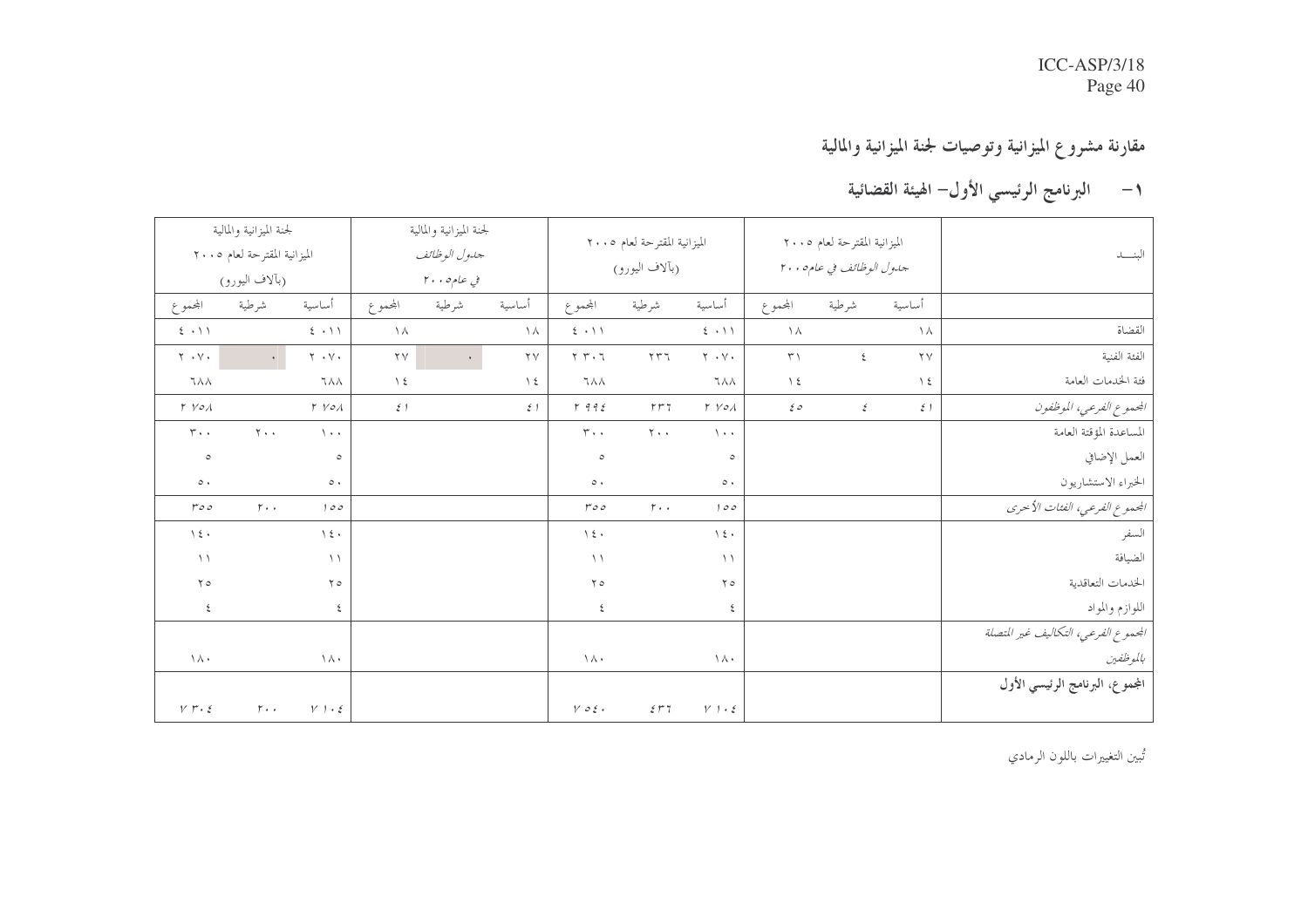# ١–١ البرنامج ١١٠٠– الهيئة الرئاسية

|                 | لجنة الميزانية والمالية<br>الميزانية المقترحة لعام ٢٠٠٥<br>(بألاف اليورو) |                     |               | لجنة الميزانية والمالية<br>جدول الوظائف<br>في عام ٢٠٠٥ |                 |                    | الميزانية المقترحة لعام ٢٠٠٥<br>(بألاف اليورو) |                        |                 | الميزانية المقترحة لعام ٢٠٠٥<br>جدول الوظائف في عام ٢٠٠٥ |              | البنسد                              |
|-----------------|---------------------------------------------------------------------------|---------------------|---------------|--------------------------------------------------------|-----------------|--------------------|------------------------------------------------|------------------------|-----------------|----------------------------------------------------------|--------------|-------------------------------------|
| المحموع         | شرطية                                                                     | أساسية              | المحموع       | شرطية                                                  | أساسية          | المحموع            | شرطية                                          | أساسية                 | المحموع         | شرطية                                                    | أساسية       |                                     |
| $Y \cdot Y$     |                                                                           | $\vee \cdot \wedge$ | $\mathbf{r}$  |                                                        | $\mathbf r$     | $V \cdot \Lambda$  |                                                | $V \cdot \Lambda$      | $\mathbf{r}$    |                                                          | $\mathbf{r}$ | القضاة                              |
| $\xi$ 7 $\lor$  | $\mathbf{v}$                                                              | $\xi$ ٦٧            | ٦             | $\bullet$                                              | ٦               | $\circ\cdot\wedge$ | $\mathcal{L}$ \                                | $\xi$ ٦٧               | $\vee$          |                                                          |              | الفئة الفنية                        |
| $\lambda$       |                                                                           | $\setminus \top$ .  | $\mathbf{r}$  |                                                        | $\mathbf{\tau}$ | $\setminus \top$ . |                                                | $\setminus \top$ .     | $\mathbf{\tau}$ |                                                          | ٣            | فئة الخدمات العامة                  |
| 77 <sub>V</sub> |                                                                           | 77V                 | $\mathcal{A}$ |                                                        | $\mathcal{A}$   | $7.7\,\mathcal{A}$ | $\xi$ )                                        | $7\, \gamma \, \gamma$ | $\mathbf{1}$ .  |                                                          | q            | الجموع الفرعي، الموظفون             |
| $\lambda$ .     |                                                                           | $\lambda$ + +       |               |                                                        |                 | $\lambda$ .        |                                                | $\lambda$ .            |                 |                                                          |              | المساعدة المؤقتة العامة             |
| $\circ$         |                                                                           | $\circ$             |               |                                                        |                 | $\circ$            |                                                | $\circ$                |                 |                                                          |              | العمل الإضافي                       |
| $\circ \cdot$   |                                                                           | $\circ \cdot$       |               |                                                        |                 | $\circ \cdot$      |                                                | $\circ\cdot$           |                 |                                                          |              | الخبراء الاستشاريون                 |
| 100             |                                                                           | 100                 |               |                                                        |                 | 100                |                                                | 100                    |                 |                                                          |              | الجموع الفرعي، الفئات الأخرى        |
| $\wedge \cdot$  |                                                                           | $\wedge \cdot$      |               |                                                        |                 | $\wedge \cdot$     |                                                | $\wedge \cdot$         |                 |                                                          |              | السفر                               |
| $\lambda$       |                                                                           | $\lambda$           |               |                                                        |                 | $\lambda$          |                                                | $\lambda$              |                 |                                                          |              | الضيافة                             |
|                 |                                                                           |                     |               |                                                        |                 |                    |                                                |                        |                 |                                                          |              | الجمموع الفرعي، التكاليف غير التصلة |
| 9.1             |                                                                           | 9.1                 |               |                                                        |                 | 9.1                |                                                | 9.1                    |                 |                                                          |              | بالموظفين                           |
| 10Vr            |                                                                           | 10Yr                |               |                                                        |                 | 1715               | $\xi$ )                                        | 1 oyr                  |                 |                                                          |              | المجموع، البرنامج                   |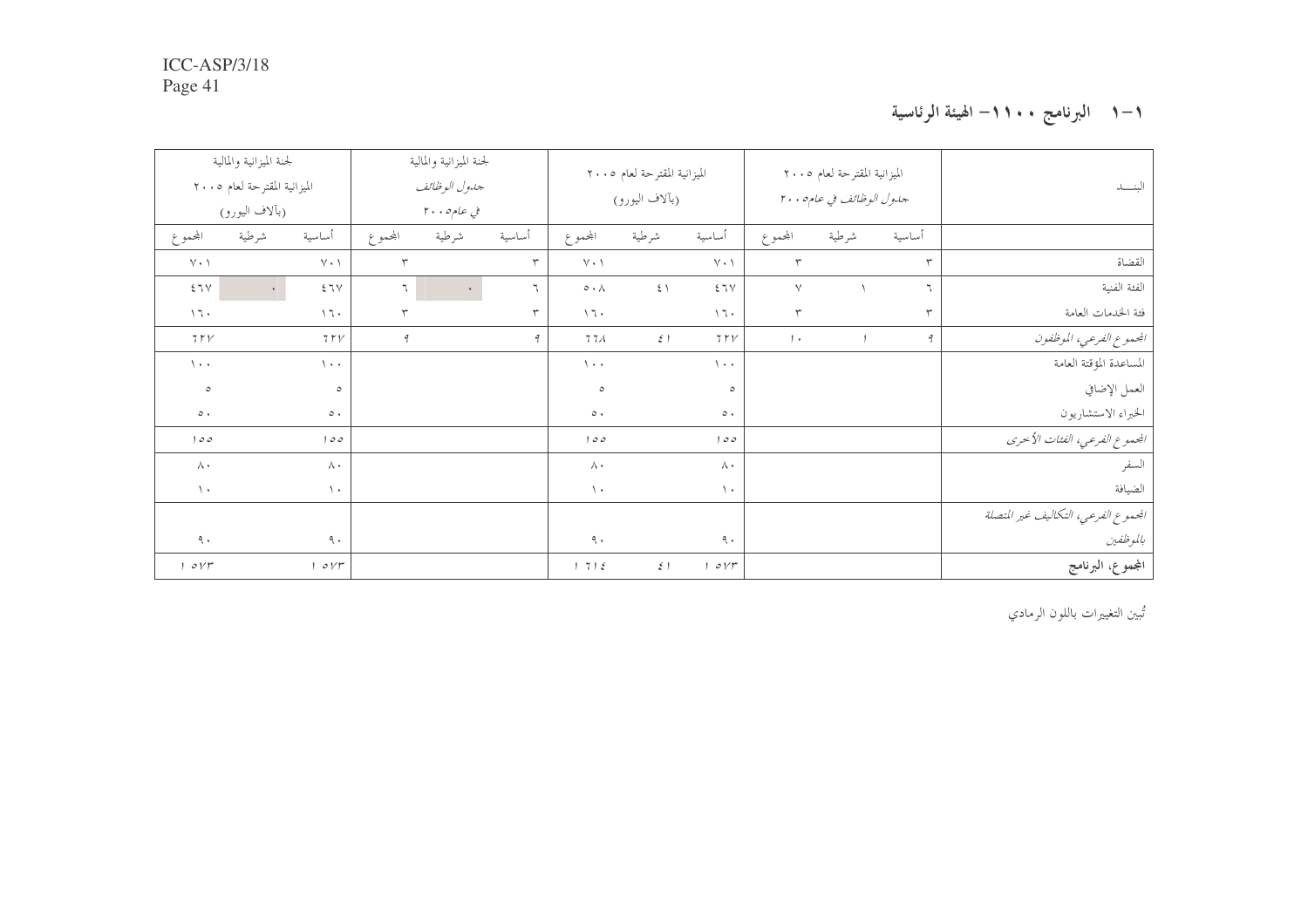### ۲–۲ البرنامج ۱۲۰۰– الدوائر

|                                             | لجنة الميزانية والمالية<br>الميزانية المقترحة لعام ٢٠٠٥<br>(بألاف اليورو) |                                      |                      | لجنة الميزانية والمالية<br>جدول الوظائف<br>في عام٥ ٢٠٠ |                     |                                      | الميزانية المقترحة لعام ٢٠٠٥<br>(بألاف اليورو) |                                             |                      | الميزانية المقترحة لعام ٢٠٠٥<br>جدول الوظائف في عام ٢٠٠٥ |                     | البنسد                             |
|---------------------------------------------|---------------------------------------------------------------------------|--------------------------------------|----------------------|--------------------------------------------------------|---------------------|--------------------------------------|------------------------------------------------|---------------------------------------------|----------------------|----------------------------------------------------------|---------------------|------------------------------------|
| المحموع                                     | شرطية                                                                     | أساسية                               | المحموع              | شرطية                                                  | أساسية              | المحموع                              | شرطية                                          | أساسية                                      | المحموع              | شرطية                                                    | أساسية              |                                    |
| $\uparrow\uparrow\uparrow\uparrow$ .        |                                                                           | $\uparrow\uparrow\uparrow\uparrow$ . | $\backslash$ $\circ$ |                                                        | $\setminus \circ$   | $\uparrow\uparrow\uparrow\uparrow$ . |                                                | $\uparrow\uparrow\uparrow\uparrow$ .        | $\backslash$ $\circ$ |                                                          | $\setminus \circ$   | القضاة                             |
| $\gamma$ 7 $\cdot$ $\tau$                   | $\mathbf{A}^{\text{max}}$                                                 | $\gamma$ 7 $\cdot$ $\tau$            | $\Upsilon \setminus$ | $\bullet$                                              | $\uparrow \uparrow$ | $\wedge$ $\vee$ $\wedge$             | 190                                            | $\setminus \top \cdot \top$                 | $Y \xi$              | $\mathbf r$                                              | $\uparrow \uparrow$ | الفئة الفنية                       |
| $\circ$ $\uparrow$ $\wedge$                 |                                                                           | $\circ$ $\uparrow \wedge$            | $\setminus$          |                                                        | $\setminus$         | $\circ$ $\uparrow$ $\wedge$          |                                                | $\circ$ $\uparrow$ $\wedge$                 | $\setminus$          |                                                          | $\setminus$         | فئة الخدمات العامة                 |
| $\uparrow$ $\uparrow$ $\uparrow$ $\uparrow$ |                                                                           | $r \rightarrow r \rightarrow$        | $\boldsymbol{r}$     |                                                        | $\tau^{\star}\tau$  | $\gamma$ $\gamma\gamma\gamma$        | 190                                            | $\uparrow$ $\uparrow$ $\uparrow$ $\uparrow$ | $r \circ$            | r                                                        | r r                 | الجموع الفرعي، الموظفون            |
| $\mathbf{Y} \leftrightarrow$                | $Y + 1$                                                                   |                                      |                      |                                                        |                     | $\mathbf{Y}$                         | $\mathbf{Y}$                                   |                                             |                      |                                                          |                     | المساعدة المؤقتة العامة            |
| $r \cdot \cdot$                             | $r \cdot \cdot$                                                           |                                      |                      |                                                        |                     | $r \cdot \cdot$                      | $r \cdot \cdot$                                |                                             |                      |                                                          |                     | الجموع الفرعي، الفئات الأحرى       |
| $\mathcal{L}$                               |                                                                           | $\mathcal{T}$                        |                      |                                                        |                     | ٦.                                   |                                                | ٦.                                          |                      |                                                          |                     | السفر                              |
| $\lambda$                                   |                                                                           |                                      |                      |                                                        |                     | $\lambda$                            |                                                | $\sqrt{2}$                                  |                      |                                                          |                     | الضيافة                            |
| $\Upsilon$                                  |                                                                           | $\Upsilon$                           |                      |                                                        |                     | $\Upsilon$                           |                                                | $\Upsilon$                                  |                      |                                                          |                     | الخدمات التعاقدية                  |
| $\epsilon$                                  |                                                                           | ٤                                    |                      |                                                        |                     | $\mathsf{\acute{z}}$                 |                                                | $\epsilon$                                  |                      |                                                          |                     | اللوازم والمواد                    |
| $\mathcal{A}$ .                             |                                                                           | $\mathcal{A}$ .                      |                      |                                                        |                     | 9.1                                  |                                                | 9.1                                         |                      |                                                          |                     | الجموع الفرعي، التكاليف غير التصلة |
|                                             |                                                                           |                                      |                      |                                                        |                     |                                      |                                                |                                             |                      |                                                          |                     | بالموظفين                          |
| O(YF)                                       | $r \cdot \cdot$                                                           | $0$ $0$ $0$ $)$                      |                      |                                                        |                     | 0.917                                | r q o                                          | 0.01                                        |                      |                                                          |                     | المجموع، البرنامج                  |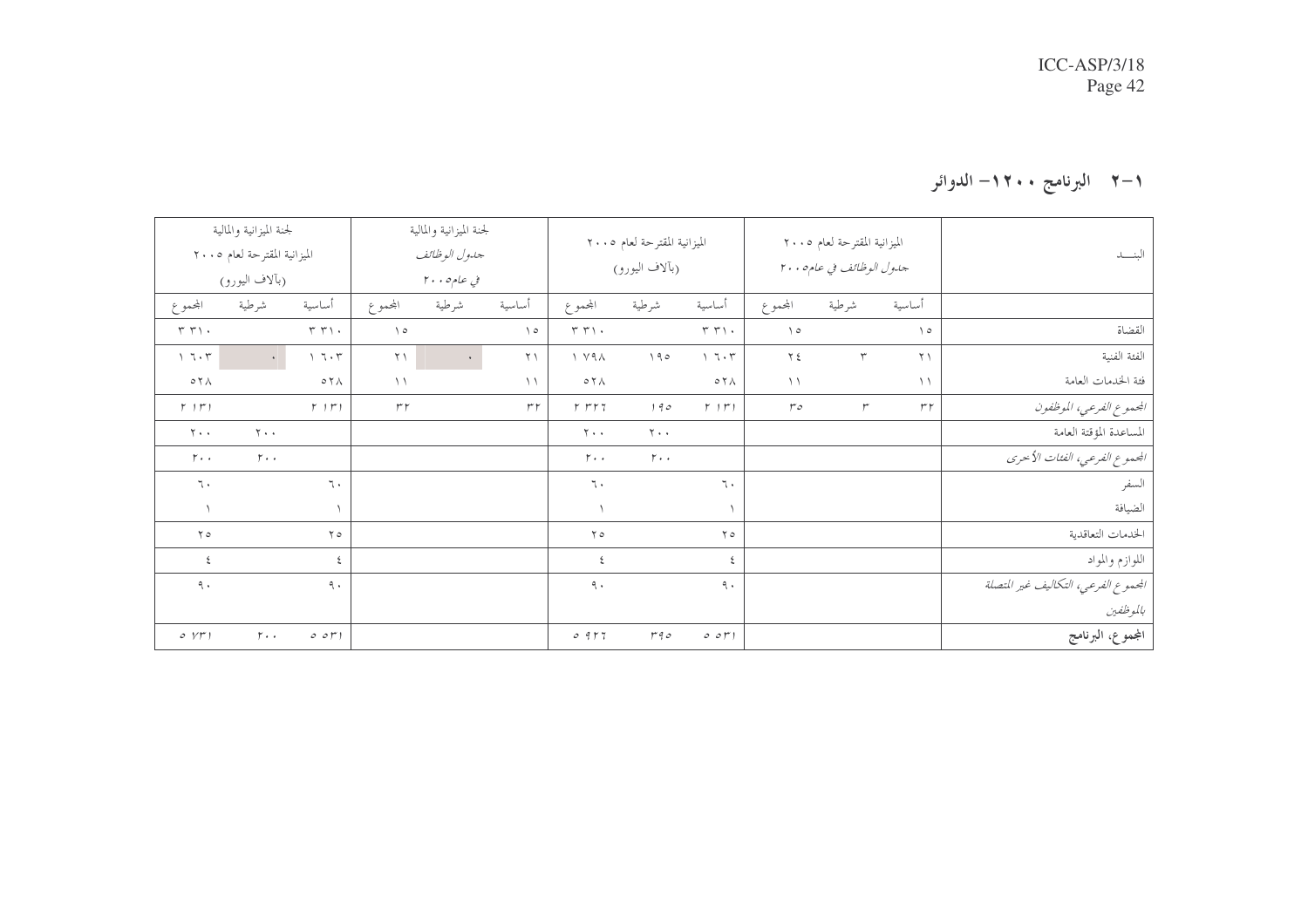# مقارنة الميزانية المقترحة وتوصيات لجنة الميزانية والمالية

البرنامج الرئيسي الثاني– مكتب المدعي العام

|                                                                           | لجنة الميزانية والمالية<br>الميزانية المقترحة لعام ٢٠٠٥<br>(بآلاف اليورو) |                               |                  | لجنة الميزانية والمالية<br>جدول الوظائف<br>في عام ٢٠٠٥ |                       |                                     | الميزانية المقترحة لعام ٢٠٠٥<br>(بألاف اليورو) |                               |                                   | الميزانية المقترحة لعام ٢٠٠٥<br>جدول الوظائف في عام٥ ٢٠٠ |           | البنسد                             |
|---------------------------------------------------------------------------|---------------------------------------------------------------------------|-------------------------------|------------------|--------------------------------------------------------|-----------------------|-------------------------------------|------------------------------------------------|-------------------------------|-----------------------------------|----------------------------------------------------------|-----------|------------------------------------|
| المحموع                                                                   | شرطية                                                                     | أساسية                        | المحموع          | شرطية                                                  | أساسية                | المحموع                             | شرطية                                          | أساسية                        | المحموع                           | شرطية                                                    | أساسية    |                                    |
| $\wedge$ $\vee\uparrow\uparrow$                                           | $\wedge\,\Upsilon$                                                        | $\wedge$ $7\wedge$            | $\lhd$ .         |                                                        | $\wedge$ 9            | $\lambda$ + $2\sqrt{0}$             | YY0                                            | $\wedge$ $\vee \circ$ .       | $\backslash$ $\backslash$ $\land$ | $\uparrow \wedge$                                        | 9.1       | الفئة الفنية                       |
| $Y \cdot Y \wedge$                                                        | $\mathbf{r}\cdot\mathbf{v}$                                               | Y Y Y                         | $\xi$ $\uparrow$ | $\wedge$                                               | $r \circ$             | $Y Y \cdot$                         | $\circ$ $\uparrow$ 9                           | I VVI                         | $\xi$ ٩                           | $\setminus$ 2                                            | $r \circ$ | فثة الخدمات العامة                 |
| $\vert \cdot \vert \wedge \xi \vert$                                      | $r_A$ q                                                                   | 1.50                          | $1 + r$          | $\mathcal{I}$                                          | $1 \Gamma$            | 11140                               | $r$ $r$ $z$                                    | 1.01                          | 17 <sup>V</sup>                   | 5r                                                       | 1 r o     | الجموع الفرعي، الموظفون            |
| $\Lambda$ $\Lambda$ $\tau$ $\tau$                                         | 157A                                                                      | $\Gamma$ 98                   |                  |                                                        |                       | $\Lambda$ $\Lambda$ $\tau$ $\tau$   | $\lambda$ 2 $\lambda$                          | ۳۹۸                           |                                   |                                                          |           | المساعدة المؤقتة العامة            |
| $\mathbf{r}$ .                                                            | $\setminus \circ$                                                         | $\setminus \circ$             |                  |                                                        |                       | $\mathbf{r}$ .                      | $\setminus \circ$                              | $\setminus \circ$             |                                   |                                                          |           | العمل الإضافي                      |
| $\vee$                                                                    |                                                                           | $\vee$                        |                  |                                                        |                       | $\vee \vee \circ$                   |                                                | $\vee \vee \circ$             |                                   |                                                          |           | الخبراء الاستشاريون                |
|                                                                           |                                                                           |                               | $r \cdot r$      | $1 \leq \epsilon r$                                    | $\circ \wedge \wedge$ | $\mathfrak{r}\,$ . $\mathfrak{r}$ ) | 155r                                           | $\mathcal{O} \Lambda \Lambda$ |                                   |                                                          |           | الجموع الفرعي، الفئات الأخرى       |
| 10.9                                                                      | $V \Sigma V$                                                              | V77                           |                  |                                                        |                       | $\setminus \vee \circ \cdot$        | 90V                                            | Y95                           |                                   |                                                          |           | السفر                              |
| $\rightarrow$                                                             |                                                                           | $\Delta$                      |                  |                                                        |                       | $\lambda$ .                         |                                                | $\lambda$                     |                                   |                                                          |           | الضيافة                            |
| $Y \xi$                                                                   | $0 \vee 2$                                                                | $\Upsilon \setminus \vee$     |                  |                                                        |                       | $V\S$                               | $\circ$ $\uparrow$ $\uparrow$                  | $Y \wedge V$                  |                                   |                                                          |           | الخدمات التعاقدية                  |
| $\circ\cdot$                                                              |                                                                           | $\circ \cdot$                 |                  |                                                        |                       | $\circ\cdot$                        |                                                | $\circ \cdot$                 |                                   |                                                          |           | النفقات التشغيلية العامة           |
| $\circ$ \                                                                 | $\Upsilon$                                                                | $\mathbf{y}$ $\mathbf{y}$     |                  |                                                        |                       | $\circ \wedge$                      | $\Upsilon$                                     | $\mathbf{y}$                  |                                   |                                                          |           | اللوازم والمواد                    |
| Y92                                                                       | $\gamma \vee \circ$                                                       | 019                           |                  |                                                        |                       | Y92                                 | $\gamma \vee \circ$                            | 019                           |                                   |                                                          |           | الأثاث والمعدات                    |
| $T \cap 00$                                                               | $\vee$ $\circ$ $\vee$ $\vee$                                              | $\lambda$ $\circ$ $\lambda$ 2 |                  |                                                        |                       | T T 97                              | $\lambda$ $\forall \lambda \lambda$            | 1710                          |                                   |                                                          |           | الجموع الفرعي، التكاليف غير التصلة |
|                                                                           |                                                                           |                               |                  |                                                        |                       |                                     |                                                |                               |                                   |                                                          |           | بالموظفين                          |
| $\ensuremath{\mathcal{V}}\xspace$ 7 - $\ensuremath{\mathcal{V}}\xspace V$ | $r\hspace{0.1cm}\varepsilon\cdot r$                                       | $1 r 7 r \epsilon$            |                  |                                                        |                       | $111717$                            | OZAA                                           | 15 V15                        |                                   |                                                          |           | مجموع، البرنامج الرئيسي الثاني     |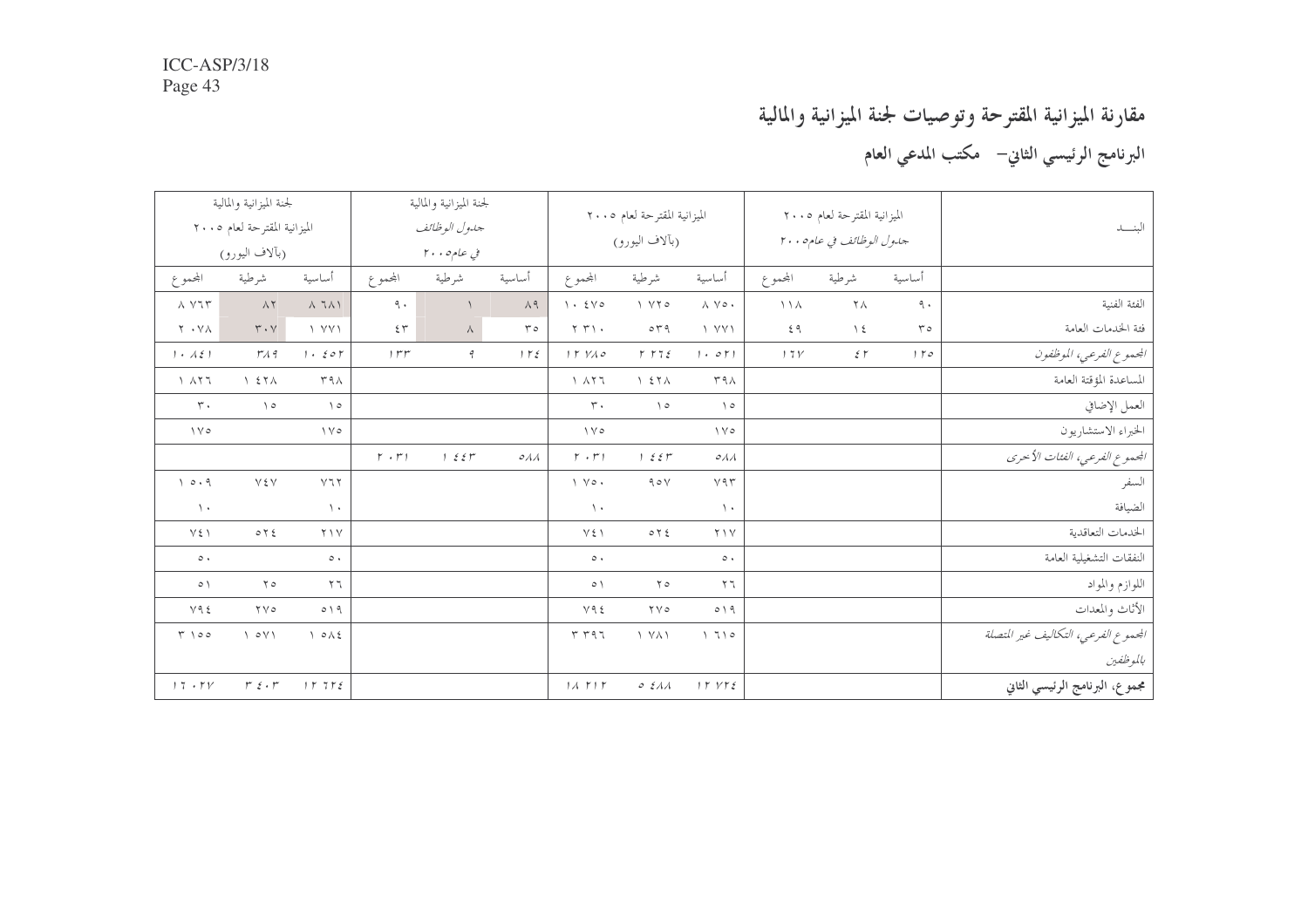# ٢–١ البرنامج ٢١٠٠– المدعي العام

| البنسد                             |                | الميزانية المقترحة لعام ٢٠٠٥<br>جدول الوظائف في عام ٢٠٠٥ |                         |                                         | الميزانية المقترحة لعام ٢٠٠٥<br>(بألاف اليورو)           |                                                         |                | لجنة الميزانية والمالية<br>جدول الوظائف<br>في عام٥ ٢٠٠ |                |                                         | لجنة الميزانية والمالية<br>الميزانية المقترحة لعام ٢٠٠٥<br>(بألاف اليورو) |                                       |
|------------------------------------|----------------|----------------------------------------------------------|-------------------------|-----------------------------------------|----------------------------------------------------------|---------------------------------------------------------|----------------|--------------------------------------------------------|----------------|-----------------------------------------|---------------------------------------------------------------------------|---------------------------------------|
|                                    | أساسية         | شرطية                                                    | المحموع                 | أساسية                                  | شرطية                                                    | المحموع                                                 | أساسية         | شرطية                                                  | المحموع        | أساسية                                  | شرطية                                                                     | المحموع                               |
| الفئة الفنية                       | $\mathbf{r}$ . | $\mathbf{\tau}$                                          | $\mathbf{Y} \mathbf{Y}$ | 1.9Yr                                   | $\backslash$ $\xi$ $\land$                               | $\Upsilon \quad \Upsilon \quad \Upsilon \quad \Upsilon$ | $\mathbf{Y}$ . |                                                        | $\mathbf{Y}$ . | $\wedge$ 7 $\wedge$ $\wedge$            | $\wedge\,\Upsilon$                                                        | $\wedge$ $\vee\uparrow\uparrow$       |
| فئة الخدمات العامة                 | $\setminus$ 0  | $\mathsf{r}$                                             | $\Lambda$               | $\lor \uparrow \, \backslash$           | $\lambda$ ź                                              | $\lambda \xi$ o                                         | $\setminus$    | $\mathbf{r}$                                           | $\lambda$      | $\vee \top$ \                           | $\lambda$ 2                                                               | $\wedge$ 2 0                          |
| الجموع الفرعي، الموظفون            | $r \circ$      | $7\,$                                                    | $\xi$ )                 | $r$ $vr$ $\varepsilon$                  | $\gamma \gamma \gamma$                                   | $r$ 977                                                 | $r \circ$      | $\mathfrak{r}$                                         | $r_A$          | $\Gamma$ $V\Gamma\xi$                   | $\lambda$ ź                                                               | $\Gamma$ $\Lambda$ $\Gamma$ $\Lambda$ |
| المساعدة المؤقتة العامة            |                |                                                          |                         | $\tau\tau$ .                            | $V \xi \xi$                                              | $\mathcal{N}$ + $\mathcal{N}$ 2                         |                |                                                        |                | $\tau\tau$ .                            | $Y \xi \xi$                                                               | $\mathcal{N} \cdot \mathcal{N}$       |
| العمل الإضافي                      |                |                                                          |                         | $\setminus$ 0                           | $\setminus \circ$                                        | $\mathbf{r}$ .                                          |                |                                                        |                | $\setminus \circ$                       | $\setminus$ 0                                                             | $\tau$ .                              |
| الخبراء الاستشاريون                |                |                                                          |                         | $\vee \vee \circ$                       |                                                          | $\vee \vee \circ$                                       |                |                                                        |                | $\vee \vee \circ$                       |                                                                           | $\vee$                                |
| الجموع الفرعي، الفئات الأخرى       |                |                                                          |                         | $\circ r$ .                             | y o q                                                    | 1.719                                                   |                |                                                        |                | $\circ r$ .                             | $y_{0}q$                                                                  | 1.714                                 |
| السفر                              |                |                                                          |                         | $\backslash$ { $\backslash$             | $\circ$<br>$\uparrow$                                    | 195                                                     |                |                                                        |                | $\backslash$ { $\backslash$             | $\circ$<br>$\uparrow$                                                     | 195                                   |
| الضيافة                            |                |                                                          |                         | $\lambda$                               |                                                          | $\lambda$                                               |                |                                                        |                | $\lambda$                               |                                                                           | $\rightarrow$                         |
| الخدمات التعاقدية                  |                |                                                          |                         | $Y \wedge Y$                            | $\mathbf{\hat{z}}$ $\mathbf{\hat{y}}$ $\mathbf{\hat{z}}$ | 751                                                     |                |                                                        |                | $Y \setminus V$                         | $\mathbf{\hat{z}}$ $\mathbf{\hat{y}}$ $\mathbf{\hat{z}}$                  | 751                                   |
| النفقات التشغيلية العامة           |                |                                                          |                         | $\circ\cdot$                            |                                                          | $\circ \cdot$                                           |                |                                                        |                | $\circ \cdot$                           |                                                                           | $\circ\cdot$                          |
| اللوازم والمواد                    |                |                                                          |                         | $\mathbf{y}$ $\mathbf{y}$               | $\Upsilon$                                               | $\circ \wedge$                                          |                |                                                        |                | $\mathbf{y}$ $\mathbf{y}$               | $\Upsilon$                                                                | $\circ \wedge$                        |
| الأثاث والمعدات                    |                |                                                          |                         | $\Gamma$ o $\lambda$                    |                                                          | $\Gamma$ $\circ$ $\wedge$                               |                |                                                        |                | T O V                                   |                                                                           | $\Gamma$ $\circ$ $\wedge$             |
| الجموع الفرعي، التكاليف غير التصلة |                |                                                          |                         | Y90                                     | $\circ\cdot\,\mathrm{Y}$                                 | 179Y                                                    |                |                                                        |                | Y90                                     | $\circ\cdot\,\mathrm{y}$                                                  | 179Y                                  |
| بالموظفين                          |                |                                                          |                         |                                         |                                                          |                                                         |                |                                                        |                |                                         |                                                                           |                                       |
| مجموع، البرنامج                    |                |                                                          |                         | $\mathcal{E} \rightarrow \mathcal{E}$ q | $1 \leq 9 \ r$                                           | $\mathcal O$ $\mathcal O$ $\mathcal E$ $\mathcal V$     |                |                                                        |                | $\mathcal{E} \rightarrow \mathcal{E}$ q | $1 r \leq 0$                                                              | 0.792                                 |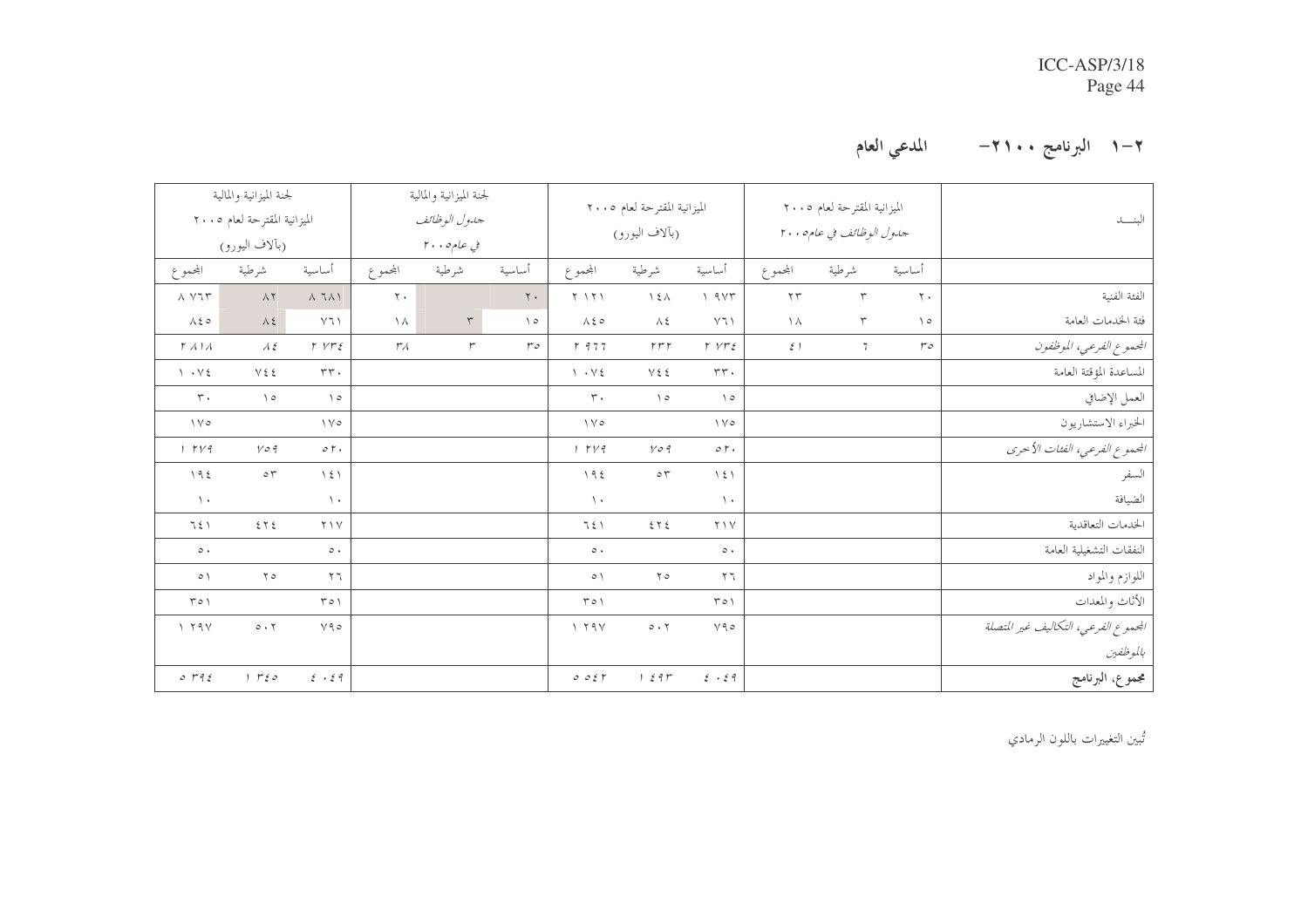# ٢-٢ البرنامج ٢٢٠٠- شعبة الاختصاص والتكامل والتعاون

| البنسد                                        |             | الميزانية المقترحة لعام ٢٠٠٥<br>جدول الوظائف في عام0 ٢٠٠ |          |                   | الميزانية المقترحة لعام ٢٠٠٥<br>(بألاف اليورو) |            |                | لجنة الميزانية والمالية<br>جدول الوظائف<br>في عام ٢٠٠٥ |              |             | لجنة الميزانية والمالية<br>الميزانية المقترحة لعام ٢٠٠٥<br>(بألاف اليورو) |                  |
|-----------------------------------------------|-------------|----------------------------------------------------------|----------|-------------------|------------------------------------------------|------------|----------------|--------------------------------------------------------|--------------|-------------|---------------------------------------------------------------------------|------------------|
|                                               | أساسية      | شرطية                                                    | المجموع  | أساسية            | شرطية                                          | المجموع    | أساسية         | شرطية                                                  | المجموع      | أساسية      | شرطية                                                                     | المجموع          |
| الفئة الفنية                                  | $\setminus$ | $\mathbf{r}$                                             | $\gamma$ | $\rightarrow$ 3 4 | 155                                            | 117        | $\setminus$    | $\bullet$                                              | $\setminus$  | $\cdot$ 2 2 | $\sim$ $\bullet$ $\sim$                                                   | $\rightarrow$ 22 |
| فئة الخدمات العامة                            | ۲           |                                                          | ٢        | $\lambda$ .       |                                                | $\lambda$  | ۲              |                                                        | $\mathbf{r}$ | $\lambda$   |                                                                           | $\rightarrow$    |
| الجموع الفرعي، الموظفون                       | $1\mu$      | ۲                                                        | 10       | 1155              | 1.55                                           | 1.77V      | 1 <sup>r</sup> |                                                        | , r          | 1155        |                                                                           | 1155             |
| المساعدة المؤقتة العامة                       |             |                                                          |          | ٦٨                |                                                | ٦٨         |                |                                                        |              | ٦A          |                                                                           | ٦A               |
| العمل الإضافي                                 |             |                                                          |          |                   |                                                |            |                |                                                        |              |             |                                                                           |                  |
| الجموع الفرعي، الفئات الأخرى                  |             |                                                          |          | $7\lambda$        |                                                | $7\lambda$ |                |                                                        |              | $7\lambda$  |                                                                           | $7\lambda$       |
| السفر                                         |             |                                                          |          | $rr \cdot$        |                                                | rr.        |                |                                                        |              | 599         |                                                                           | ۲۹۹              |
| الضيافة                                       |             |                                                          |          |                   |                                                |            |                |                                                        |              |             |                                                                           |                  |
| الجموع الفرعي، التكاليف غير المتصلة بالموظفين |             |                                                          |          | $\tau\tau$ .      |                                                | rr.        |                |                                                        |              | ۲۹۹         |                                                                           | ۲۹۹              |
| مجموع، البرنامج                               |             |                                                          |          | 1057              | 1.55                                           | 1770       |                |                                                        |              | 011         |                                                                           | O(1)             |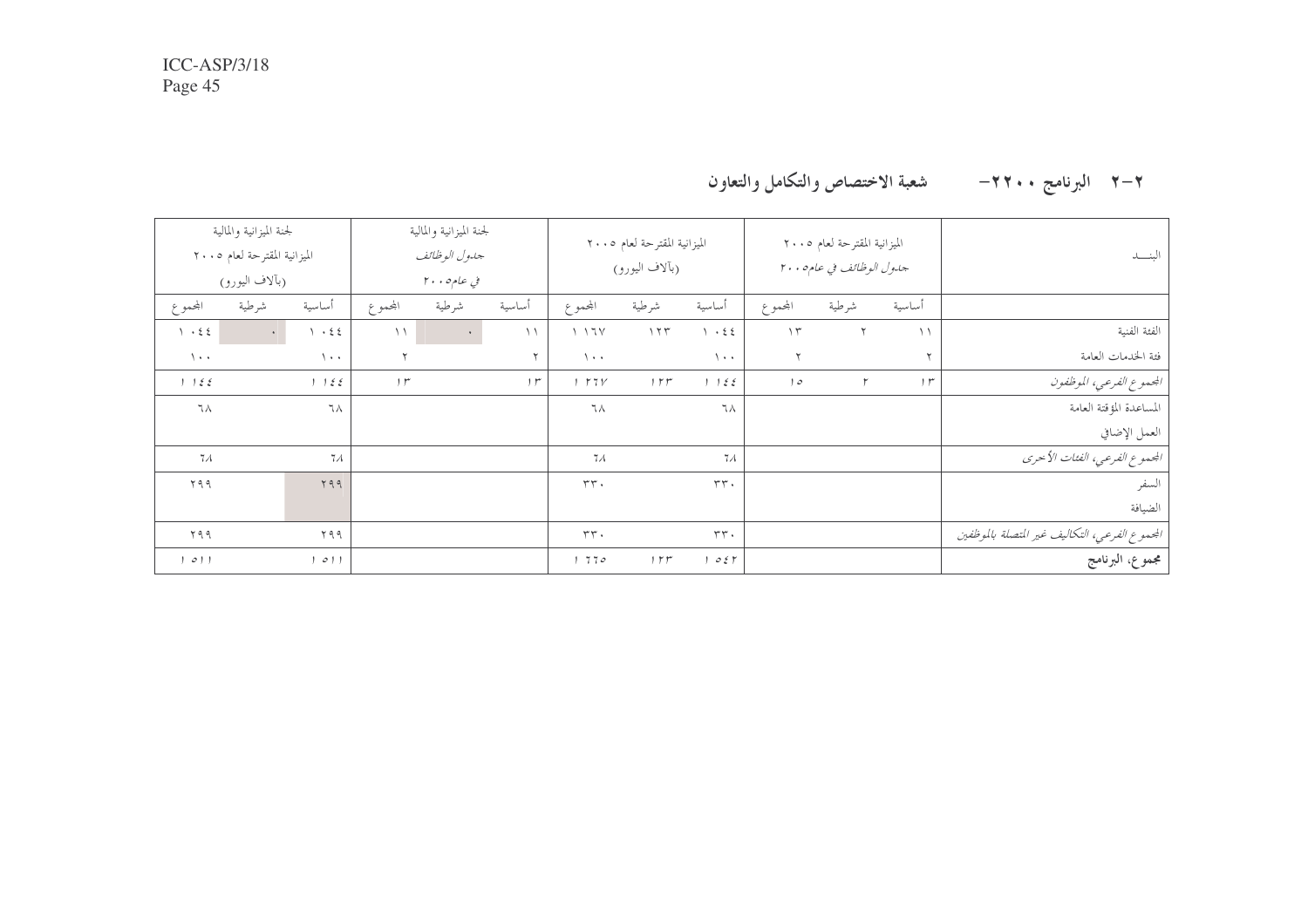# ٣–٣ البرنامج ٢٣٠٠ – شعبة التحقيق

|                                               |               | الميزانية المقترحة لعام ٢٠٠٥ |                     |                     | الميزانية المقترحة لعام ٢٠٠٥ |                                   |                  | لجنة الميزانية والمالية  |                              |                     | لجنة الميزانية والمالية                        |                             |
|-----------------------------------------------|---------------|------------------------------|---------------------|---------------------|------------------------------|-----------------------------------|------------------|--------------------------|------------------------------|---------------------|------------------------------------------------|-----------------------------|
| البنسد                                        |               | جدول الوظائف في عام ٢٠٠٥     |                     |                     | (بألاف اليورو)               |                                   |                  | جدول الوظائف في عام٥ ٢٠٠ |                              |                     | الميزانية المقترحة لعام ٢٠٠٥<br>(بألاف اليورو) |                             |
|                                               | أساسية        | شرطية                        | المجموع             | أساسية              | شرطية                        | المجموع                           | أساسية           | شرطية                    | المجموع                      | أساسية              | شرطية                                          | المجموع                     |
| الفئة الفنية                                  | 55            | $\setminus$                  | $\circ \tau$        | $Y$ 90 $\Lambda$    | $\vee\cdot\circ$             | 277                               | $\xi$ $\uparrow$ |                          | $\xi \, \overline{\uparrow}$ | $T90\Lambda$        | $\wedge$ $\vee$                                | $2 \cdot 2 \cdot$           |
| فثة الخدمات العامة                            | $\setminus$ 2 | ٩                            | $\Upsilon \Upsilon$ | $Y \setminus \cdot$ | $\Upsilon \wedge \Upsilon$   | 1.97                              | $\setminus$ 2    | $\circ$                  | $\eta$                       | $Y \setminus \cdot$ | YYY                                            | 955                         |
| الجموع الفرعي، الموظفون                       | 07            | $r \cdot$                    | V7                  | 2771                | 1.91                         | $0 \text{ } \nu 09$               | 07               | $\overline{7}$           | 7r                           | 277                 | $r \cdot \circ$                                | 2.9Vr                       |
| المساعدة المؤقتة العامة                       |               |                              |                     |                     | <b>JAE</b>                   | <b>JAE</b>                        |                  |                          |                              |                     | ٦Λ٤                                            | てんそ                         |
| الجموع الفرعي، الفئات الأخرى                  |               |                              |                     |                     | ٦Λ٤                          | <b>JAE</b>                        |                  |                          |                              |                     | ٦Λ٤                                            | ٦Λ٤                         |
| السفر                                         |               |                              |                     | $\gamma \vee \cdot$ | $\wedge \circ \circ$         | 1170                              |                  |                          |                              | $\gamma \vee \cdot$ | 750                                            | 910                         |
| الحدمات التعاقدية                             |               |                              |                     |                     | $\lambda$                    | $\lambda$                         |                  |                          |                              |                     | $\lambda$ + +                                  | $\lambda$                   |
| الأثاث والمعدات                               |               |                              |                     | $\wedge$ $\wedge$   | $\gamma \vee \circ$          | 255                               |                  |                          |                              | $\wedge$ $\wedge$   | $\gamma \gamma$                                | 257                         |
| الجموع الفرعي، التكاليف غير المتصلة بالموظفين |               |                              |                     | $57\lambda$         | $\gamma$ $\gamma \gamma$ .   | $\wedge$ 77 $\wedge$              |                  |                          |                              | $57\%$              | $\mathbf{1}$ $\mathbf{1}$ $\mathbf{1}$         | $\lambda$ 20 $\lambda$      |
| مجموع، البرنامج                               |               |                              |                     | 01.7                | $r \cdot \cdot \circ$        | $\lambda$ $\vert$ $\vert$ $\vert$ |                  |                          |                              | 01.7                | $r \cdot q$                                    | $V$ $\vert$ $\vert$ $\circ$ |

# ٢ –٤ البرنامج • • ٤ ٢ – شعبة الادعاء

| البنسد                                        |                       | الميزانية المقترحة لعام ٢٠٠٥<br>جدول الوظائف في عام ٢٠٠٥ |           |                    | الميزانية المقترحة لعام ٢٠٠٥<br>(بألاف اليورو) |                         |           | لجنة الميزانية والمالية<br>جدول الوظائف في عام0 ٢٠٠ |                    |                      | لجنة الميزانية والمالية<br>الميزانية المقترحة لعام ٢٠٠٥<br>(بألاف اليورو) |                             |
|-----------------------------------------------|-----------------------|----------------------------------------------------------|-----------|--------------------|------------------------------------------------|-------------------------|-----------|-----------------------------------------------------|--------------------|----------------------|---------------------------------------------------------------------------|-----------------------------|
|                                               | أساسية                | شرطية<br>المجموع<br>۲۹<br>$\gamma$                       |           | أساسية             | شرطية                                          | المجموع                 | أساسية    | شرطية                                               | المجموع            | أساسية               | شرطية                                                                     | المجموع                     |
| الفئة الفنية                                  | $\vee$                |                                                          |           | <b>YY o</b>        | $V \xi$ 9                                      | Y OY E                  | $\eta$    |                                                     | $\mathcal{L}$      | $\gamma \vee \gamma$ |                                                                           | $\gamma \cdot 7$            |
| فئة الخدمات العامة                            |                       | ٢                                                        | ٦         | $\mathbf{y}$ .     | ٦٩                                             | ۲٦۹                     | ٤         |                                                     | $\boldsymbol{\xi}$ | $Y \cdot \cdot$      |                                                                           | $Y \cdot \cdot$             |
| الجموع الفرعي، الموظفون                       | $\uparrow$ $\uparrow$ | 15                                                       | $r \circ$ | 9V0                | $\lambda$ ) $\lambda$                          | $r$ $v$ $q$ $r$         | $r \cdot$ | $\bullet$                                           | $r \cdot$          | 19.7                 | $\ddot{\phantom{1}}$                                                      | 19.7                        |
| السفر                                         |                       |                                                          |           | $\circ$ $\uparrow$ | 29                                             | $\lambda$ + $\lambda$   |           |                                                     |                    | $\circ$ $\uparrow$   | 59                                                                        | $\lambda$ + $\lambda$       |
| الضيافة                                       |                       |                                                          |           |                    |                                                |                         |           |                                                     |                    |                      |                                                                           |                             |
| الجموع الفرعي، التكاليف غير المتصلة بالموظفين |                       |                                                          |           | $\circ$ $\uparrow$ | ६ १                                            | $\langle \cdot \rangle$ |           |                                                     |                    | $\circ$ $\uparrow$   | ६ १                                                                       | $\setminus \cdot \setminus$ |
| مجموع، البرنامج                               |                       |                                                          |           | $r \cdot r$        | $\lambda$ 7 $\gamma$                           | $Y \wedge 92$           |           |                                                     |                    | 901                  | 59                                                                        | $r \cdot \cdot r$           |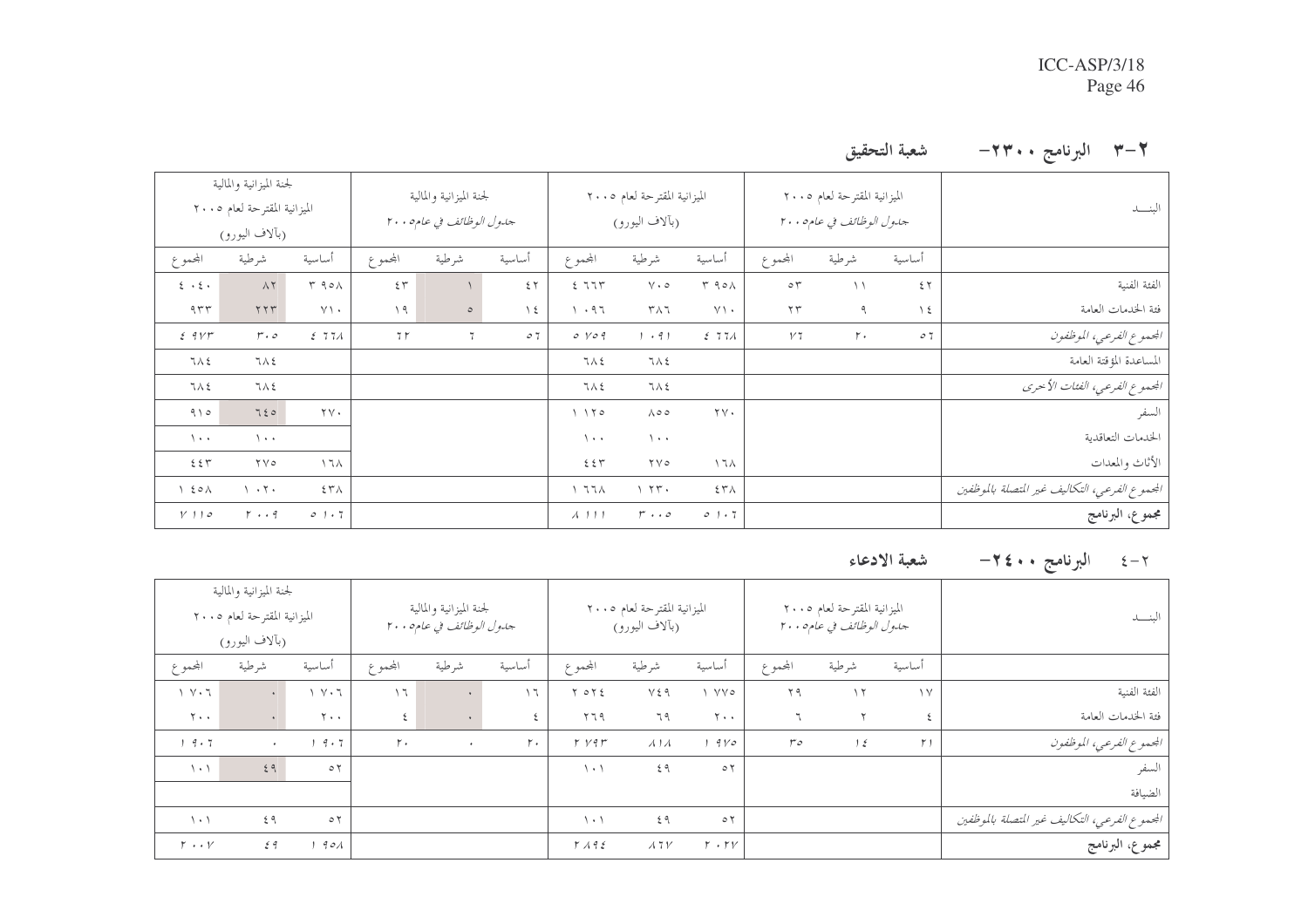# مقارنة مشروع الميزانية وتوصيات لجنة الميزانية والمالية

٣– مجموع البرنامج الرئيسي الثالث – قلم المحكمة

| البنسد                             |                       | الميزانية المقترحة لعام ٢٠٠٥<br>جدول الوظائف في عام ٢٠٠٥ |                      |                                   | الميزانية المقترحة لعام ٢٠٠٥<br>(بألاف اليورو) |                                     |                                  | لجنة الميزانية والمالية<br>جدول الوظائف<br>في عام٥ ٢٠٠ |                                |                               | لجنة الميزانية والمالية<br>الميزانية المقترحة لعام ٢٠٠٥<br>(بألاف اليورو) |                                               |
|------------------------------------|-----------------------|----------------------------------------------------------|----------------------|-----------------------------------|------------------------------------------------|-------------------------------------|----------------------------------|--------------------------------------------------------|--------------------------------|-------------------------------|---------------------------------------------------------------------------|-----------------------------------------------|
|                                    | أساسية                | شرطية                                                    | المحموع              | أساسية                            | شرطية                                          | المحموع                             | أساسية                           | شرطية                                                  | المحموع                        | أساسية                        | شرطية                                                                     | المحموع                                       |
| الفئة الفنية                       | $\lambda$ . $\lambda$ | $\mathbf{y}$ $\mathbf{y}$                                | $\lambda$ $\tau$     | $9 \vee o \vee$                   | 1.719                                          | $\eta$ . $947$                      | $\langle \cdot \rangle$          | $\Upsilon$                                             | 177                            | 9751                          | 99.                                                                       | $\lambda$ . $75\lambda$                       |
| فئة الخدمات العامة                 | 159                   | $\mathbf{r}$ .                                           | $\gamma \vee \gamma$ | $Y$ $YY$                          | $\wedge$ $\uparrow$ $\uparrow$                 | $\wedge$ $\wedge$ $\wedge$ $\wedge$ | $\backslash$ $\xi$<br>$\Upsilon$ | 19                                                     | 177                            | $7 \wedge 77$                 | 049                                                                       | $Y$ $T97$                                     |
| الجموع الفرعي، الموظفون            | 501                   | $\circ$ 7                                                | $r\cdot v$           | $\gamma \gamma$ . $\gamma \gamma$ | $r \cdot \circ \circ$                          | 19.11                               | $r \epsilon$                     | $\xi$ )                                                | $\Gamma \wedge \circ$          | 170.5                         | 1019                                                                      | 11.17                                         |
| المساعدة المؤقتة العامة            |                       |                                                          |                      | $0 \vee$                          | $\wedge\cdot$                                  | 09V                                 |                                  |                                                        |                                | $Y \wedge q$                  | $\wedge\cdot$                                                             | 579                                           |
| المساعدة المؤقتة في الاحتماعات     |                       |                                                          |                      | $r \cdot \cdot$                   |                                                | $r \cdot \cdot$                     |                                  |                                                        |                                | $r \cdot \cdot$               |                                                                           | $\mathbf{r} \cdot \cdot$                      |
| العمل الإضافي                      |                       |                                                          |                      | <b>722</b>                        | ٦٨                                             | $T \setminus Y$                     |                                  |                                                        |                                | $Y \xi \xi$                   | ٦٨                                                                        | $T \setminus T$                               |
| الخبراء الاستشاريون                |                       |                                                          |                      | <b>YYY</b>                        |                                                | <b>TVV</b>                          |                                  |                                                        |                                | $\mathbf{y} \cdot \mathbf{q}$ |                                                                           | $\mathbf{y} \cdot \mathbf{q}$                 |
| الجموع الفرعي، الفئات الأحرى       |                       |                                                          |                      | 1.777                             | $1 \xi \lambda$                                | 1517                                |                                  |                                                        |                                | 1157                          | 151                                                                       | 1.79.                                         |
| السفر                              |                       |                                                          |                      | $Y \Upsilon$ q                    | r79                                            | $77\%$                              |                                  |                                                        |                                | $\mathbf{Y} \cdot \mathbf{Y}$ | <b>YYY</b>                                                                | $\xi\,\Lambda$ .                              |
| الضيافة                            |                       |                                                          |                      | $\rightarrow$                     |                                                | $\rightarrow$                       |                                  |                                                        |                                | $\lambda$                     |                                                                           | $\rightarrow$                                 |
| الخدمات التعاقدية                  |                       |                                                          |                      | 5.77A                             | $Y \cap Y \wedge$                              | $V \xi$ $T$                         |                                  |                                                        |                                | 20.7                          | $Y$ 9 $Y$ 2                                                               | $\lor$ $\;$ $\! \xi \!$ $\! \land$ $\! \cdot$ |
| النفقات التشغيلية العامة           |                       |                                                          |                      | 5 YY                              | $\Lambda \Lambda$                              | 7.1                                 |                                  |                                                        |                                | 5 YY                          | $\wedge$ 0 2 $\wedge$                                                     | $0$ $\wedge$ $\wedge$                         |
| اللوازم والمواد                    |                       |                                                          |                      | YY9                               | $\xi$ $\wedge$                                 | <b>YYY</b>                          |                                  |                                                        |                                | VVQ                           | $\Lambda$                                                                 | $Y \wedge Y$                                  |
| الأثاث والمعدات                    |                       |                                                          |                      | Y TYY                             | $\vee \tau \curlyvee$                          | $T \rightarrow 2$                   |                                  |                                                        |                                | Y TVV                         | $\mathcal{L}^{\pm}$                                                       | Y TVV                                         |
| الجموع الفرعي، التكاليف غير التصلة |                       |                                                          |                      | 11990                             | 7 1 1 A                                        | 1117                                |                                  |                                                        |                                | 17.15                         | $\xi \wedge \cdot \vee$                                                   | 1790.                                         |
| بالموظفين                          |                       |                                                          |                      |                                   |                                                |                                     |                                  |                                                        |                                |                               |                                                                           |                                               |
| مجموع، البرنامج الرئيسي الثالث     | 501                   | $\mathcal O$ 7                                           | $r\cdot v$           | $r \cdot r 77$                    | $\lambda$ $\Gamma$ $\Gamma$ $\Gamma$           | $r_A$ $\tau_A$ $\gamma$             | $r \epsilon$                     | $\xi$ )                                                | $\mathcal{V}\wedge\mathcal{O}$ | $14 \text{ V14}$              | 7.5V                                                                      | $r_{7}$ $r_{7}r$                              |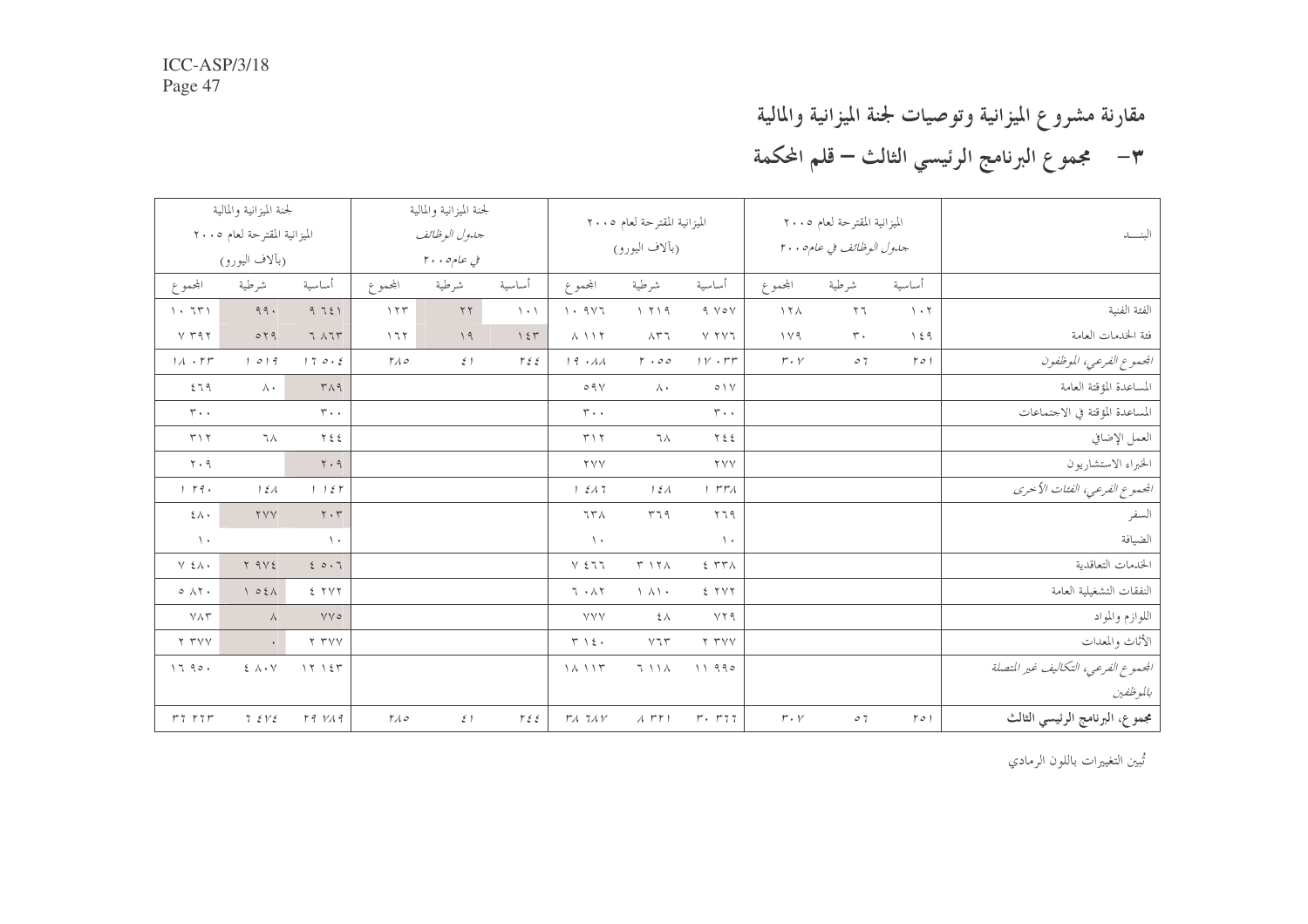# ۳–۱ البرنامج ۳۱۰۰ – مکتب المسجل

| البنسد                               |                            | الميزانية المقترحة لعام ٢٠٠٥<br>جدول الوظائف في عام٥ ٢٠٠ |                   |                                     | الميزانية المقترحة لعام ٢٠٠٥<br>(بألاف اليورو) |                                                |                   | لجنة الميزانية والمالية<br>جدول الوظائف<br>في عام٥ ٢٠٠ |                   |                                                   | لجنة الميزانية والمالية<br>الميزانية المقترحة لعام ٢٠٠٥<br>(بألاف اليورو) |                                                         |
|--------------------------------------|----------------------------|----------------------------------------------------------|-------------------|-------------------------------------|------------------------------------------------|------------------------------------------------|-------------------|--------------------------------------------------------|-------------------|---------------------------------------------------|---------------------------------------------------------------------------|---------------------------------------------------------|
|                                      | أساسية                     | شرطية                                                    | المحموع           | أساسية                              | شرطية                                          | المحموع                                        | أساسية            | شرطية                                                  | المحموع           | أساسية                                            | شرطية                                                                     | المحموع                                                 |
| الفئة الفنية                         | $\setminus \circ$          |                                                          | $\setminus \circ$ | 1077                                |                                                | 1077                                           | $\setminus \circ$ |                                                        | $\setminus \circ$ | 1077                                              |                                                                           | 1077                                                    |
| فئة الخدمات العامة                   | $\xi$ $\tau$               | $\circ$                                                  | $\xi$ $\wedge$    | $\Upsilon \setminus \circ \Upsilon$ | 149                                            | Y Y 9 Y                                        | $\xi$ )           | $\circ$                                                | $\xi$ 7           | $\mathbf{Y} \rightarrow \mathbf{V} \, \mathbf{E}$ | 149                                                                       | $Y Y Y F$                                               |
| المحموع الفرعي، الموظفون             | $\mathcal{O}(\mathcal{A})$ | $\cal O$                                                 | 7r                | r719                                | $1 - 9$                                        | $r$ $\curlywedge$ $r$ $\curlywedge$            | $\circ$ 7         | $\cal O$                                               | 71                | $r \tau$ :                                        | $1 - 9$                                                                   | $r$ $v$ $s$ $q$                                         |
| المساعدة المؤقتة العامة              |                            |                                                          |                   | $\backslash\wedge\circ$             |                                                | $\Lambda \wedge \circ$                         |                   |                                                        |                   |                                                   |                                                                           | $\bullet$                                               |
|                                      |                            |                                                          |                   |                                     |                                                | $\sim$                                         |                   |                                                        |                   |                                                   |                                                                           | $\bullet$                                               |
| العمل الإضافي                        |                            |                                                          |                   | ٩٧                                  |                                                | ٩٧                                             |                   |                                                        |                   | ٩٧                                                |                                                                           | ٩٧                                                      |
| الخبراء الاستشاريون                  |                            |                                                          |                   |                                     |                                                |                                                |                   |                                                        |                   | $\bullet$                                         | $\mathbf{A}$                                                              |                                                         |
| الجموع الفرعي، الفئات الأخرى         |                            |                                                          |                   | $\Gamma$ $\Lambda$ $\Gamma$         |                                                | $\Gamma \wedge \Gamma$                         |                   |                                                        |                   | 9 <sub>V</sub>                                    |                                                                           | 9 <sub>V</sub>                                          |
| السفر                                |                            |                                                          |                   | $\mathbb{I}$ .                      | $Y \cdot Y$                                    | Y Y                                            |                   |                                                        |                   | 60                                                | 107                                                                       | 19V                                                     |
| الضيافة                              |                            |                                                          |                   | $\rightarrow$                       |                                                | $\rightarrow$                                  |                   |                                                        |                   | $\Delta$                                          |                                                                           | $\rightarrow$                                           |
| الخدمات التعاقدية                    |                            |                                                          |                   | $\gamma \cdot \gamma \gamma$        | $\mathbb T$                                    | $\mathcal{N}\rightarrow\mathcal{K}\mathcal{K}$ |                   |                                                        |                   | 1110                                              | $\mathcal{L}$                                                             | $\begin{array}{c} \backslash \\ \backslash \end{array}$ |
| النفقات التشغيلية العامة             |                            |                                                          |                   | $\wedge \cdot$                      |                                                | $\wedge\cdot$                                  |                   |                                                        |                   | $\wedge \cdot$                                    |                                                                           | $\wedge\cdot$                                           |
| اللوازم والمواد                      |                            |                                                          |                   | ٦٨                                  | $\wedge$                                       | $\vee$                                         |                   |                                                        |                   | $\wedge\tau$                                      | $\wedge$                                                                  | $9 \setminus$                                           |
| الأثاث والمعدات                      |                            |                                                          |                   | $\gamma$                            |                                                | 177                                            |                   |                                                        |                   | 177                                               |                                                                           | $\gamma$                                                |
| الجمموع الفرعي، التكاليف غير المتصلة |                            |                                                          |                   |                                     |                                                |                                                |                   |                                                        |                   |                                                   |                                                                           |                                                         |
| بالموظفين                            |                            |                                                          |                   | $Y$ $Y$ $Y$                         | $T \wedge T$                                   | $\wedge$ $\circ \wedge \tau$                   |                   |                                                        |                   | 1200                                              | 177                                                                       | 1771                                                    |
| مجموع، البرنامج الرئيسي الثالث       |                            |                                                          |                   | $\phi$ rr $\lambda$                 | $r \circ \circ$                                | 0.791                                          |                   |                                                        |                   | $0$ ) $7$ $\Gamma$                                | $r \cdot \mathit{o}$                                                      | 0.57V                                                   |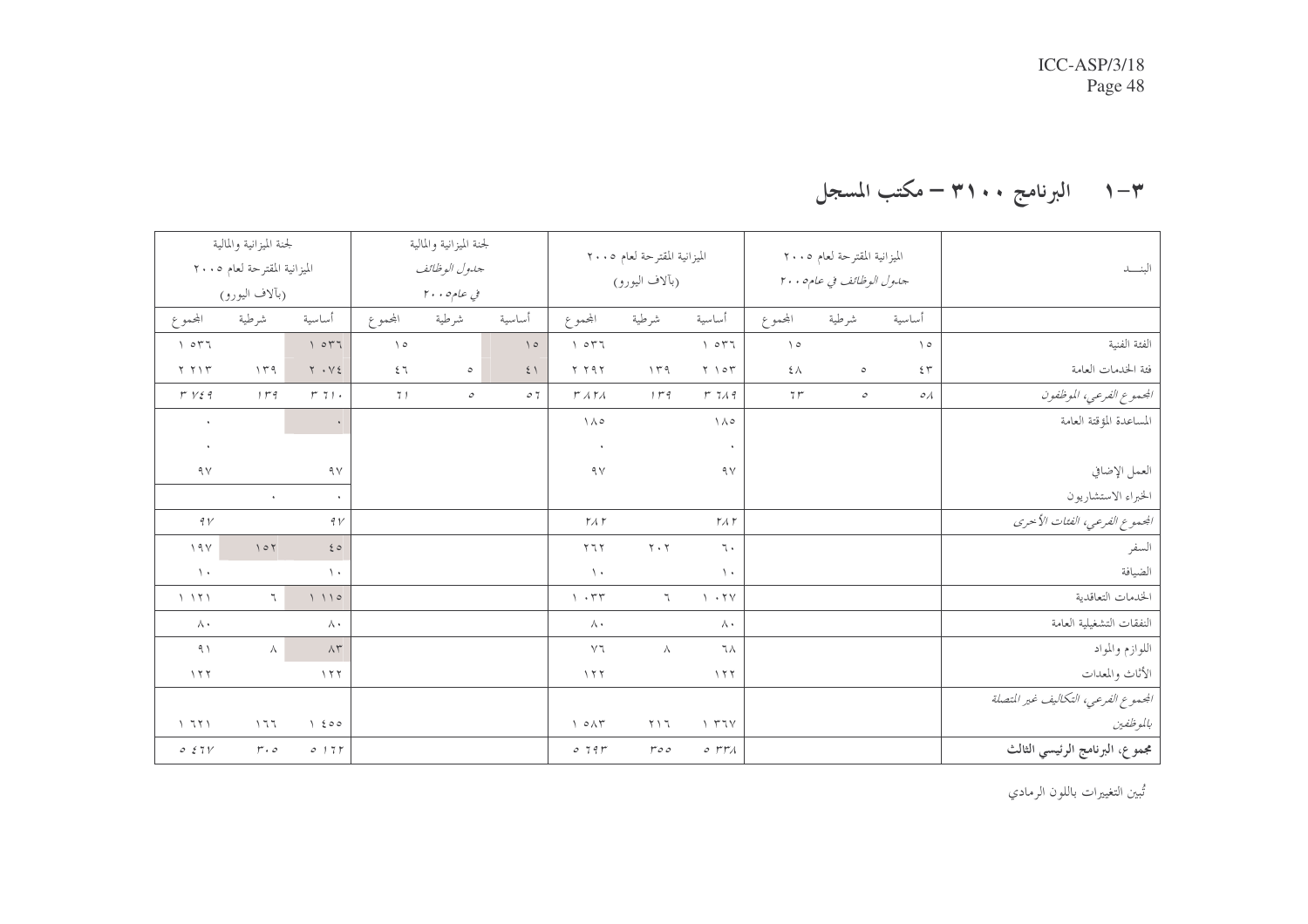#### البرنامج • • ٢٢ – إدارة الخدمات المشتركة  $\tau-\tau$

|                                            | لجنة الميزانية والمالية<br>الميزانية المقترحة لعام ٢٠٠٥<br>(بألاف اليورو) |                              |            | لجنة الميزانية والمالية<br>جدول الوظائف<br>في عام٥ ٢٠٠ |         |                               | الميزانية المقترحة لعام ٢٠٠٥<br>(بألاف اليورو) |                            |                     | الميزانية المقترحة لعام ٢٠٠٥<br>جدول الوظائف في عام ٢٠٠٥ |                        | البنسد                              |
|--------------------------------------------|---------------------------------------------------------------------------|------------------------------|------------|--------------------------------------------------------|---------|-------------------------------|------------------------------------------------|----------------------------|---------------------|----------------------------------------------------------|------------------------|-------------------------------------|
| المحموع                                    | شرطية                                                                     | أساسية                       | المحموع    | شرطية                                                  | أساسية  | المحموع                       | شرطية                                          | أساسية                     | المحموع             | شرطية                                                    | أساسية                 |                                     |
| $T \Sigma V \Sigma$                        | $\mathbf{v}$                                                              | $T \leq V \leq$              | $\tau\vee$ | $\sqrt{ }$                                             | r7      | $r \circ q$ .                 |                                                | $r \circ q$ .              | $\mathsf{r}_\wedge$ | $\sqrt{2}$                                               | $\mathsf{r}\mathsf{v}$ | الفئة الفنية                        |
| $T \searrow 27$                            | $\epsilon$                                                                | $T \cap \Sigma$              | 77         | $\bullet$                                              | $7.7\,$ | Y Y Y                         | $Y \circ Y$                                    | $r \in \wedge$             | $V$ ٩               | ٩                                                        | $\vee$ .               | فئة الخدمات العامة                  |
| 7.7r.                                      |                                                                           | 7.7r.                        | $1 + r$    |                                                        | $1 + 5$ | $Y$ $T$ $Y$                   | 501                                            | $V \cdot V \cdot$          | 11 <sup>V</sup>     | $1 +$                                                    | $1 \cdot Y$            | الجموع الفرعي، الموظفون             |
| 199                                        | $\mathbf{r}$ .                                                            | 119                          |            |                                                        |         | 157                           | $\mathbf{y}$ .                                 | $\gamma$                   |                     |                                                          |                        | المساعدة المؤقتة العامة             |
| $\mathbf{y} \cdot \mathbf{0}$              | $\circ \wedge$                                                            | $\gamma$ { $\gamma$          |            |                                                        |         | $Y \cdot o$                   | $\circ \wedge$                                 | $\gamma$ { $\gamma$        |                     |                                                          |                        | العمل الإضافي                       |
| $\lambda$                                  |                                                                           | 17.                          |            |                                                        |         | $Y \wedge Y$                  |                                                | $Y \setminus Y$            |                     |                                                          |                        | الخبراء الاستشاريون                 |
| $07\xi$                                    | $V\!A$                                                                    | 217                          |            |                                                        |         | $\mathcal{O}$ 7.              | ${\it VA}$                                     | 211                        |                     |                                                          |                        | الجموع الفرعي، الفئات الأخرى        |
| $\circ \wedge$                             |                                                                           | $\circ \wedge$               |            |                                                        |         | $\vee$ 9                      |                                                | $\vee$ ٩                   |                     |                                                          |                        | السفر                               |
| $\bullet$                                  |                                                                           |                              |            |                                                        |         | $\bullet$                     |                                                |                            |                     |                                                          |                        | الضيافة                             |
| $Y \Sigma Y9$                              | $\epsilon$                                                                | $Y \leq Y$ 9                 |            |                                                        |         | Y O Y                         | 107                                            | YY09                       |                     |                                                          |                        | الخدمات التعاقدية                   |
| $Y$ 99 $Y$                                 | $\bigwedge$                                                               | Y AVA                        |            |                                                        |         | $T$ $Y$ $0$ $0$               | <b>TVV</b>                                     | Y AVA                      |                     |                                                          |                        | النفقات التشغيلية العامة            |
| 557                                        | $\bullet$                                                                 | 5.1                          |            |                                                        |         | $0 \mid 7$                    | $\epsilon$ .                                   | 5.11                       |                     |                                                          |                        | اللوازم والمواد                     |
| $Y$ $Y$ $0$ $0$                            | $\epsilon$                                                                | Y Y 0 0                      |            |                                                        |         | $\mathsf{r} \cdot \mathsf{1}$ | $\vee\,\tau\,\tau$                             | Y Y 0 0                    |                     |                                                          |                        | الأثاث والمعدات                     |
| $\Lambda$ $\Upsilon$ $\Upsilon$ $\Upsilon$ | $\bigwedge$ $\circ$                                                       | $\wedge \wedge \cdot \wedge$ |            |                                                        |         | 9.71.                         | $Y$ $YY$                                       | $\Lambda \cdot \xi$ $\vee$ |                     |                                                          |                        | الجموع الفرعي، التكاليف غير المتصلة |
|                                            |                                                                           |                              |            |                                                        |         |                               |                                                |                            |                     |                                                          |                        | بالموظفين                           |
| 10800                                      | 19r                                                                       | 10 F1 F                      |            |                                                        |         | 1 V 771                       | 1777                                           | 10099                      |                     |                                                          |                        | مجموع، البرنامج                     |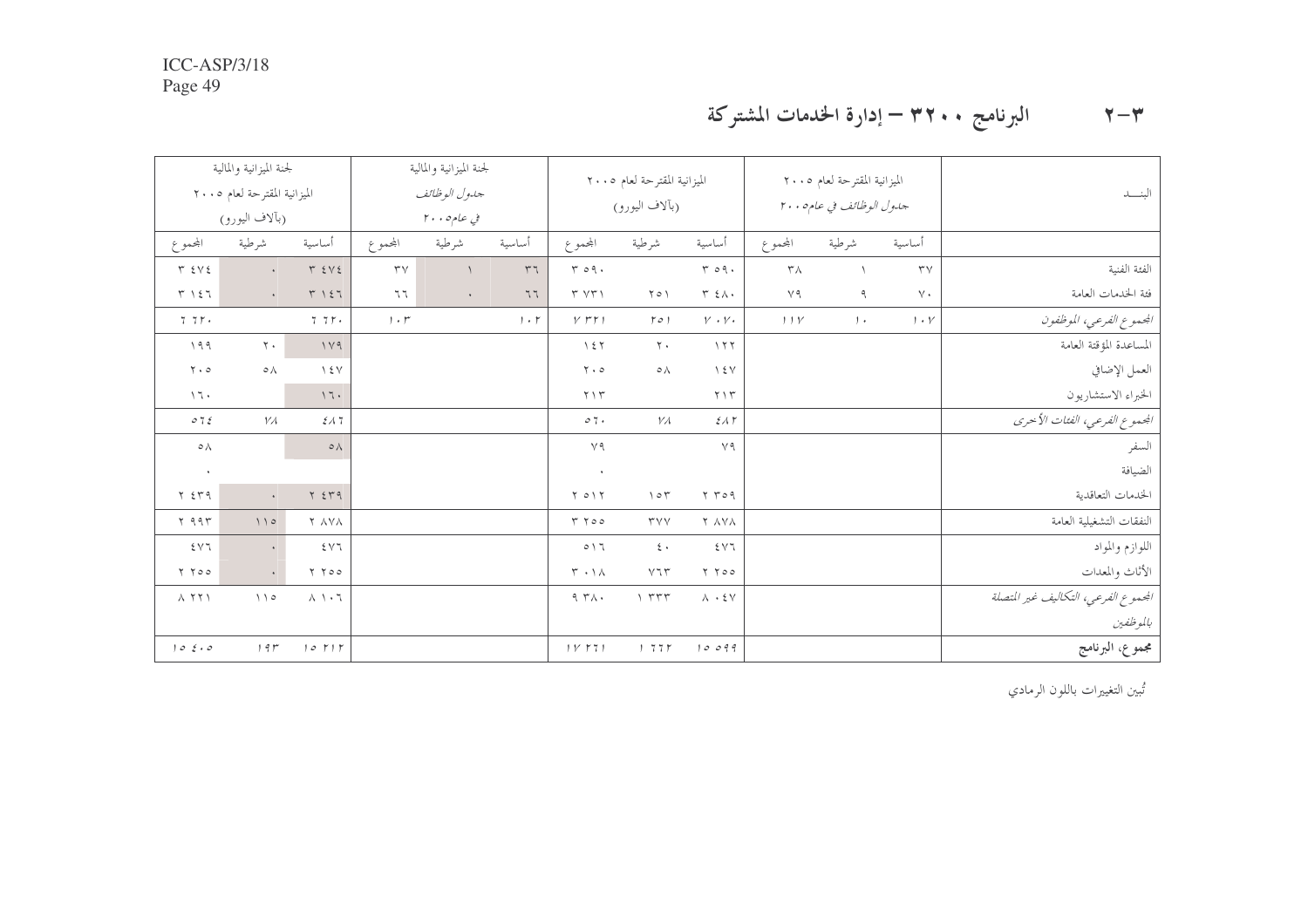# ۳–۳ البرنامج ۳۳۰۰– إدارة خدمات المحكمة

| البنسد                                        |                            | الميزانية المقترحة لعام ٢٠٠٥<br>جدول الوظائف في عام ٢٠٠٥ |                    |                                   | الميزانية المقترحة لعام ٢٠٠٥<br>(بألاف اليورو) |                                  |                            | لجنة الميزانية والمالية<br>جدول الوظائف<br>ي عام ٢٠٠٥ |                |                                                 | لجنة الميزانية والمالية<br>الميزانية المقترحة لعام ٢٠٠٥<br>(بألاف اليورو) |                                                            |
|-----------------------------------------------|----------------------------|----------------------------------------------------------|--------------------|-----------------------------------|------------------------------------------------|----------------------------------|----------------------------|-------------------------------------------------------|----------------|-------------------------------------------------|---------------------------------------------------------------------------|------------------------------------------------------------|
|                                               | أساسية                     | شرطية                                                    | المجموع            | أساسية                            | شرطية                                          | المحموع                          | أساسية                     | شرطية                                                 | المحموع        | أساسية                                          | شرطية                                                                     | المجموع                                                    |
| الفئة الفنية                                  | $\tau\tau$                 | $\mathbf{r}$ .                                           | $\circ$ $\uparrow$ | $\mathbf{r}\cdot\mathbf{q}\wedge$ | 959                                            | $\xi \rightarrow \xi \, \forall$ | $\tau\tau$                 | $\mathbf{r}$ .                                        | $\circ \tau$   | $\mathbf{r}\cdot\mathbf{q}\wedge$               | 959                                                                       | $\mathbf{\hat{z}}\rightarrow \mathbf{\hat{z}}\,\mathbf{V}$ |
| فئة الخدمات العامة                            | $\Upsilon$                 | $\setminus$ 2                                            | $r$ ۹              | 1174                              | $r q$ .                                        | $\wedge$ 0 $\wedge$ $\vee$       | $\Upsilon$                 | $\setminus$ 2                                         | r q            | $\setminus \ \setminus \ \setminus \ \setminus$ | $r q$ .                                                                   | $\setminus \circ \setminus \vee$                           |
| الجموع الفرعي، الموظفون                       | $\mathcal{O}(\mathcal{A})$ | $r\epsilon$                                              | 9 <sub>r</sub>     | 2.770                             | $1$ $rrq$                                      | 0.072                            | $\mathcal{O}(\mathcal{A})$ | $r\epsilon$                                           | 9 <sub>r</sub> | 2.770                                           | $1$ $rrq$                                                                 | 0.072                                                      |
| المساعدة المؤقتة العامة                       |                            |                                                          |                    | $\mathbf{r}$ .                    | $\mathbf{r}$ .                                 | ٦.                               |                            |                                                       |                | $\tau$ .                                        | $\mathbf{r}$ .                                                            | ٦.                                                         |
| المساعدة المؤقتة في الاجتماعات                |                            |                                                          |                    | $\tau \cdot \cdot$                |                                                | $\tau$                           |                            |                                                       |                | $r \cdot \cdot$                                 |                                                                           | $r \cdot \cdot$                                            |
| العمل الإضافي                                 |                            |                                                          |                    |                                   | $\rightarrow$                                  | $\rightarrow$                    |                            |                                                       |                |                                                 | $\lambda$                                                                 | $\rightarrow$                                              |
| الخبراء الاستشاريون                           |                            |                                                          |                    | $r \circ$                         |                                                | $r \circ$                        |                            |                                                       |                | 57                                              |                                                                           | $\Upsilon$                                                 |
| الجموع الفرعي، الفئات الأخرى                  |                            |                                                          |                    | r70                               | $\xi$ .                                        | $\xi$ . $\phi$                   |                            |                                                       |                | $r \circ 7$                                     | $\xi$ .                                                                   |                                                            |
| السفر                                         |                            |                                                          |                    | $\wedge$ $\vee$                   | 109                                            | $\Upsilon$ $\lesssim$ $\Upsilon$ |                            |                                                       |                | 77                                              | $\mathcal{N}$                                                             | $\lambda \wedge \tau$                                      |
| الخدمات التعاقدية                             |                            |                                                          |                    | $\tau\tau\circ$                   | $\wedge$ $\wedge$                              | $\circ\cdot\tau$                 |                            |                                                       |                | $rr \circ$                                      | 17 <sup>V</sup>                                                           | $\circ \cdot \tau$                                         |
| النفقات التشغيلية العامة                      |                            |                                                          |                    | $\gamma$ $\tau \gamma$ 2          | Y Y 9                                          | Y 757                            |                            |                                                       |                | $\gamma$ $\tau \gamma$ 2                        | $Y$ $Y$ $Y$ $Q$                                                           | Y 757                                                      |
| الجموع الفرعي، التكاليف غير المتصلة بالموظفين |                            |                                                          |                    | $YY^{\dagger}$                    | 1707                                           | $r r \wedge v$                   |                            |                                                       |                | $\gamma$ $\gamma$ $\gamma$                      | 1717                                                                      | T T Y                                                      |
| مجموع، البرنامج                               |                            |                                                          |                    | $7$ $\mu$ )                       | $r\cdot r\circ$                                | 9707                             |                            |                                                       |                | 7.797                                           | $r$ 990                                                                   | $9.7 \lambda V$                                            |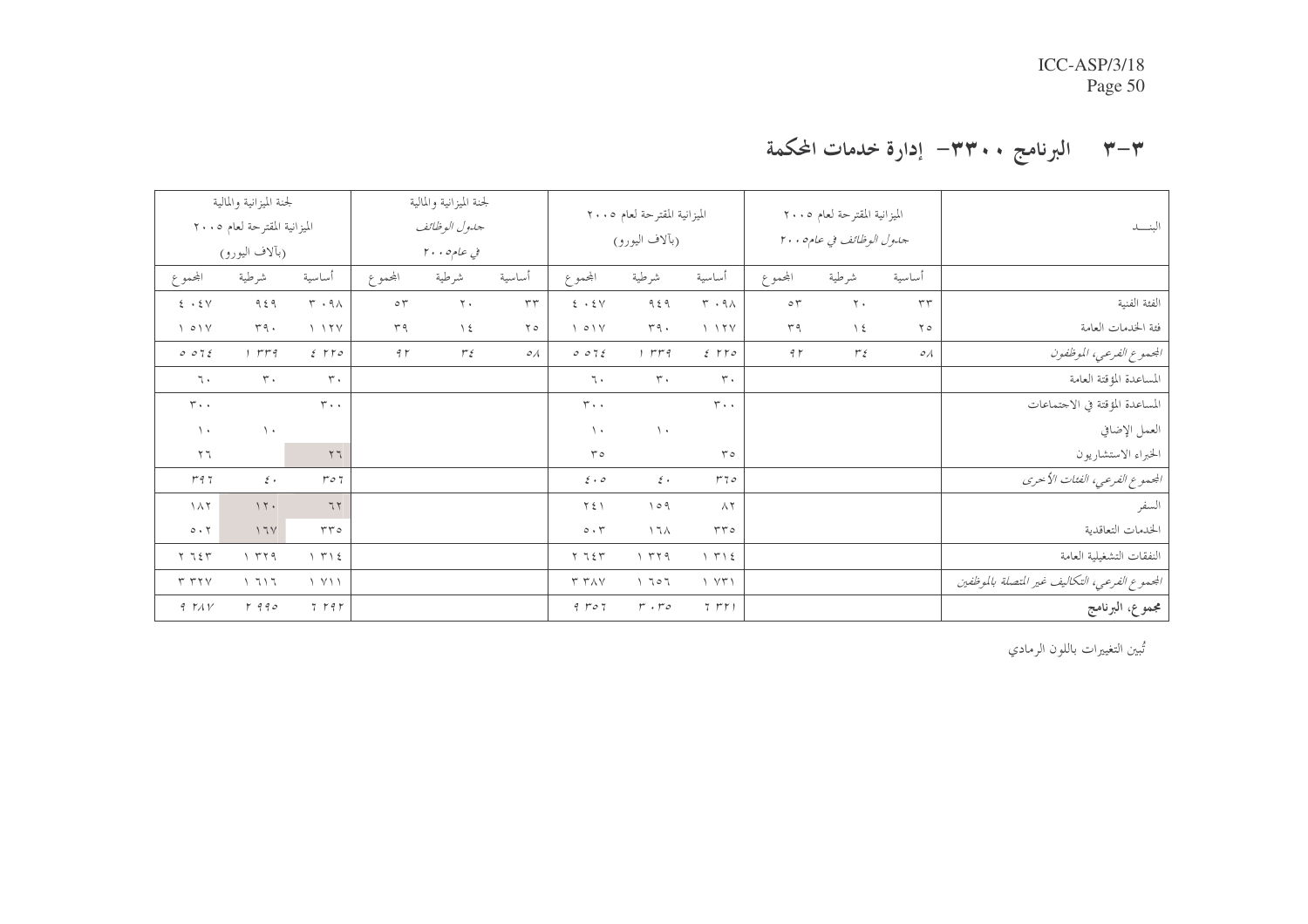# ٣–٤ البرنامج ٣٤٠٠ = قسم الوثائق وإعلام الجمهور

| البنسد                                        |        | الميزانية المقترحة لعام ٢٠٠٥<br>جدول الوظائف في عام ٢٠٠٥ |            |                        | الميزانية المقترحة لعام ٢٠٠٥<br>(بألاف اليورو) |                              |                    | لجنة الميزانية والمالية<br>جدول الوظائف<br>في عام ٢٠٠٥ |                    |                                | لجنة الميزانية والمالية<br>الميزانية المقترحة لعام ٢٠٠٥<br>(بألاف اليورو) |                              |
|-----------------------------------------------|--------|----------------------------------------------------------|------------|------------------------|------------------------------------------------|------------------------------|--------------------|--------------------------------------------------------|--------------------|--------------------------------|---------------------------------------------------------------------------|------------------------------|
|                                               | أساسية | شرطية                                                    | المحموع    | أساسية                 | شرطية                                          | المحموع                      | أساسية             | شرطية                                                  | المحموع            | أساسية                         | شرطية                                                                     | المحموع                      |
| الفئة الفنية                                  | ٦      |                                                          | ٦          | $\circ$ r $\uparrow$   |                                                | $\circ$ r $\uparrow$         | $\mathcal{L}$      |                                                        | $\mathbb{I}$       | $\circ \tau \setminus$         |                                                                           | $\circ$ r $\uparrow$         |
| فئة الخدمات العامة                            | ٤      |                                                          | $\epsilon$ | $\gamma \wedge \cdot$  |                                                | $\gamma \wedge$              | $\boldsymbol{\xi}$ |                                                        | $\boldsymbol{\xi}$ | $\Upsilon \setminus \cdot$     |                                                                           | $\gamma \wedge$              |
| الجموع الفرعي، الموظفون                       | 1.1    |                                                          | $, \cdot$  | $V\mathcal{E}$ )       |                                                | $V\mathcal{E}$ )             | $1 +$              |                                                        | $, \cdot$          | $V\xi$ )                       |                                                                           | $V\mathcal{E}$ )             |
| المساعدة المؤقتة العامة                       |        |                                                          |            | $\setminus \circ$ .    |                                                | $\setminus \circ$ .          |                    |                                                        |                    | $\setminus \circ$ .            |                                                                           | $\setminus \circ$ .          |
| الخبراء الاستشاريون                           |        |                                                          |            | ٩                      |                                                | ٩                            |                    |                                                        |                    | $\vee$                         |                                                                           | $\lor$                       |
| الجمموع الفرعي، الفئات الأخرى                 |        |                                                          |            | 109                    |                                                | 109                          |                    |                                                        |                    | 10V                            |                                                                           | 10V                          |
| السفر                                         |        |                                                          |            | $\bigwedge$            | $\mathbf{r}$                                   | $\setminus$ 9                |                    |                                                        |                    | $\gamma$                       | $\mathsf{r}$                                                              | $\setminus$                  |
| الضيافة                                       |        |                                                          |            |                        |                                                | $\bullet$                    |                    |                                                        |                    |                                |                                                                           | $\bullet$                    |
| الخدمات التعاقدية                             |        |                                                          |            | $\gamma \gamma \gamma$ | $\epsilon$ .                                   | $\gamma \, \gamma \, \gamma$ |                    |                                                        |                    | Y Y V                          | $\xi$ .                                                                   | $\gamma \, \gamma \, \gamma$ |
| النفقات التشغيلية العامة                      |        |                                                          |            | $\bullet$              | $\bullet$                                      | $\bullet$                    |                    |                                                        |                    | $\bullet$                      | $\bullet$                                                                 | $\bullet$                    |
| اللوازم والمواد                               |        |                                                          |            | $\wedge \wedge \circ$  |                                                | $\Lambda$                    |                    |                                                        |                    | $\mathbf{y} \wedge \mathbf{y}$ |                                                                           | $T \wedge T$                 |
| الجموع الفرعي، التكاليف غير المتصلة بالموظفين |        |                                                          |            | ٤٢Λ                    | $\xi$ $\uparrow$                               | 5V                           |                    |                                                        |                    | 207                            | $\xi$ $\uparrow$                                                          | $29\lambda$                  |
| مجموع البرنامج                                |        |                                                          |            | 1.777                  | $\xi$ $\tau$                                   | $1 - \Gamma V$               |                    |                                                        |                    | $1$ $r \circ t$                | 5r                                                                        | $1 + 747$                    |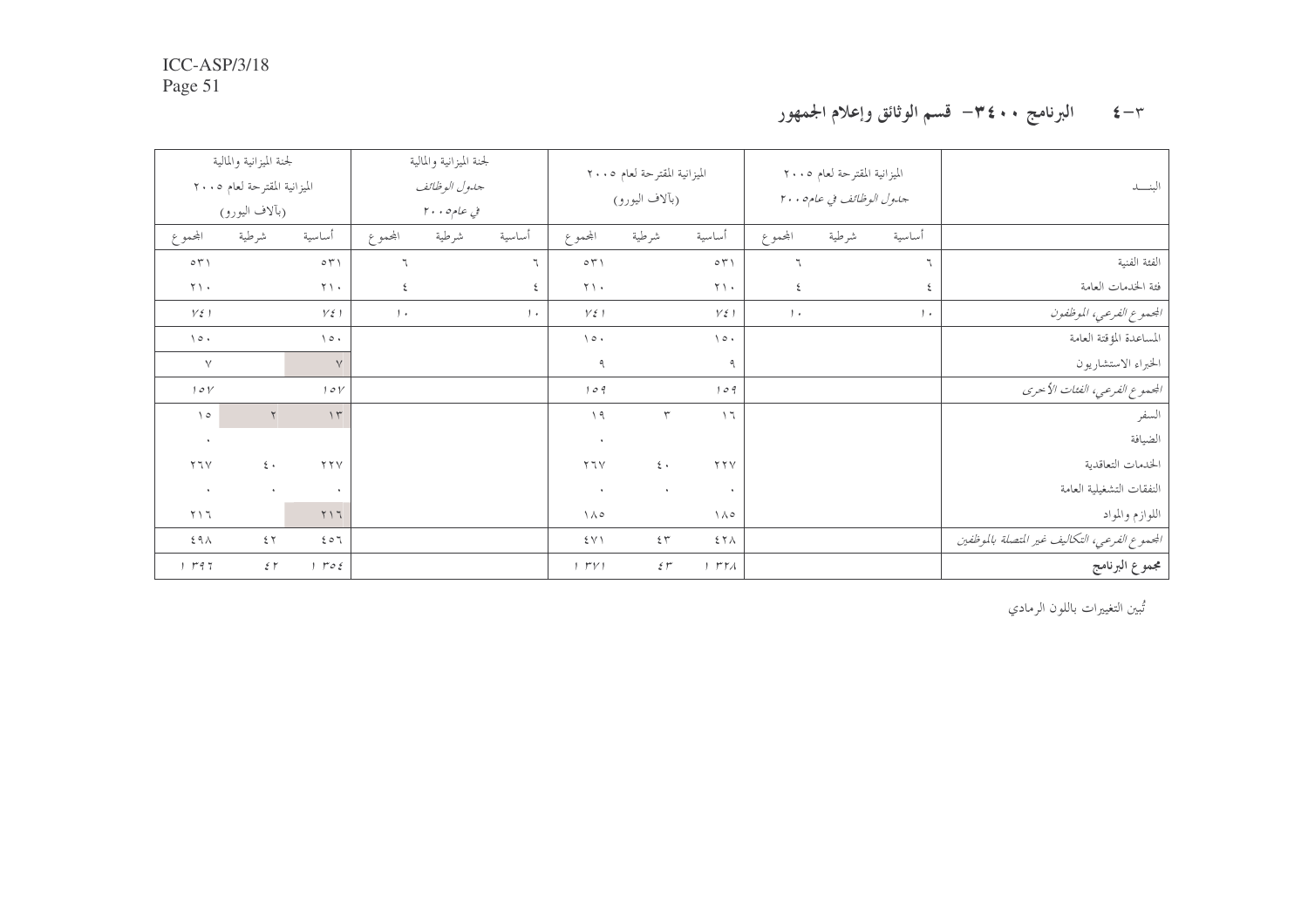# ٣-٥ البرنامج ٣٥٠٠ – شعبة الضحايا والدفاع

| البنسد                                        |               | الميزانية المقترحة لعام ٢٠٠٥<br>جدول الوظائف في عام٥ ٢٠٠ |                         |                                 | الميزانية المقترحة لعام ٢٠٠٥<br>(بألاف اليورو) |                        |               | لجنة الميزانية والمالية<br>جدول الوظائف |          |                             | لجنة الميزانية والمالية<br>الميزانية المقترحة لعام ٢٠٠٥ |                                               |
|-----------------------------------------------|---------------|----------------------------------------------------------|-------------------------|---------------------------------|------------------------------------------------|------------------------|---------------|-----------------------------------------|----------|-----------------------------|---------------------------------------------------------|-----------------------------------------------|
|                                               |               |                                                          |                         |                                 |                                                |                        |               | في عام ٢٠٠٥                             |          |                             | (بألاف اليورو)                                          |                                               |
|                                               | أساسية        | شرطية                                                    | المجموع                 | أساسية                          | شرطية                                          | المحموع                | أساسية        | شرطية                                   | المحموع  | أساسية                      | شرطية                                                   | المحموع                                       |
| الفئة الفنية                                  | $\setminus$   | $\circ$                                                  | $\bigwedge$ $\bigwedge$ | $\mathcal{L}$ + + $\mathcal{L}$ | $\mathbf{Y} \mathbf{V}$                        | Y Y Y                  | $\setminus$   |                                         | $\gamma$ | $1 + 57$                    | $\xi$ )                                                 | 1.57                                          |
| فئة الخدمات العامة                            | $\lor$        | ٢                                                        | ٩                       | $r \cdot \tau$                  | $\circ$ 7                                      | T77                    | $\vee$        | $\bullet$                               | $\lor$   | $\mathbf{r}\cdot\mathbf{r}$ |                                                         | $r \cdot 7$                                   |
| الجموع الفرعي، الموظفون                       | $\mathcal{A}$ | $\mathcal V$                                             | 50                      | $1 \cdot r \cdot \lambda$       | rr7                                            | $1.7r\epsilon$         | $\mathcal{U}$ |                                         | , q      | $1 r \cdot \lambda$         | $\xi$ )                                                 | $1 r \leq 9$                                  |
| المساعدة المؤقتة العامة                       |               |                                                          |                         | $\mathbf{r}$ .                  | $\tau$ .                                       | ٦.                     |               |                                         |          | $\mathbf{r}$ .              | $\mathbf{r}$ .                                          | ٦.                                            |
| الخبراء الاستشاريون                           |               |                                                          |                         | $\mathbf{y}$ .                  |                                                | $\mathsf{r}$ .         |               |                                         |          | $\eta$                      |                                                         | $\bigwedge$                                   |
| الجموع الفرعي، الفئات الأخرى                  |               |                                                          |                         | $\circ \cdot$                   | $r\cdot$                                       | $\lambda$ .            |               |                                         |          | 57                          | $r\cdot$                                                | V7                                            |
| السفر                                         |               |                                                          |                         | $\tau \tau$                     | $\circ$                                        | $\mathsf{r}\mathsf{v}$ |               |                                         |          | YO                          | $\mathbf{r}$                                            | ۲ ۸                                           |
| الخدمات التعاقدية                             |               |                                                          |                         | $r q$ .                         | Y Y 1                                          | $\uparrow$ 101         |               |                                         |          | $r q$ .                     | Y Y 1                                                   | $\uparrow$ 101                                |
| النفقات التشغيلية العامة                      |               |                                                          |                         |                                 | $\lambda$ + 2                                  | $\lambda$ + 2          |               |                                         |          |                             | $\lambda$ . 2                                           | $\lambda$ + 2                                 |
| الجموع الفرعي، التكاليف غير المتصلة بالموظفين |               |                                                          |                         | 577                             | <b>Y AV .</b>                                  | T T 97                 |               |                                         |          | 500                         | $\wedge$ 7 $\wedge$                                     | $\Upsilon$ $\Upsilon\wedge\Upsilon$           |
| مجموع البرنامج                                |               |                                                          |                         | $1 Y \lambda$                   | $r$ $r$ $r$                                    | 0.1.7                  |               |                                         |          | 1 V79                       | r q r q                                                 | $\mathcal{E}$ $\mathcal{V} \cdot \mathcal{A}$ |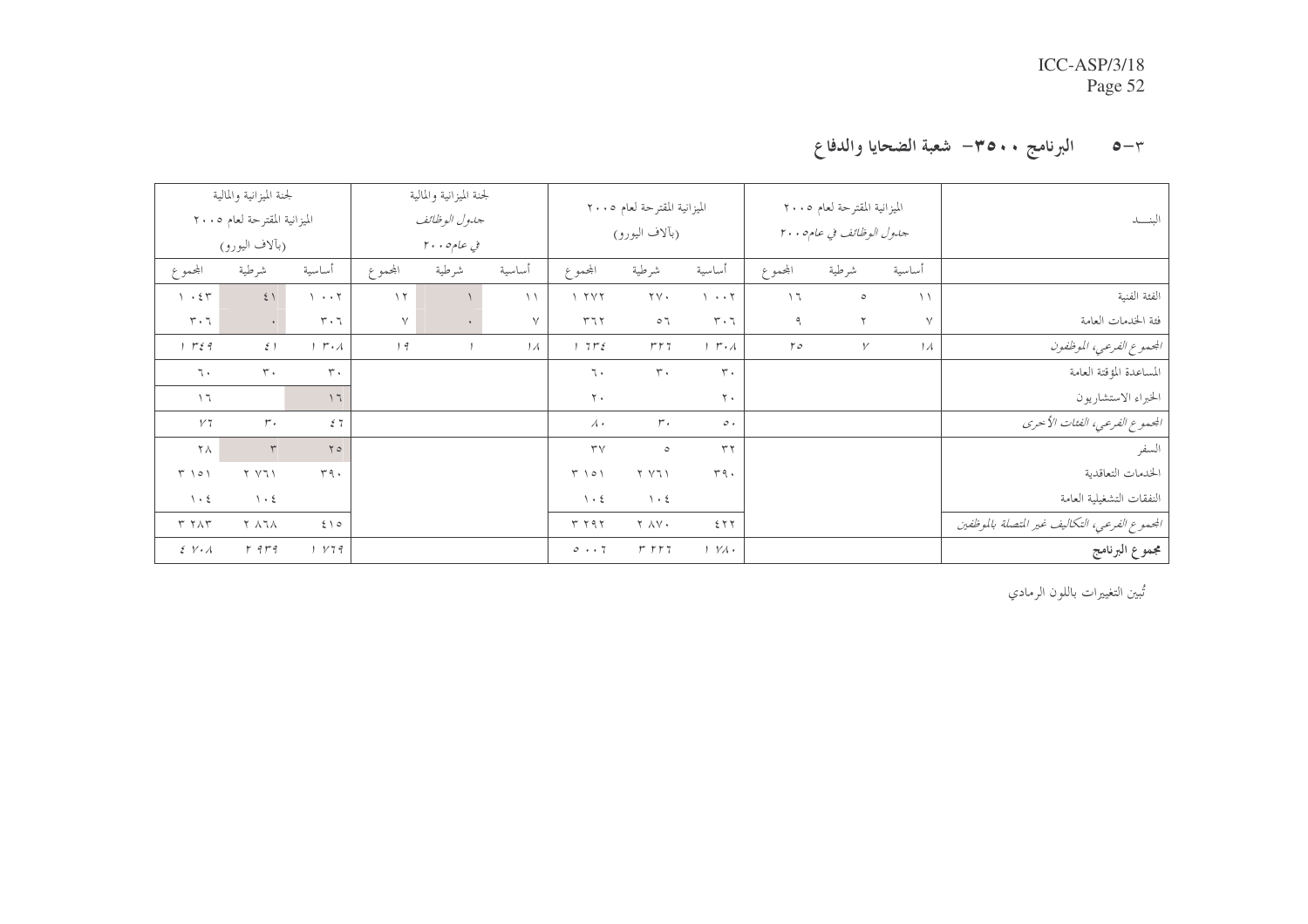مقارنة مشروع الميزانية وتوصيات لجنة الميزانية والمالية

# ٤- البرنامج الرئيسي الرابع- أمانة جمعية الدول الأطراف

|                  | لجنة الميزانية والمالية<br>الميزانية المقترحة لعام ٢٠٠٥<br>(بألاف اليورو) |                    | لجنة الميزانية والمالية<br>جدول الوظائف<br>ي عام ٢٠٠٥ |                    |                                  | الميزانية المقترحة لعام ٢٠٠٥<br>(بألاف اليورو) |                    |                    | الميزانية المقترحة لعام ٢٠٠٥<br>جدول الوظائف في عام٥ ٢٠٠ | البنسد                                       |
|------------------|---------------------------------------------------------------------------|--------------------|-------------------------------------------------------|--------------------|----------------------------------|------------------------------------------------|--------------------|--------------------|----------------------------------------------------------|----------------------------------------------|
| المحموع          | أساسية<br>شرطية                                                           | المحموع            | شرطية                                                 | أساسية             | المحموع                          | شرطية                                          | أساسية             | المحموع            | أساسية<br>شرطية                                          |                                              |
| $\tau$ y y       | <b>TYY</b>                                                                | $\mathbf{\tau}$    |                                                       | $\mathbf{\tau}$    | $\mathsf{r}\mathsf{v}\mathsf{v}$ |                                                | $\tau\vee\vee$     | $\mathbf r$        |                                                          | الفئة الفنية<br>٣                            |
| $Y \vee Y$       | $Y \wedge Y$                                                              | $\boldsymbol{\xi}$ |                                                       | $\boldsymbol{\xi}$ | $Y \vee Y$                       |                                                | $Y \wedge V$       | $\boldsymbol{\xi}$ |                                                          | فئة الخدمات العامة<br>٤                      |
| 092              | 092                                                                       | $\mathcal V$       |                                                       | $\mathcal V$       | 092                              |                                                | 092                | $\mathcal V$       |                                                          | الجموع الفرعي، الموظفون<br>$\mathcal V$      |
| $\gamma$         | 177                                                                       |                    |                                                       |                    | 177                              |                                                | $\gamma$           |                    |                                                          | المساعدة المؤقتة العامة                      |
| $\vee$ .         | $\vee$ .                                                                  |                    |                                                       |                    | $\vee$ .                         |                                                | $V \cdot$          |                    |                                                          | المساعدة المؤقتة في الاحتماعات               |
| $\cal O$         | $\cal O$                                                                  |                    |                                                       |                    | $\cal O$                         |                                                | $\mathcal{O}$      |                    |                                                          | العمل الإضافي                                |
| 19V              | 19V                                                                       |                    |                                                       |                    | 19V                              |                                                | 19V                |                    |                                                          | الجموع الفرعي، الفئات الأحرى                 |
| 97               | 97                                                                        |                    |                                                       |                    | 97                               |                                                | $\eta$ $\eta$      |                    |                                                          | السفر                                        |
| $\lambda$        | $\lambda$                                                                 |                    |                                                       |                    | $\lambda$                        |                                                | $\lambda$          |                    |                                                          | الضيافة                                      |
| 1.977            | 1977                                                                      |                    |                                                       |                    | 1.955                            |                                                | 1977               |                    |                                                          | الخدمات التعاقدية                            |
| $\wedge$ ٤       | $\lambda$ 2                                                               |                    |                                                       |                    | $\lambda$ 2                      |                                                | $\lambda$ 2        |                    |                                                          | النفقات التشغيلية العامة                     |
| $\xi$ $\uparrow$ | 55                                                                        |                    |                                                       |                    | $\xi$ $\uparrow$                 |                                                | 55                 |                    |                                                          | اللوازم والمواد                              |
| $\bigwedge$      | $\bigwedge$                                                               |                    |                                                       |                    | $\bigwedge$                      |                                                | $\bigwedge$        |                    |                                                          | الأثاث والمعدات                              |
| Y Y 79           | Y Y 79                                                                    |                    |                                                       |                    | Y Y 79                           |                                                | Y Y 79             |                    |                                                          | الجموع الفرعي، التكاليف غير التصلة بالموظفين |
| $r \cdot 7$ .    | $r \cdot 7 \cdot$                                                         |                    |                                                       |                    | $r \cdot 7$ .                    |                                                | $r \rightarrow 7+$ |                    |                                                          | مجموع البرنامج الرئيسي الرابع                |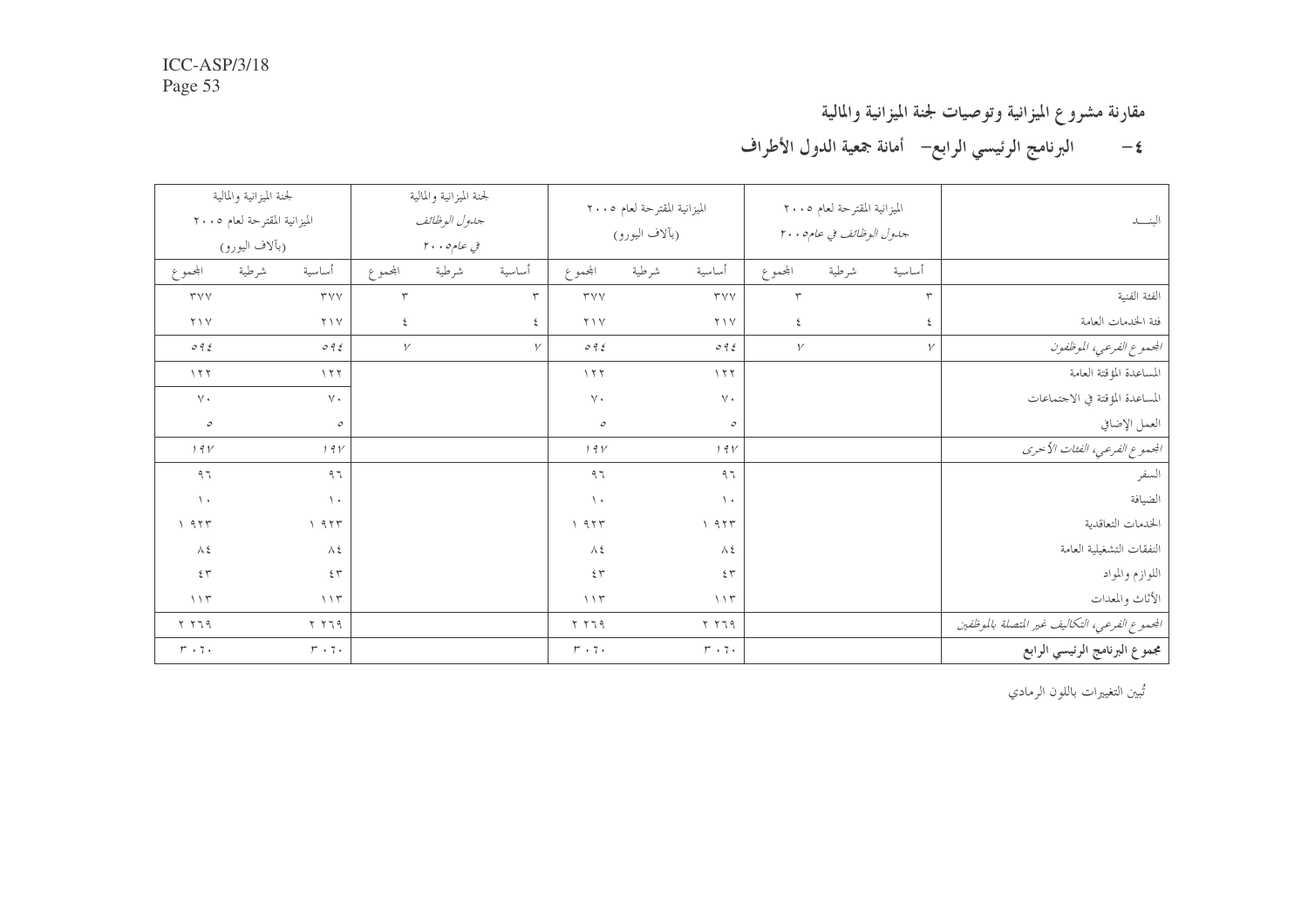#### مقارنة مشروع الميزانية وتوصيات لجنة الميزانية والمالية

#### 0— البرنامج الرئيسي الخامس– الاستثمار في بنايات المحكمة

| البنسد                                        | الميزانية المقترحة لعام ٢٠٠٥<br>جلول الوظائف في عام ٢٠٠٥ |  |  | الميزانية المقترحة لعام ٢٠٠٥<br>(بألاف اليورو) |       |                                 | لجنة الميزانية والمالية<br>جدول الوظائف<br>ي عام٥ ٢٠٠ |       |         | لجنة الميزانية والمالية<br>الميزانية المقترحة لعام ٢٠٠٥<br>(بآلاف اليورو) |       |                   |
|-----------------------------------------------|----------------------------------------------------------|--|--|------------------------------------------------|-------|---------------------------------|-------------------------------------------------------|-------|---------|---------------------------------------------------------------------------|-------|-------------------|
|                                               | أساسية<br>شرطية<br>المحموع                               |  |  | أساسية                                         | شرطية | المجموع                         | أساسية                                                | شرطية | المحموع | أساسية                                                                    | شرطية | المجموع           |
| الخبراء الاستشاريون                           |                                                          |  |  | $\cdot$ ٣                                      |       | $\mathcal{L} \cdot \mathcal{L}$ |                                                       |       |         | $\cdot$ ٣                                                                 |       | $\eta \cdot \tau$ |
| الجموع الفرعي، الفئات الأحرى                  |                                                          |  |  | 1.5                                            |       | 1.7                             |                                                       |       |         | 1.5                                                                       |       | $1 + r$           |
| الخدمات التعاقدية                             |                                                          |  |  | $\gamma$ $\gamma$ $\ldots$                     |       | $\gamma$ $\gamma$               |                                                       |       |         | $\gamma$ $\gamma$                                                         |       | $\gamma$ $\gamma$ |
| اللوازم والمواد                               |                                                          |  |  | V77                                            |       | V77                             |                                                       |       |         | V77                                                                       |       | Y77               |
| الجموع الفرعي، التكاليف غير المتصلة بالموظفين |                                                          |  |  | 1977                                           |       | 1977                            |                                                       |       |         | 977                                                                       |       | 1977              |
| مجموع البرنامج الرئيسي الخامس                 |                                                          |  |  | $r \cdot 70$                                   |       | $r \cdot 70$                    |                                                       |       |         | $r \cdot 70$                                                              |       | $r \cdot 70$      |

# 0–1 البرنامج ١٠٠ه– المباني المؤقتة

| البنسد                                         | الميزانية المقترحة لعام ٢٠٠٥<br>جدول الوظائف في عام ٢٠٠٥ |  |       | الميزانية المقترحة لعام ٢٠٠٥<br>(بألاف اليورو) |                     |       | لجنة الميزانية والمالية<br>جدول الوظائف<br>في عام٥ ٢٠٠ |        |       | لجنة الميزانية والمالية<br>الميزانية المقترحة لعام ٢٠٠٥<br>(بألاف اليورو) |                     |       |                                 |
|------------------------------------------------|----------------------------------------------------------|--|-------|------------------------------------------------|---------------------|-------|--------------------------------------------------------|--------|-------|---------------------------------------------------------------------------|---------------------|-------|---------------------------------|
|                                                | أساسية                                                   |  | شرطية | المجموع                                        | أساسية              | شرطية | المجموع                                                | أساسية | شرطية | المحموع                                                                   | أساسية              | شرطية | المجموع                         |
| العمل الإضافي                                  |                                                          |  |       |                                                |                     |       |                                                        |        |       |                                                                           |                     |       |                                 |
| الخبراء الاستشاريون                            |                                                          |  |       |                                                | $\gamma$            |       | $\gamma$                                               |        |       |                                                                           | $\gamma$            |       | $\gamma$                        |
| الجموع الفرعي، الفئات الأحرى                   |                                                          |  |       |                                                | $\gamma$            |       | $\gamma$                                               |        |       |                                                                           | $\gamma$            |       | $\gamma$                        |
| الخدمات التعاقدية                              |                                                          |  |       |                                                | $\cdot \circ \cdot$ |       | $\cdot \circ \cdot$                                    |        |       |                                                                           | $\cdot \circ \cdot$ |       | $\mathcal{L} \cdot \mathcal{O}$ |
| اللوازم والمواد                                |                                                          |  |       |                                                | V77                 |       | V77                                                    |        |       |                                                                           | V77                 |       | Y77                             |
| المحموع الفرعي، التكاليف غير المتصلة بالموظفين |                                                          |  |       |                                                | $1$ $1$ $1$ $1$     |       | $1$ $1$ $1$ $1$                                        |        |       |                                                                           | $1$ $1$ $1$ $1$     |       | $1$ $1$ $1$ $1$                 |
| مجموع البرنامج الرئيسي الخامس                  |                                                          |  |       |                                                | 1.170               |       | 1 A F0                                                 |        |       |                                                                           | 1.170               |       | 1110                            |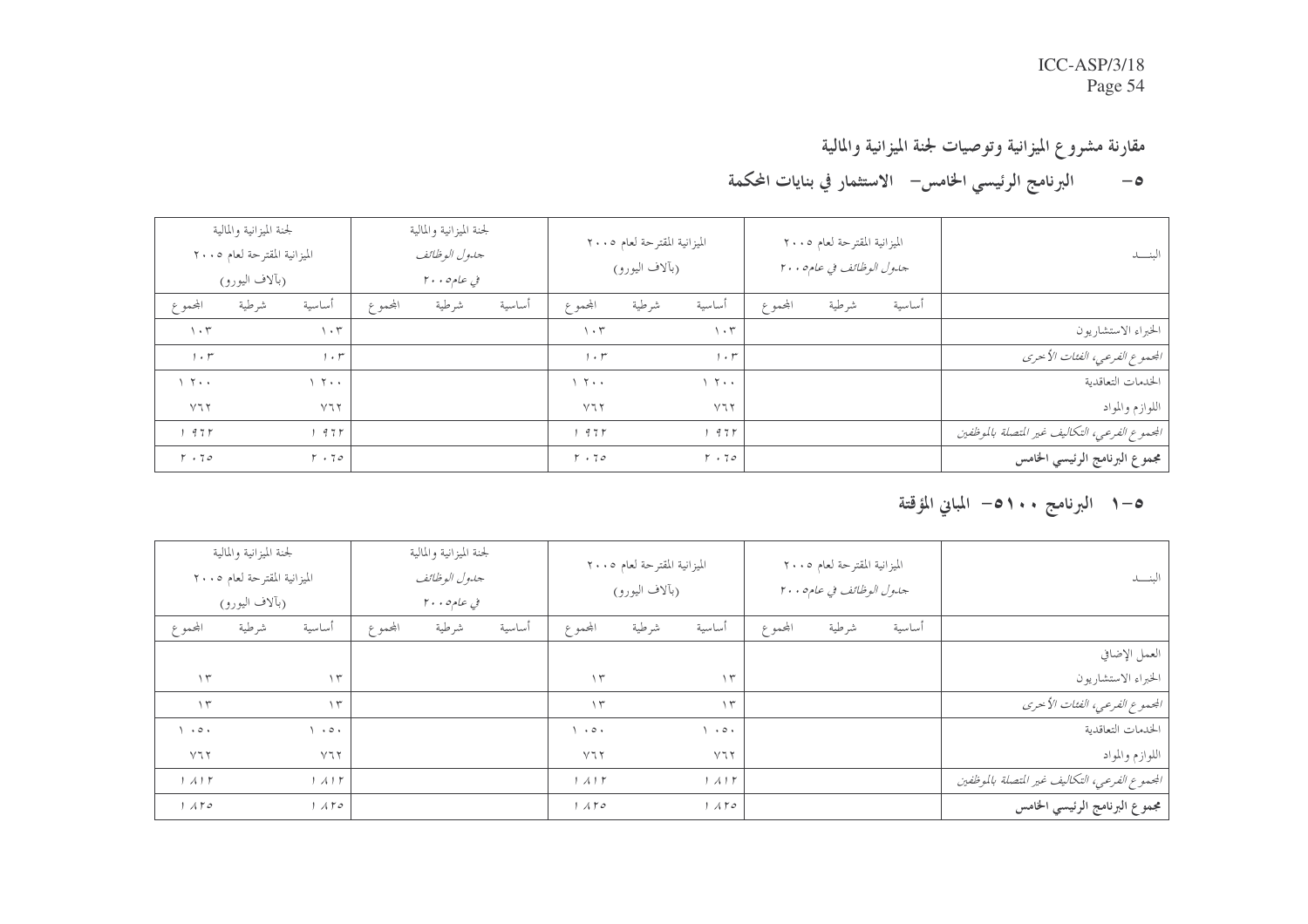# 0–٢ البرنامج ٢٠٠ه– المباني الدائمة

| البنسد                                         | الميزانية المقترحة لعام ٢٠٠٥<br>جدول الوظائف في عام ٢٠٠٥ |       |         | الميزانية المقترحة لعام ٢٠٠٥<br>(بألاف اليورو) |       |                | لجنة الميزانية والمالية<br>جدول الوظائف<br>في عام٥ ٢٠٠ |       |         | لجنة الميزانية والمالية<br>الميزانية المقترحة لعام ٢٠٠٥<br>(بآلاف اليورو) |       |                 |
|------------------------------------------------|----------------------------------------------------------|-------|---------|------------------------------------------------|-------|----------------|--------------------------------------------------------|-------|---------|---------------------------------------------------------------------------|-------|-----------------|
|                                                | أساسية                                                   | شرطية | المجموع | أساسية                                         | شرطية | المحموع        | أساسية                                                 | شرطية | المحموع | أساسية                                                                    | شرطية | المجموع         |
| الخبراء الاستشاريون                            |                                                          |       |         | 9.1                                            |       | 9.1            |                                                        |       |         | ٩.                                                                        |       | 9.1             |
| الجموع الفرعي، الفئات الأحرى                   |                                                          |       |         | 9.1                                            |       | 9.             |                                                        |       |         | 9.1                                                                       |       | 9.1             |
| الخدمات التعاقدية                              |                                                          |       |         | $\sqrt{0}$                                     |       | $\sqrt{0}$     |                                                        |       |         | $\setminus \circ$ .                                                       |       | $\backslash$ 0. |
| المحموع الفرعي، التكاليف غير المتصلة بالموظفين |                                                          |       |         | 10.1                                           |       | 10.            |                                                        |       |         | 10.1                                                                      |       | 10.             |
| مجموع البرنامج الرئيسي الخامس                  |                                                          |       |         | $\Gamma \xi$ .                                 |       | $r \epsilon$ . |                                                        |       |         | $r \epsilon$ .                                                            |       | $r \xi$ .       |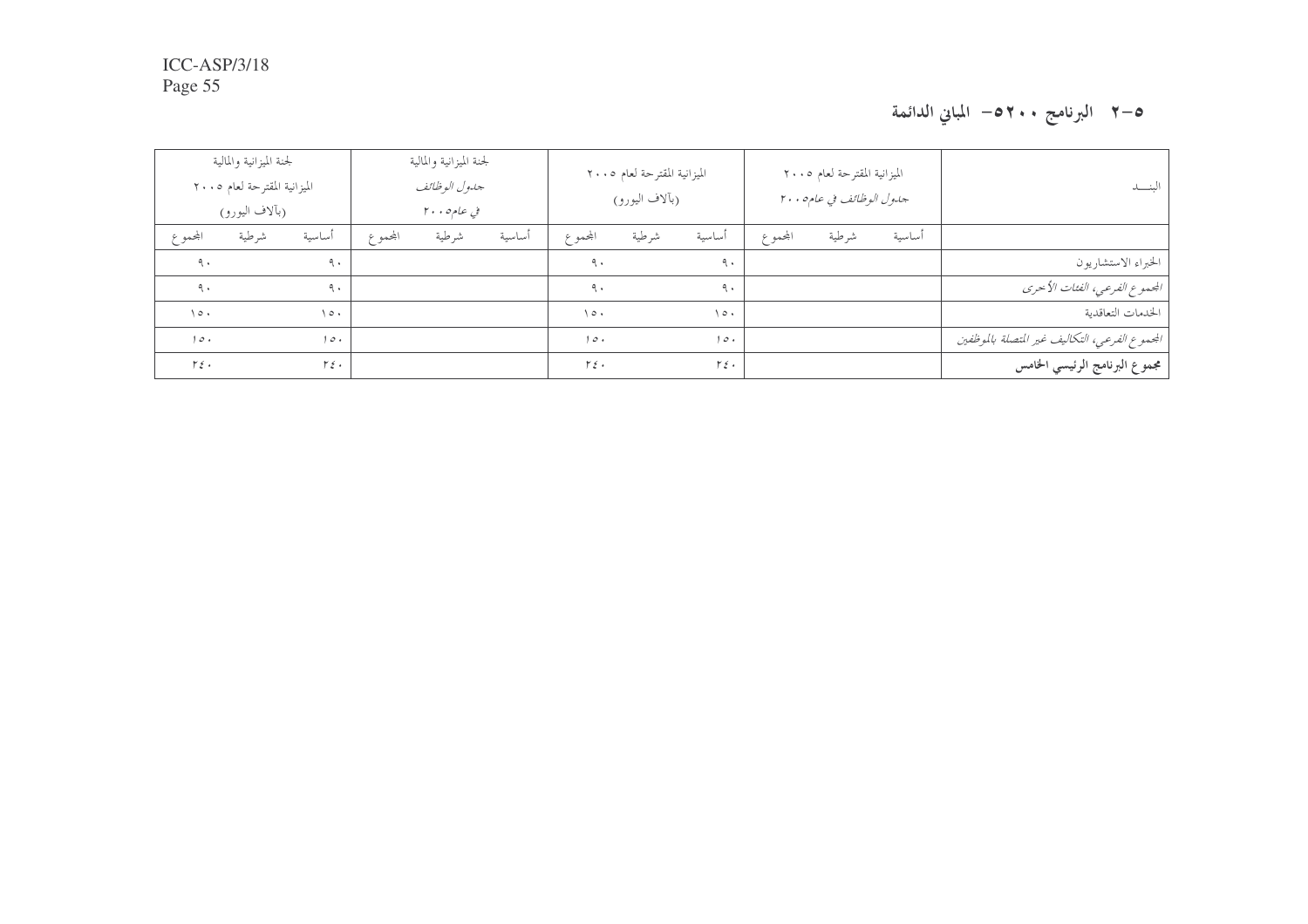### المرفق الرابع

#### حالة النفقات (حسب الفئات) – ميزانية ٢٠٠٤

# مقارنة الاعتمادات والنفقات – الوضع في ٣١ تموز/يوليو ٢٠٠٤

#### (بألاف اليورو)

# البرنامج الرئيسي الأول : الهيئة القضائية

| نسبة التنفيذ                       | الرصيد غير المثقل   | مجموع النفقات                                                                      | الالتزامات غير المصفاة | المدفوعات                    | الاعتمادات لعام ٢٠٠٤ | البند                            |
|------------------------------------|---------------------|------------------------------------------------------------------------------------|------------------------|------------------------------|----------------------|----------------------------------|
| (5)(1)                             | $(2)^{n-1}$         | $(\mathfrak{k})\text{=}\left(\mathfrak{k}\right)\text{+}\left(\mathfrak{k}\right)$ | (5)                    | (1)                          | (1)                  |                                  |
| $\gamma$ $\tau v$ ,                | $Y$ $779$           | $\circ$ Y A                                                                        |                        | 079                          | $2 Y \cdot V$        | القضاة                           |
| 7.71,1                             | 511                 | $Y$ ٦ $Y$                                                                          | ٠                      | $V \mathbb{I} \circ$         | 101                  | الفئة الفنية وفئة الخدمات العامة |
| ٦٧,٠٪                              | $\tau$ .            | $7 \wedge$                                                                         |                        | $7 \wedge$                   | ۹١                   | المساعدة المؤقتة العامة          |
| $\frac{1}{2}$                      | $\setminus$         | $\ddot{\phantom{1}}$                                                               | $\bullet$              | ٠                            | $\setminus \circ$    | العمل الإضافي                    |
| 7.97,7                             |                     | $\circ \wedge$                                                                     | $r \circ$              | $\Upsilon$                   | 77                   | الخبراء الاستشاريون              |
| 7.777                              | $\uparrow \uparrow$ | ۹۸                                                                                 | ٦                      | ۹٢                           | 119                  | السفر                            |
| 7.44                               |                     | $\sqrt{ }$                                                                         | $\circ$                |                              | $\mathcal{N}$        | الضيافة                          |
| $7. y_1, \epsilon$                 |                     | $\setminus$                                                                        |                        | $\left\langle \right\rangle$ | $\Upsilon \setminus$ | الخدمات التعاقدية                |
| $\frac{1}{2}$ $\leq \leq$ , $\vee$ | T 19V               | Y ONE                                                                              | $\circ \wedge$         | $Y$ $0Y$ $T$                 | 0 V <sub>1</sub>     | المجموع، البرنامج الرئيسي الأول  |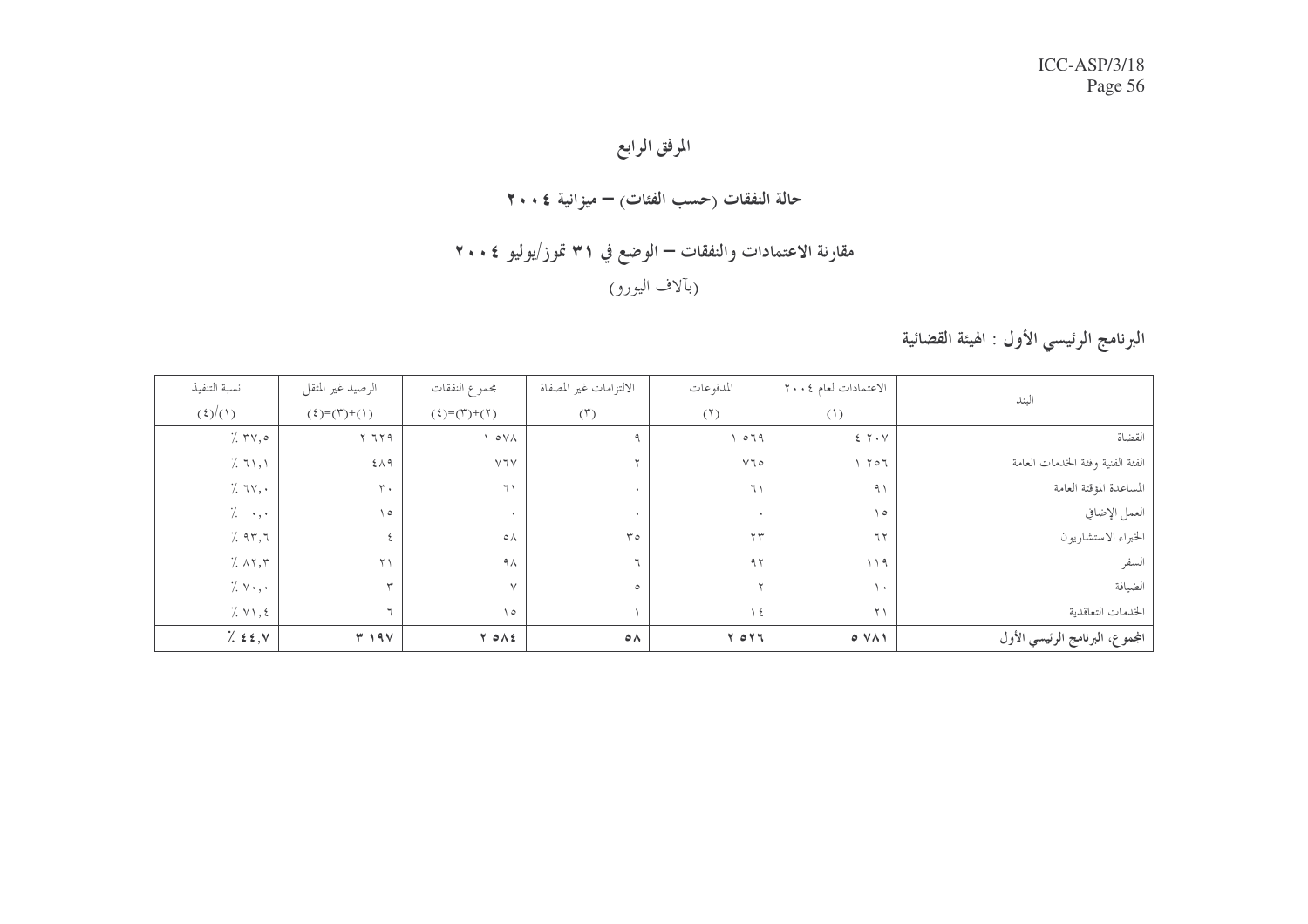# مقارنة الاعتمادات والنفقات – الوضع في ٣١ تموز/يوليو ٢٠٠٤ (بألاف اليورو)

# البرنامج الرئيسي الثاني : مكتب المدعي العام

| نسبة التنفيذ             | الرصيد غير المثقل               | مجموع النفقات        | الالتزامات غير المصفاة | المدفوعات                                      | الاعتمادات لعام ٢٠٠٤                  | البند                            |
|--------------------------|---------------------------------|----------------------|------------------------|------------------------------------------------|---------------------------------------|----------------------------------|
| (5)/(1)                  | $(2) = (\uparrow) + (\uparrow)$ | $(5) = (5) + (5)$    | (1)                    | (1)                                            | (1)                                   |                                  |
| 7.79,5                   | 5.9V                            | Y AVY                | $\xi$ .                | $\Lambda$ $\Lambda$ r $V$                      | $7 \wedge \circ \circ$                | الفئة الفنية وفئة الخدمات العامة |
| 7.7,1                    | Y O Y Q                         | $\tau \tau \tau$     | $\bullet$              | YYY                                            | Y Y1                                  | المساعدة المؤقتة العامة          |
| $\frac{1}{2}$            | $\uparrow$                      | $\ddot{\phantom{1}}$ | $\bullet$              | $\ddot{\phantom{1}}$                           | $\uparrow$                            | العمل الإضافي                    |
| 7.77,0                   | $\vee$ $\circ$                  | $\Delta$             | 77                     | $\circ$ ٩                                      | $\mathbf{y}$                          | الخبراء الاستشاريون              |
| 7.15, 7                  | $\cdot \wedge \wedge$           | $\gamma \vee \tau$   | $r \epsilon$           | 149                                            | 1771                                  | لسفر                             |
| 7.7.                     |                                 |                      | ٣                      | $\mathbf{r}$                                   | $\lambda$                             | الضيافة                          |
| 7.57                     | $\vee \wedge \curlyvee$         | $\mathbf{r} \wedge$  | $\setminus$ 2          | ۲٤                                             | $\wedge$ $\vee$                       | الخدمات التعاقدية                |
| $\overline{\phantom{m}}$ | $-\iota$                        | $\setminus \circ$    | ٩                      |                                                |                                       | اللوازم والمواد                  |
| $\frac{1}{2}$            | 1.1.7                           | ٠                    | $\bullet$              | $\bullet$                                      | $\bigwedge$ $\bigwedge$ + $\bigwedge$ | الأثاث والمعدات                  |
| $\frac{7}{2}$ 17,7       | 11000                           | $Y \nleq 77$         | 177                    | $\mathbf{Y} \cdot \mathbf{Y} \cdot \mathbf{Y}$ | 15.51                                 | المجموع، البرنامج الرئيسي الثاني |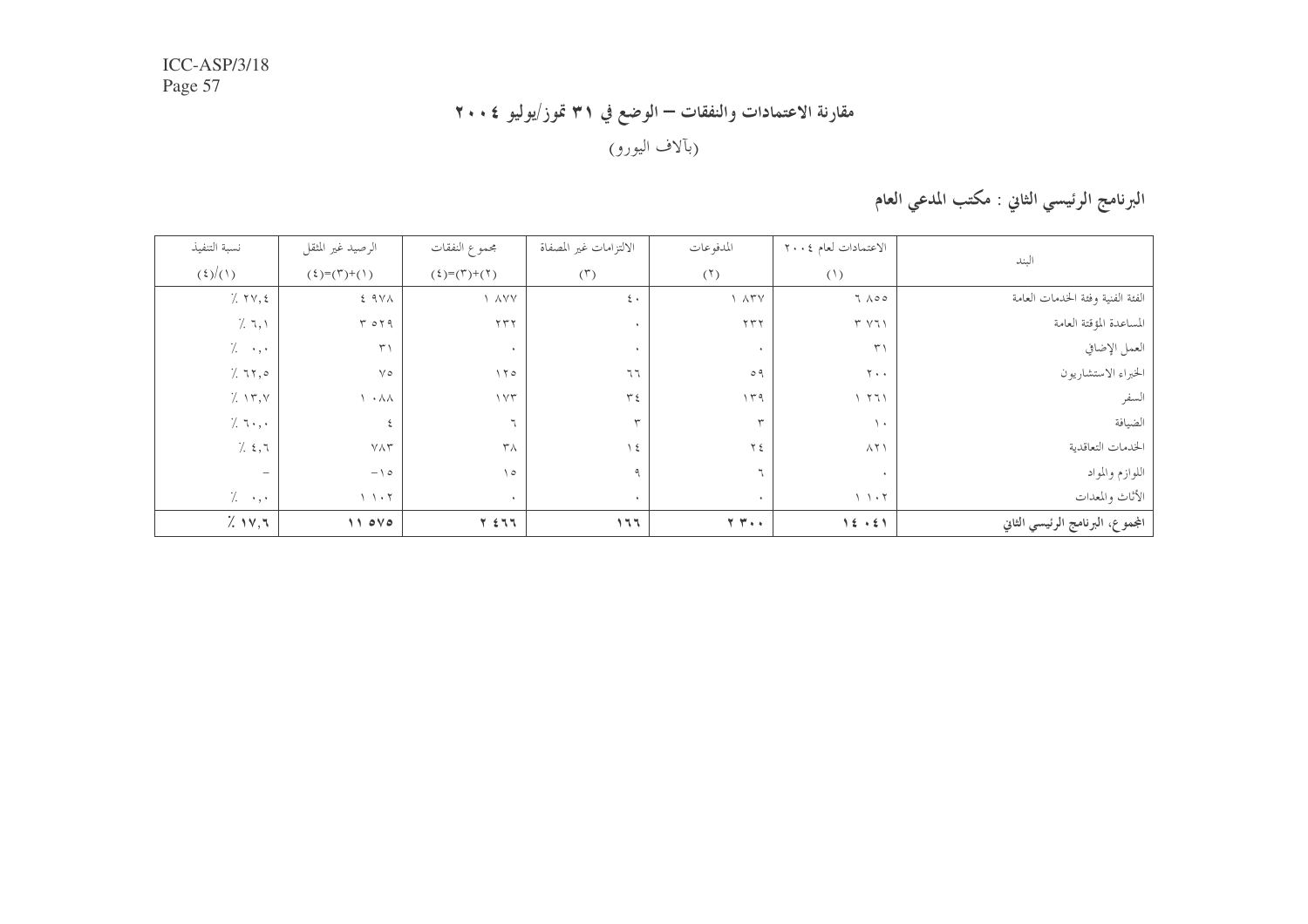# مقارنة الاعتمادات والنفقات – الوضع في ٣١ تموز/يوليو ٢٠٠٤

(بألاف اليورو)

# البرنامج الرئيسي الثالث : قلم المحكمة

| البند                            | الاعتمادات لعام ٢٠٠٤                                        | المدفوعات                | الالتزامات غير المصفاة | مجموع النفقات             | الرصيد غير المثقل                 | نسبة التنفيذ                                                                                                                                                                                                                                                                                              |
|----------------------------------|-------------------------------------------------------------|--------------------------|------------------------|---------------------------|-----------------------------------|-----------------------------------------------------------------------------------------------------------------------------------------------------------------------------------------------------------------------------------------------------------------------------------------------------------|
|                                  | (1)                                                         | (1)                      | (5)                    | $(2)^{-(\Upsilon)+(1)}$   | $(2)^{-(\n\pi)^+ (\n)}$           | (5)/(1)                                                                                                                                                                                                                                                                                                   |
| الفئة الفنية وفئة الخدمات العامة | $\mathcal{N} \leftarrow \mathcal{N} \leftarrow \mathcal{N}$ | $0 \text{ for } t$       | $r \epsilon$           | $O Y \wedge V$            | 0 0 1 1                           | 7.54,9                                                                                                                                                                                                                                                                                                    |
| المساعدة المؤقتة العامة          | $\rightarrow$ 7 $\leftarrow$                                | $\mathbf{r} \circ \cdot$ | $\vee$                 | $\mathbf{r}$              | 795                               | 7.72,7                                                                                                                                                                                                                                                                                                    |
| العمل الإضافي                    | 055                                                         | $\uparrow \wedge$        | $\ddot{\phantom{1}}$   | ٢٨                        | 017                               | $\frac{1}{2}$ 0, $\frac{1}{2}$                                                                                                                                                                                                                                                                            |
| الخبراء الاستشاريون              | $\circ$ $\uparrow$ 9                                        | 197                      | <b>YYY</b>             | 579                       | $\vee$ .                          | 7.7.44                                                                                                                                                                                                                                                                                                    |
| السفر                            | $\gamma$ , $\gamma$                                         | 99                       | $Y$ ٩                  | $\wedge$ $\wedge$         | $Y \wedge Y$                      | 7.15,1                                                                                                                                                                                                                                                                                                    |
| الضيافة                          | $\mathbf{y}$ .                                              | ٣                        | $\mathcal{E}$          | $\vee$                    | $\gamma$                          | $\gamma$ . $\mathbf{r} \circ \mathbf{v}$ .                                                                                                                                                                                                                                                                |
| الحدمات التعاقدية                | 1110.                                                       | 790                      | YYY                    | <b>Y 2 Y A</b>            | $\wedge$ $\vee$ $\wedge$ $\wedge$ | $7.71, \lambda$                                                                                                                                                                                                                                                                                           |
| النفقات التشغيلية العامة         | $\backslash \cdot \backslash \backslash$                    | 577                      | 705                    | $\lambda \cdot \lambda +$ | $-79$                             | 7.1.7.1                                                                                                                                                                                                                                                                                                   |
| اللوازم والمواد                  | 7 Y 7                                                       | $\Lambda \tau$           | $\lambda$              | $\mathbf{r} \mathbf{v}$ . | $\mathbf{r} \cdot \mathbf{r}$     | $\frac{1}{2}$ 00, 1                                                                                                                                                                                                                                                                                       |
| الأثاث والمعدات                  | T95V                                                        | 1579                     | 151V                   | ヤ 人そて                     | $\gamma \rightarrow + \gamma$     | $\frac{1}{2}$ $\gamma$ $\gamma$ , $\gamma$                                                                                                                                                                                                                                                                |
| المجموع، البرنامج الرئيسي الثالث | $Y \cdot 70.$                                               | $\wedge$ ٦٥ $\wedge$     | $5 - 70$               | $11 + 1 +$                | $1V$ $75.$                        | $\frac{1}{2}$ { $\frac{1}{2}$ { $\frac{1}{2}$ { $\frac{1}{2}$ { $\frac{1}{2}$ { $\frac{1}{2}$ { $\frac{1}{2}$ { $\frac{1}{2}$ { $\frac{1}{2}$ { $\frac{1}{2}$ { $\frac{1}{2}$ { $\frac{1}{2}$ { $\frac{1}{2}$ { $\frac{1}{2}$ { $\frac{1}{2}$ { $\frac{1}{2}$ { $\frac{1}{2}$ { $\frac{1}{2}$ { $\frac{1$ |